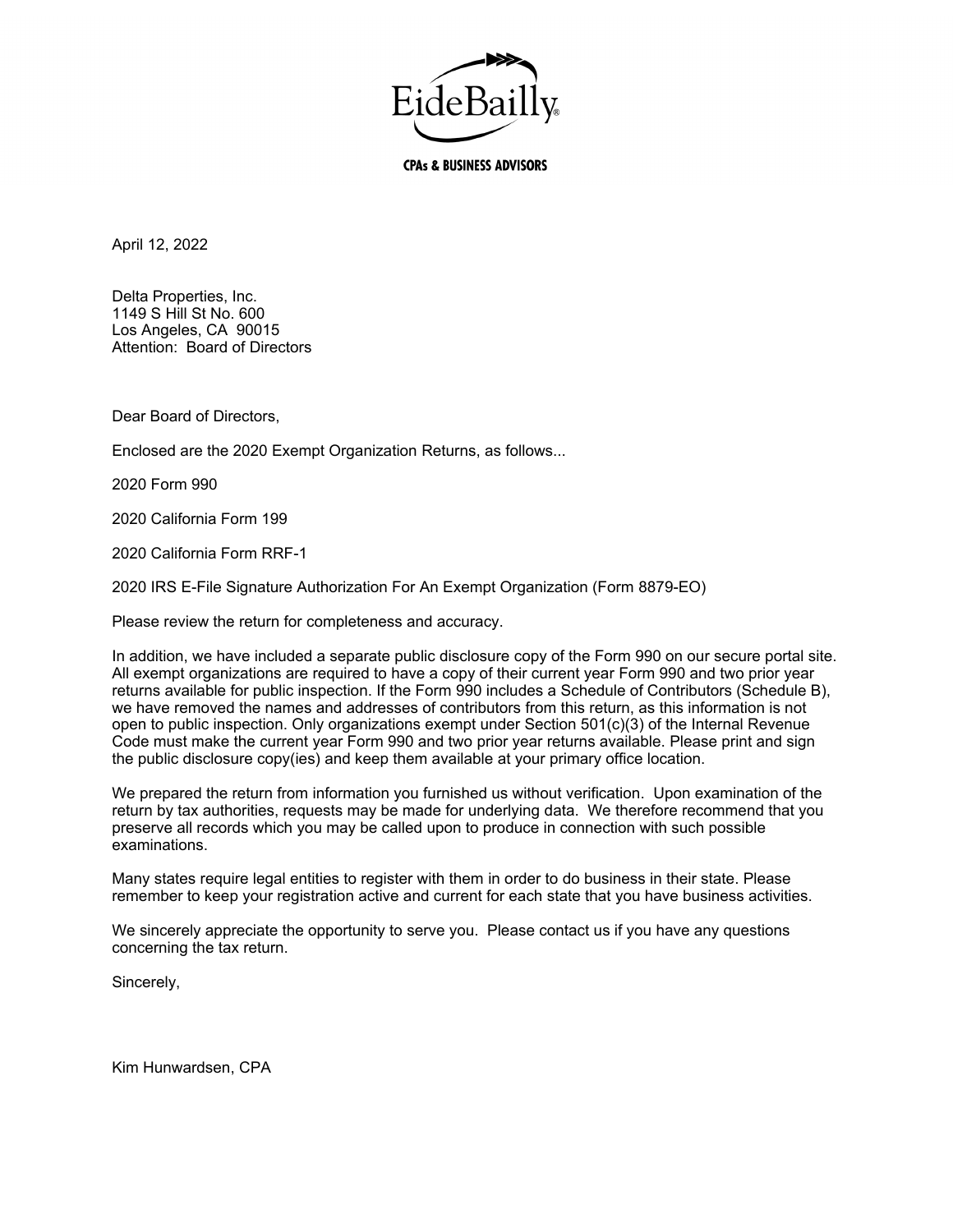# **TAX RETURN FILING INSTRUCTIONS**

FORM 990

#### **FOR THE YEAR ENDING**

June 30, 2021

#### **Prepared For:**

Delta Properties, Inc. 1149 S Hill St No. 600 Los Angeles, CA 90015

#### **Prepared By:**

Eide Bailly LLP 800 Nicollet Mall, Ste. 1300 Minneapolis, MN 55402-7033

#### **Amount Due or Refund:**

Not applicable

#### **Make Check Payable To:**

Not applicable

### **Mail Tax Return and Check (if applicable) To:**

Not applicable

#### **Return Must be Mailed On or Before:**

Not applicable

#### **Special Instructions:**

This return has qualified for electronic filing. After you have reviewed the return for completeness and accuracy, please sign, date and return Form 8879-EO to our office. We will transmit the return electronically to the IRS and no further action is required. Return Form 8879-EO to us by May 16, 2022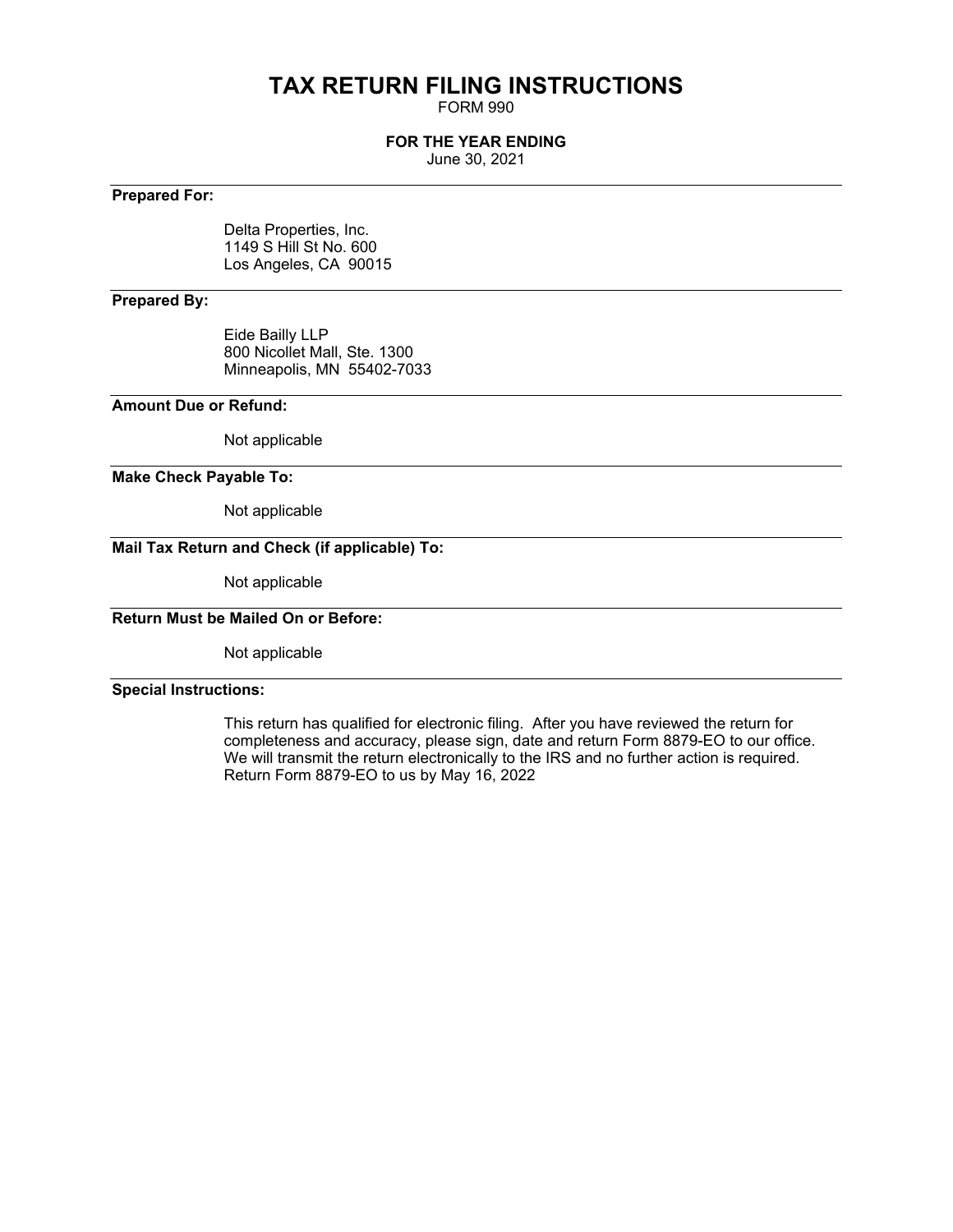(Rev. January 2020)

## **Application for Automatic Extension of Time To File an Exempt Organization Return**

Department of the Treasury Internal Revenue Service

- **| File a separate application for each return.**
- **| Go to www.irs.gov/Form8868 for the latest information.**

**Electronic filing (e-file).**  You can electronically file Form 8868 to request a 6-month automatic extension of time to file any of the filing of this form, visit www.irs.gov/e-file-providers/e-file-for-charities-and-non-profits. forms listed below with the exception of Form 8870, Information Return for Transfers Associated With Certain Personal Benefit Contracts, for which an extension request must be sent to the IRS in paper format (see instructions). For more details on the electronic

#### **Automatic 6-Month Extension of Time.** Only submit original (no copies needed).

All corporations required to file an income tax return other than Form 990-T (including 1120-C filers), partnerships, REMICs, and trusts must use Form 7004 to request an extension of time to file income tax returns.

| Type or                                                   | Name of exempt organization or other filer, see instructions.                                                                                                                                                                                                                                                                                                                                                                                                                                                                                                                                                                                                                                                                                                                                                                                                                       |                                                                                                                                                                     |                                   |    | Taxpayer identification number (TIN) |        |  |  |
|-----------------------------------------------------------|-------------------------------------------------------------------------------------------------------------------------------------------------------------------------------------------------------------------------------------------------------------------------------------------------------------------------------------------------------------------------------------------------------------------------------------------------------------------------------------------------------------------------------------------------------------------------------------------------------------------------------------------------------------------------------------------------------------------------------------------------------------------------------------------------------------------------------------------------------------------------------------|---------------------------------------------------------------------------------------------------------------------------------------------------------------------|-----------------------------------|----|--------------------------------------|--------|--|--|
| print                                                     | Delta Properties, Inc.                                                                                                                                                                                                                                                                                                                                                                                                                                                                                                                                                                                                                                                                                                                                                                                                                                                              |                                                                                                                                                                     |                                   |    | 82-0212806                           |        |  |  |
| File by the<br>due date for<br>filing your<br>return. See | Number, street, and room or suite no. If a P.O. box, see instructions.<br>1149 S Hill St, No. 600                                                                                                                                                                                                                                                                                                                                                                                                                                                                                                                                                                                                                                                                                                                                                                                   |                                                                                                                                                                     |                                   |    |                                      |        |  |  |
| instructions.                                             | City, town or post office, state, and ZIP code. For a foreign address, see instructions.<br>Los Angeles, CA 90015                                                                                                                                                                                                                                                                                                                                                                                                                                                                                                                                                                                                                                                                                                                                                                   |                                                                                                                                                                     |                                   |    |                                      |        |  |  |
|                                                           | Enter the Return Code for the return that this application is for (file a separate application for each return)                                                                                                                                                                                                                                                                                                                                                                                                                                                                                                                                                                                                                                                                                                                                                                     |                                                                                                                                                                     |                                   |    |                                      | 0 1    |  |  |
| <b>Application</b>                                        |                                                                                                                                                                                                                                                                                                                                                                                                                                                                                                                                                                                                                                                                                                                                                                                                                                                                                     |                                                                                                                                                                     | Return Application                |    |                                      | Return |  |  |
| Is For                                                    |                                                                                                                                                                                                                                                                                                                                                                                                                                                                                                                                                                                                                                                                                                                                                                                                                                                                                     | Code                                                                                                                                                                | Is For                            |    |                                      | Code   |  |  |
|                                                           | Form 990 or Form 990-EZ                                                                                                                                                                                                                                                                                                                                                                                                                                                                                                                                                                                                                                                                                                                                                                                                                                                             | 01                                                                                                                                                                  | Form 990-T (corporation)          |    |                                      | 07     |  |  |
| Form 990-BL                                               |                                                                                                                                                                                                                                                                                                                                                                                                                                                                                                                                                                                                                                                                                                                                                                                                                                                                                     | 02                                                                                                                                                                  | Form 1041-A                       |    |                                      | 08     |  |  |
|                                                           | Form 4720 (individual)                                                                                                                                                                                                                                                                                                                                                                                                                                                                                                                                                                                                                                                                                                                                                                                                                                                              | 03                                                                                                                                                                  | Form 4720 (other than individual) |    |                                      | 09     |  |  |
| Form 990-PF                                               |                                                                                                                                                                                                                                                                                                                                                                                                                                                                                                                                                                                                                                                                                                                                                                                                                                                                                     | 04                                                                                                                                                                  | Form 5227                         |    |                                      | 10     |  |  |
|                                                           | Form 990-T (sec. 401(a) or 408(a) trust)                                                                                                                                                                                                                                                                                                                                                                                                                                                                                                                                                                                                                                                                                                                                                                                                                                            | 05                                                                                                                                                                  | Form 6069                         |    |                                      | 11     |  |  |
|                                                           | Form 990-T (trust other than above)                                                                                                                                                                                                                                                                                                                                                                                                                                                                                                                                                                                                                                                                                                                                                                                                                                                 | 06                                                                                                                                                                  | Form 8870                         |    |                                      | 12     |  |  |
| $box \blacktriangleright$<br>1.<br>$\mathbf{2}$           | Telephone No. $\triangleright$ 323-565-1600<br>If this is for a Group Return, enter the organization's four digit Group Exemption Number (GEN) [67] If this is for the whole group, check this<br>. If it is for part of the group, check this box $\blacktriangleright$ [<br>and attach a list with the names and TINs of all members the extension is for.<br>May 16, 2022<br>, to file the exempt organization return for<br>I request an automatic 6-month extension of time until<br>the organization named above. The extension is for the organization's return for:<br>calendar year<br>or<br>$\blacktriangleright$ $\boxed{\text{X}}$ tax year beginning JUL 1, 2020<br>$\frac{1}{2}$ , and ending $\frac{JUN}{30}$ , 2021<br>Initial return<br>Final return<br>If the tax year entered in line 1 is for less than 12 months, check reason:<br>Change in accounting period |                                                                                                                                                                     |                                   |    |                                      |        |  |  |
| За                                                        | If this application is for Forms 990-BL, 990-PF, 990-T, 4720, or 6069, enter the tentative tax, less<br>any nonrefundable credits. See instructions.                                                                                                                                                                                                                                                                                                                                                                                                                                                                                                                                                                                                                                                                                                                                |                                                                                                                                                                     |                                   | За | \$                                   | О.     |  |  |
| b                                                         | If this application is for Forms 990-PF, 990-T, 4720, or 6069, enter any refundable credits and                                                                                                                                                                                                                                                                                                                                                                                                                                                                                                                                                                                                                                                                                                                                                                                     |                                                                                                                                                                     |                                   |    |                                      |        |  |  |
|                                                           | estimated tax payments made. Include any prior year overpayment allowed as a credit.                                                                                                                                                                                                                                                                                                                                                                                                                                                                                                                                                                                                                                                                                                                                                                                                |                                                                                                                                                                     |                                   | 3b | \$                                   | 0.     |  |  |
|                                                           | c Balance due. Subtract line 3b from line 3a. Include your payment with this form, if required, by                                                                                                                                                                                                                                                                                                                                                                                                                                                                                                                                                                                                                                                                                                                                                                                  |                                                                                                                                                                     |                                   |    |                                      |        |  |  |
|                                                           | using EFTPS (Electronic Federal Tax Payment System). See instructions.                                                                                                                                                                                                                                                                                                                                                                                                                                                                                                                                                                                                                                                                                                                                                                                                              |                                                                                                                                                                     |                                   | 3c |                                      | υ.     |  |  |
|                                                           |                                                                                                                                                                                                                                                                                                                                                                                                                                                                                                                                                                                                                                                                                                                                                                                                                                                                                     | Caution: If you are going to make an electronic funds withdrawal (direct debit) with this Form 8868, see Form 8453-EO and Form 8879-EO for payment<br>instructions. |                                   |    |                                      |        |  |  |

**HA** For Privacy Act and Paperwork Reduction Act Notice, see instructions. **But a struction of the Constantion Constant** Form 8868 (Rev. 1-2020) LHA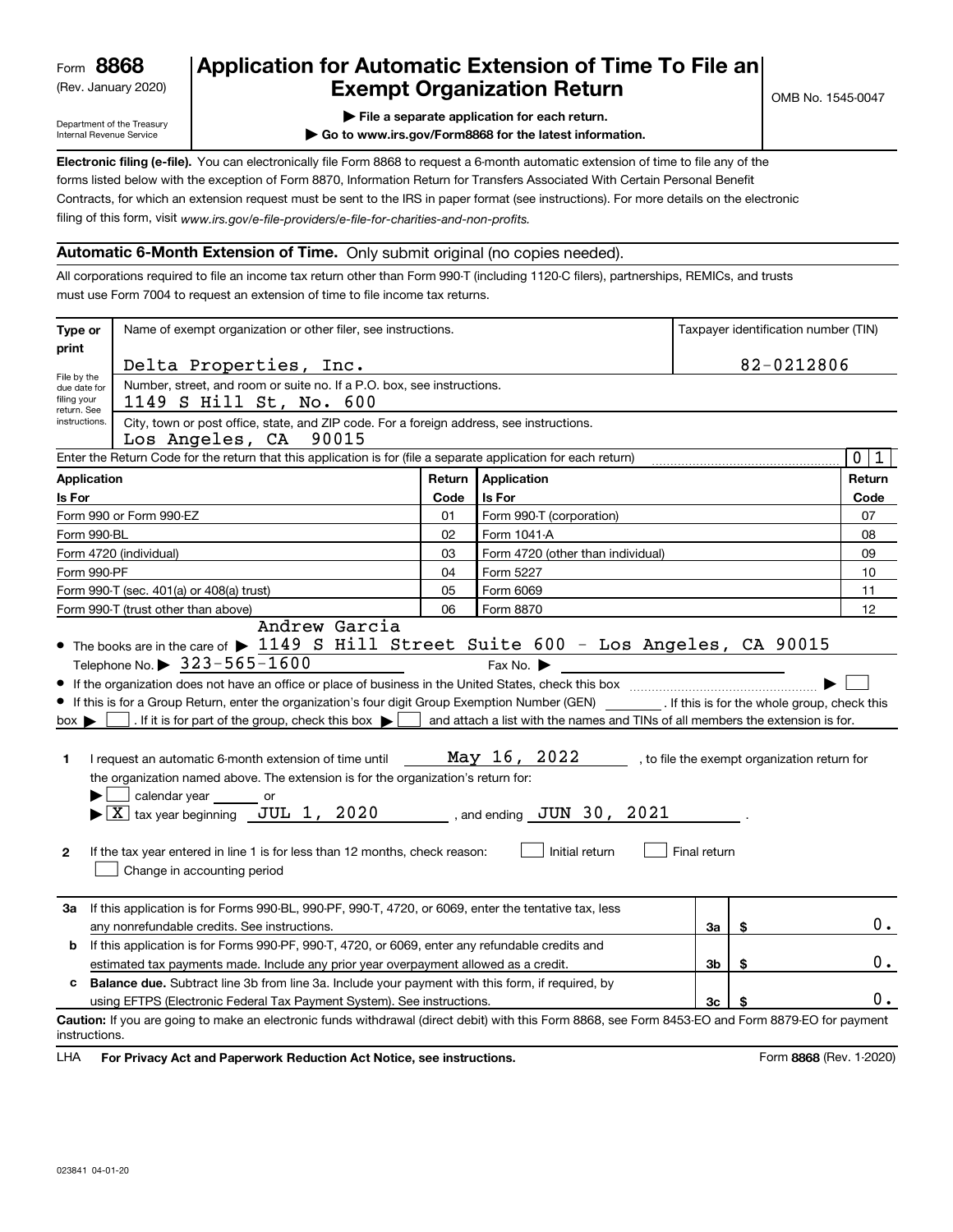|                         |                                                        | Extended to May 16, 2022<br><b>Return of Organization Exempt From Income Tax</b>                                                                                           |                                                             | OMB No. 1545-0047                                                                                                                      |
|-------------------------|--------------------------------------------------------|----------------------------------------------------------------------------------------------------------------------------------------------------------------------------|-------------------------------------------------------------|----------------------------------------------------------------------------------------------------------------------------------------|
|                         | Form <b>990</b>                                        | Under section 501(c), 527, or 4947(a)(1) of the Internal Revenue Code (except private foundations)                                                                         |                                                             |                                                                                                                                        |
|                         |                                                        | Do not enter social security numbers on this form as it may be made public.                                                                                                |                                                             | <b>Open to Public</b>                                                                                                                  |
|                         | Department of the Treasury<br>Internal Revenue Service | Go to www.irs.gov/Form990 for instructions and the latest information.                                                                                                     |                                                             | Inspection                                                                                                                             |
|                         |                                                        | JUL 1, 2020<br>A For the 2020 calendar year, or tax year beginning                                                                                                         | 2021<br>and ending $JUN$ 30,                                |                                                                                                                                        |
| <b>B</b> Check if       | applicable:                                            | <b>C</b> Name of organization                                                                                                                                              | D Employer identification number                            |                                                                                                                                        |
|                         | Address<br>change<br>Name                              | Delta Properties, Inc.                                                                                                                                                     |                                                             |                                                                                                                                        |
|                         | change<br>  Initial                                    | Doing business as                                                                                                                                                          | 82-0212806                                                  |                                                                                                                                        |
|                         | return<br>Final<br>return/                             | Number and street (or P.O. box if mail is not delivered to street address)<br>Room/suite<br>600<br>1149 S Hill St                                                          | E Telephone number<br>$323 - 565 - 1600$                    |                                                                                                                                        |
|                         | termin-<br>ated<br>Amended<br> return                  | City or town, state or province, country, and ZIP or foreign postal code<br>Los Angeles, CA 90015                                                                          | G Gross receipts \$<br>H(a) Is this a group return          | 7,834,187.                                                                                                                             |
|                         | Applica-<br>tion<br>pending                            | F Name and address of principal officer: John Buck                                                                                                                         | for subordinates?                                           | $\sqrt{}$ Yes $\sqrt{X}$ No                                                                                                            |
|                         |                                                        | same as C above                                                                                                                                                            | $H(b)$ Are all subordinates included? $\Box$                | Yes!<br><b>No</b>                                                                                                                      |
|                         |                                                        | Tax-exempt status: $\boxed{\mathbf{X}}$ 501(c)(3)<br>4947(a)(1) or<br>$501(c)$ (<br>$\sqrt{\frac{1}{1}}$ (insert no.)                                                      | 527                                                         | If "No," attach a list. See instructions                                                                                               |
|                         | J Website: $\blacktriangleright$ N/A                   |                                                                                                                                                                            | $H(c)$ Group exemption number $\blacktriangleright$         |                                                                                                                                        |
|                         |                                                        | K Form of organization: X Corporation<br>Other $\blacktriangleright$<br>Trust<br>Association                                                                               | L Year of formation: $2007$ M State of legal domicile: $CA$ |                                                                                                                                        |
| Part I                  | <b>Summary</b>                                         |                                                                                                                                                                            |                                                             |                                                                                                                                        |
|                         | 1.                                                     | Briefly describe the organization's mission or most significant activities: To support Green Dot Public                                                                    |                                                             |                                                                                                                                        |
| Governance              |                                                        | Schools California.                                                                                                                                                        |                                                             |                                                                                                                                        |
|                         | 2                                                      | Check this box $\blacktriangleright$ $\blacksquare$ if the organization discontinued its operations or disposed of more than 25% of its net assets.                        |                                                             |                                                                                                                                        |
|                         | 3                                                      | Number of voting members of the governing body (Part VI, line 1a)                                                                                                          | 3                                                           |                                                                                                                                        |
|                         | 4                                                      |                                                                                                                                                                            | $\overline{4}$                                              | $\overline{4}$                                                                                                                         |
|                         | 5                                                      |                                                                                                                                                                            | 5                                                           | $\overline{0}$                                                                                                                         |
|                         | 6                                                      |                                                                                                                                                                            | 6                                                           | 4                                                                                                                                      |
| <b>Activities &amp;</b> |                                                        |                                                                                                                                                                            | 7a                                                          | $0$ .                                                                                                                                  |
|                         |                                                        |                                                                                                                                                                            | 7b                                                          | 0.                                                                                                                                     |
|                         |                                                        |                                                                                                                                                                            | <b>Prior Year</b>                                           | <b>Current Year</b>                                                                                                                    |
|                         | 8                                                      | Contributions and grants (Part VIII, line 1h)                                                                                                                              | 0.                                                          | 0.                                                                                                                                     |
|                         | 9                                                      | Program service revenue (Part VIII, line 2g)                                                                                                                               | 6,036,384.                                                  | 7,367,044.                                                                                                                             |
| Revenue                 | 10                                                     |                                                                                                                                                                            | 641,218.                                                    | 467,143.                                                                                                                               |
|                         | 11                                                     | Other revenue (Part VIII, column (A), lines 5, 6d, 8c, 9c, 10c, and 11e)                                                                                                   | 0.                                                          | 0.                                                                                                                                     |
|                         | 12                                                     | Total revenue - add lines 8 through 11 (must equal Part VIII, column (A), line 12)                                                                                         | 6,677,602.                                                  | 7,834,187.                                                                                                                             |
|                         |                                                        |                                                                                                                                                                            | 0.                                                          | 0.                                                                                                                                     |
|                         | 13                                                     | Grants and similar amounts paid (Part IX, column (A), lines 1-3)                                                                                                           | 0.                                                          | 0.                                                                                                                                     |
|                         | 14                                                     | Benefits paid to or for members (Part IX, column (A), line 4)                                                                                                              |                                                             |                                                                                                                                        |
|                         | 15                                                     | Salaries, other compensation, employee benefits (Part IX, column (A), lines 5-10)                                                                                          | $0 \cdot$<br>0.                                             | $0 \cdot$<br>0.                                                                                                                        |
|                         |                                                        |                                                                                                                                                                            |                                                             |                                                                                                                                        |
| Expenses                |                                                        | $0$ .<br><b>b</b> Total fundraising expenses (Part IX, column (D), line 25)                                                                                                |                                                             |                                                                                                                                        |
|                         | 17                                                     |                                                                                                                                                                            | 6,677,501.                                                  | 8,590,337.                                                                                                                             |
|                         | 18                                                     | Total expenses. Add lines 13-17 (must equal Part IX, column (A), line 25) [                                                                                                | 6,677,501.                                                  | 8,590,337.                                                                                                                             |
|                         | 19                                                     |                                                                                                                                                                            | 101.                                                        | $-756, 150.$                                                                                                                           |
|                         |                                                        |                                                                                                                                                                            | <b>Beginning of Current Year</b>                            | <b>End of Year</b>                                                                                                                     |
| Assets or<br>d Balances | 20                                                     | Total assets (Part X, line 16)                                                                                                                                             | 115,337,675.                                                | 124,944,693.                                                                                                                           |
|                         | 21                                                     | Total liabilities (Part X, line 26)                                                                                                                                        | 108, 276, 765.                                              | 118,639,933.                                                                                                                           |
|                         | 22                                                     |                                                                                                                                                                            | 7,060,910.                                                  | 6,304,760.                                                                                                                             |
| Part II                 |                                                        | <b>Signature Block</b>                                                                                                                                                     |                                                             |                                                                                                                                        |
|                         |                                                        | Under penalties of perjury, I declare that I have examined this return, including accompanying schedules and statements, and to the best of my knowledge and belief, it is |                                                             |                                                                                                                                        |
|                         |                                                        | true, correct, and complete. Declaration of preparer (other than officer) is based on all information of which preparer has any knowledge.                                 |                                                             |                                                                                                                                        |
|                         |                                                        |                                                                                                                                                                            | April 19, 2022                                              |                                                                                                                                        |
| Sign                    |                                                        | Sighature of officer                                                                                                                                                       | Date                                                        |                                                                                                                                        |
|                         |                                                        | John Buck, President                                                                                                                                                       |                                                             |                                                                                                                                        |
| Here                    |                                                        | ∕iype or print name and title                                                                                                                                              |                                                             |                                                                                                                                        |
|                         |                                                        |                                                                                                                                                                            | Date<br>Check                                               | <b>PTIN</b>                                                                                                                            |
|                         | $TT - T$                                               | Print/Type preparer's name<br>Preparer's signature<br>$TT - 1$<br>$\sim$ n $\overline{ }$<br>$\alpha$ na                                                                   | if<br>0.1110100                                             | $\overline{D}$ $\overline{D}$ $\overline{D}$ $\overline{A}$ $\overline{D}$ $\overline{A}$ $\overline{E}$ $\overline{C}$ $\overline{D}$ |

|          | Print/Type preparer's name                                                                        | Preparer s signature                           | ---- | <b>PHOPH</b><br>.                                 |  |  |  |  |
|----------|---------------------------------------------------------------------------------------------------|------------------------------------------------|------|---------------------------------------------------|--|--|--|--|
| Paid     | Kim Hunwardsen, CPA                                                                               | Kim Hunwardsen, CPA $ 04/12/22 $ self-employed |      | P00484560                                         |  |  |  |  |
| Preparer | Firm's name Eide Bailly LLP                                                                       |                                                |      | $1$ Firm's EIN $\blacktriangleright$ 45 - 0250958 |  |  |  |  |
| Use Only | Firm's address 600 Nicollet Mall, Ste. 1300                                                       |                                                |      |                                                   |  |  |  |  |
|          | Minneapolis, MN 55402-7033                                                                        |                                                |      | I Phone no. $612 - 253 - 6500$                    |  |  |  |  |
|          | Yes<br>No<br>May the IRS discuss this return with the preparer shown above? See instructions<br>A |                                                |      |                                                   |  |  |  |  |
|          |                                                                                                   |                                                |      | $\mathbf{a} \mathbf{a} \mathbf{b}$                |  |  |  |  |

032001 12-23-20 LHA **For Paperwork Reduction Act Notice, see the separate instructions.** Form 990 (2020)

**990**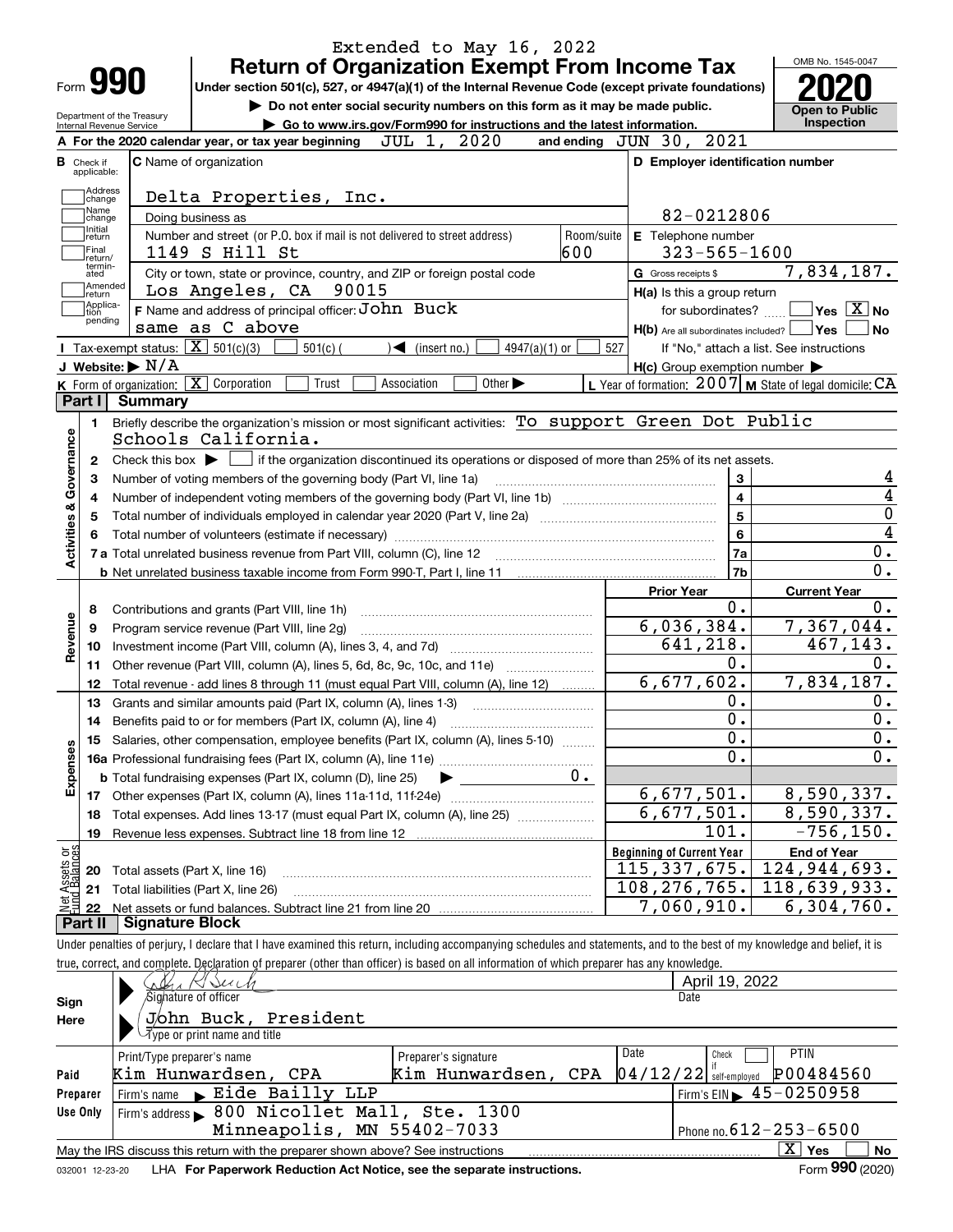| 4a | Delta Properties, Inc. supports Green Dot Public Schools California in                                                             |                             |
|----|------------------------------------------------------------------------------------------------------------------------------------|-----------------------------|
|    | financing, development, leasing and maintenance of school facilities.                                                              |                             |
|    |                                                                                                                                    |                             |
|    |                                                                                                                                    |                             |
|    |                                                                                                                                    |                             |
|    |                                                                                                                                    |                             |
|    |                                                                                                                                    |                             |
|    |                                                                                                                                    |                             |
| 4b |                                                                                                                                    |                             |
|    |                                                                                                                                    |                             |
|    |                                                                                                                                    |                             |
|    |                                                                                                                                    |                             |
|    |                                                                                                                                    |                             |
|    |                                                                                                                                    |                             |
|    |                                                                                                                                    |                             |
|    |                                                                                                                                    |                             |
|    |                                                                                                                                    |                             |
| 4с | ) (Revenue \$<br>$\text{(Code:}$ $)$ $\text{(Expenses $}$                                                                          |                             |
|    |                                                                                                                                    |                             |
|    |                                                                                                                                    |                             |
|    |                                                                                                                                    |                             |
|    |                                                                                                                                    |                             |
|    |                                                                                                                                    |                             |
|    |                                                                                                                                    |                             |
|    |                                                                                                                                    |                             |
|    |                                                                                                                                    |                             |
| 4d | Other program services (Describe on Schedule O.)                                                                                   |                             |
|    | (Expenses \$<br>) (Revenue \$<br>including grants of \$<br>8, 360, 577.<br>4e Total program service expenses $\blacktriangleright$ |                             |
|    |                                                                                                                                    | $F_{\text{arm}}$ 990 (2020) |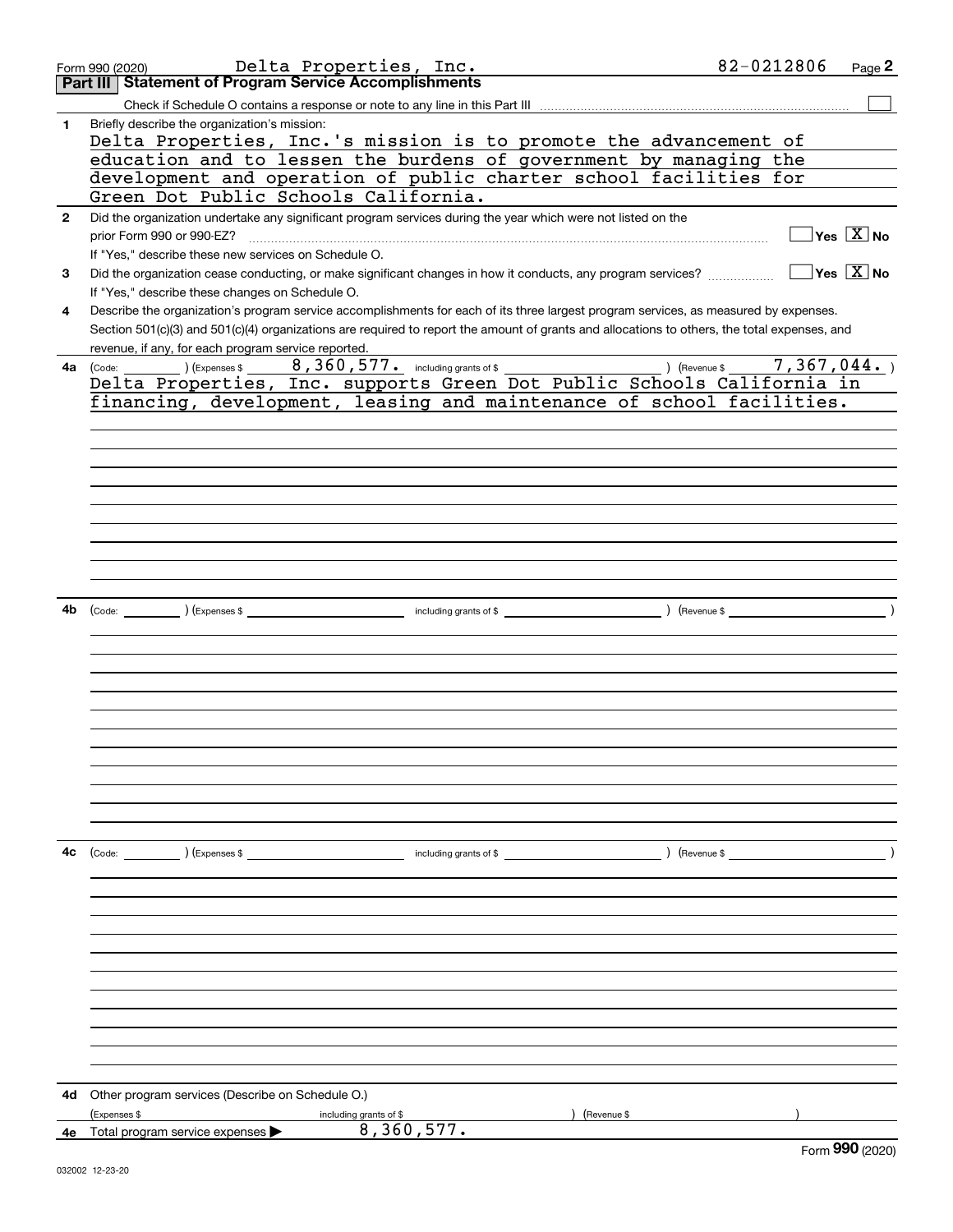|  | Form 990 (2020) |
|--|-----------------|

Form 990 (2020) Page **3Part IV Checklist of Required Schedules** Delta Properties, Inc. 82-0212806

|     |                                                                                                                                                                                                                                                   |                 | Yes | No |
|-----|---------------------------------------------------------------------------------------------------------------------------------------------------------------------------------------------------------------------------------------------------|-----------------|-----|----|
| 1   | Is the organization described in section $501(c)(3)$ or $4947(a)(1)$ (other than a private foundation)?                                                                                                                                           |                 |     |    |
|     |                                                                                                                                                                                                                                                   | 1               | х   |    |
| 2   |                                                                                                                                                                                                                                                   | $\mathbf{2}$    |     | X  |
| 3   | Did the organization engage in direct or indirect political campaign activities on behalf of or in opposition to candidates for                                                                                                                   |                 |     |    |
|     |                                                                                                                                                                                                                                                   | 3               |     | x  |
| 4   | Section 501(c)(3) organizations. Did the organization engage in lobbying activities, or have a section 501(h) election in effect                                                                                                                  |                 |     |    |
|     |                                                                                                                                                                                                                                                   | 4               |     | x  |
| 5   | Is the organization a section 501(c)(4), 501(c)(5), or 501(c)(6) organization that receives membership dues, assessments, or                                                                                                                      |                 |     |    |
|     |                                                                                                                                                                                                                                                   | 5               |     | x  |
| 6   | Did the organization maintain any donor advised funds or any similar funds or accounts for which donors have the right to                                                                                                                         |                 |     |    |
|     | provide advice on the distribution or investment of amounts in such funds or accounts? If "Yes," complete Schedule D, Part I                                                                                                                      | 6               |     | X. |
| 7   | Did the organization receive or hold a conservation easement, including easements to preserve open space,                                                                                                                                         |                 |     |    |
|     |                                                                                                                                                                                                                                                   | $\overline{7}$  |     | x  |
| 8   | Did the organization maintain collections of works of art, historical treasures, or other similar assets? If "Yes," complete                                                                                                                      |                 |     |    |
|     |                                                                                                                                                                                                                                                   | 8               |     | X. |
| 9   | Did the organization report an amount in Part X, line 21, for escrow or custodial account liability, serve as a custodian for                                                                                                                     |                 |     |    |
|     | amounts not listed in Part X; or provide credit counseling, debt management, credit repair, or debt negotiation services?                                                                                                                         |                 |     |    |
|     |                                                                                                                                                                                                                                                   | 9               |     | x  |
| 10  | Did the organization, directly or through a related organization, hold assets in donor-restricted endowments                                                                                                                                      |                 |     |    |
|     |                                                                                                                                                                                                                                                   | 10              |     | x  |
| 11  | If the organization's answer to any of the following questions is "Yes," then complete Schedule D, Parts VI, VII, VIII, IX, or X                                                                                                                  |                 |     |    |
|     | as applicable.                                                                                                                                                                                                                                    |                 |     |    |
|     | a Did the organization report an amount for land, buildings, and equipment in Part X, line 10? If "Yes," complete Schedule D,                                                                                                                     |                 |     |    |
|     |                                                                                                                                                                                                                                                   | 11a             | х   |    |
|     | <b>b</b> Did the organization report an amount for investments - other securities in Part X, line 12, that is 5% or more of its total                                                                                                             |                 |     |    |
|     |                                                                                                                                                                                                                                                   | 11 <sub>b</sub> |     | x  |
|     | c Did the organization report an amount for investments - program related in Part X, line 13, that is 5% or more of its total                                                                                                                     |                 |     |    |
|     |                                                                                                                                                                                                                                                   | 11c             |     | x  |
|     | d Did the organization report an amount for other assets in Part X, line 15, that is 5% or more of its total assets reported in                                                                                                                   |                 | x   |    |
|     |                                                                                                                                                                                                                                                   | 11d             | x   |    |
|     | e Did the organization report an amount for other liabilities in Part X, line 25? If "Yes," complete Schedule D, Part X                                                                                                                           | 11e             |     |    |
| f   | Did the organization's separate or consolidated financial statements for the tax year include a footnote that addresses                                                                                                                           |                 | x   |    |
|     | the organization's liability for uncertain tax positions under FIN 48 (ASC 740)? If "Yes," complete Schedule D, Part X<br>12a Did the organization obtain separate, independent audited financial statements for the tax year? If "Yes," complete | 11f             |     |    |
|     |                                                                                                                                                                                                                                                   | 12a             | X   |    |
|     | <b>b</b> Was the organization included in consolidated, independent audited financial statements for the tax year?                                                                                                                                |                 |     |    |
|     | If "Yes," and if the organization answered "No" to line 12a, then completing Schedule D, Parts XI and XII is optional                                                                                                                             | 12 <sub>b</sub> | Χ   |    |
| 13  | Is the organization a school described in section $170(b)(1)(A)(ii)?$ If "Yes," complete Schedule E                                                                                                                                               | 13              |     | X  |
| 14a | Did the organization maintain an office, employees, or agents outside of the United States?                                                                                                                                                       | 14a             |     | х  |
| b   | Did the organization have aggregate revenues or expenses of more than \$10,000 from grantmaking, fundraising, business,                                                                                                                           |                 |     |    |
|     | investment, and program service activities outside the United States, or aggregate foreign investments valued at \$100,000                                                                                                                        |                 |     |    |
|     |                                                                                                                                                                                                                                                   | 14b             |     | x  |
| 15  | Did the organization report on Part IX, column (A), line 3, more than \$5,000 of grants or other assistance to or for any                                                                                                                         |                 |     |    |
|     |                                                                                                                                                                                                                                                   | 15              |     | x  |
| 16  | Did the organization report on Part IX, column (A), line 3, more than \$5,000 of aggregate grants or other assistance to                                                                                                                          |                 |     |    |
|     |                                                                                                                                                                                                                                                   | 16              |     | x  |
| 17  | Did the organization report a total of more than \$15,000 of expenses for professional fundraising services on Part IX,                                                                                                                           |                 |     |    |
|     |                                                                                                                                                                                                                                                   | 17              |     | X  |
| 18  | Did the organization report more than \$15,000 total of fundraising event gross income and contributions on Part VIII, lines                                                                                                                      |                 |     |    |
|     |                                                                                                                                                                                                                                                   | 18              |     | x  |
| 19  | Did the organization report more than \$15,000 of gross income from gaming activities on Part VIII, line 9a? If "Yes."                                                                                                                            |                 |     |    |
|     |                                                                                                                                                                                                                                                   | 19              |     | x  |
| 20a |                                                                                                                                                                                                                                                   | 20a             |     | X  |
|     | b If "Yes" to line 20a, did the organization attach a copy of its audited financial statements to this return?                                                                                                                                    | 20 <sub>b</sub> |     |    |
| 21  | Did the organization report more than \$5,000 of grants or other assistance to any domestic organization or                                                                                                                                       |                 |     |    |
|     |                                                                                                                                                                                                                                                   | 21              |     | x  |

Form (2020) **990**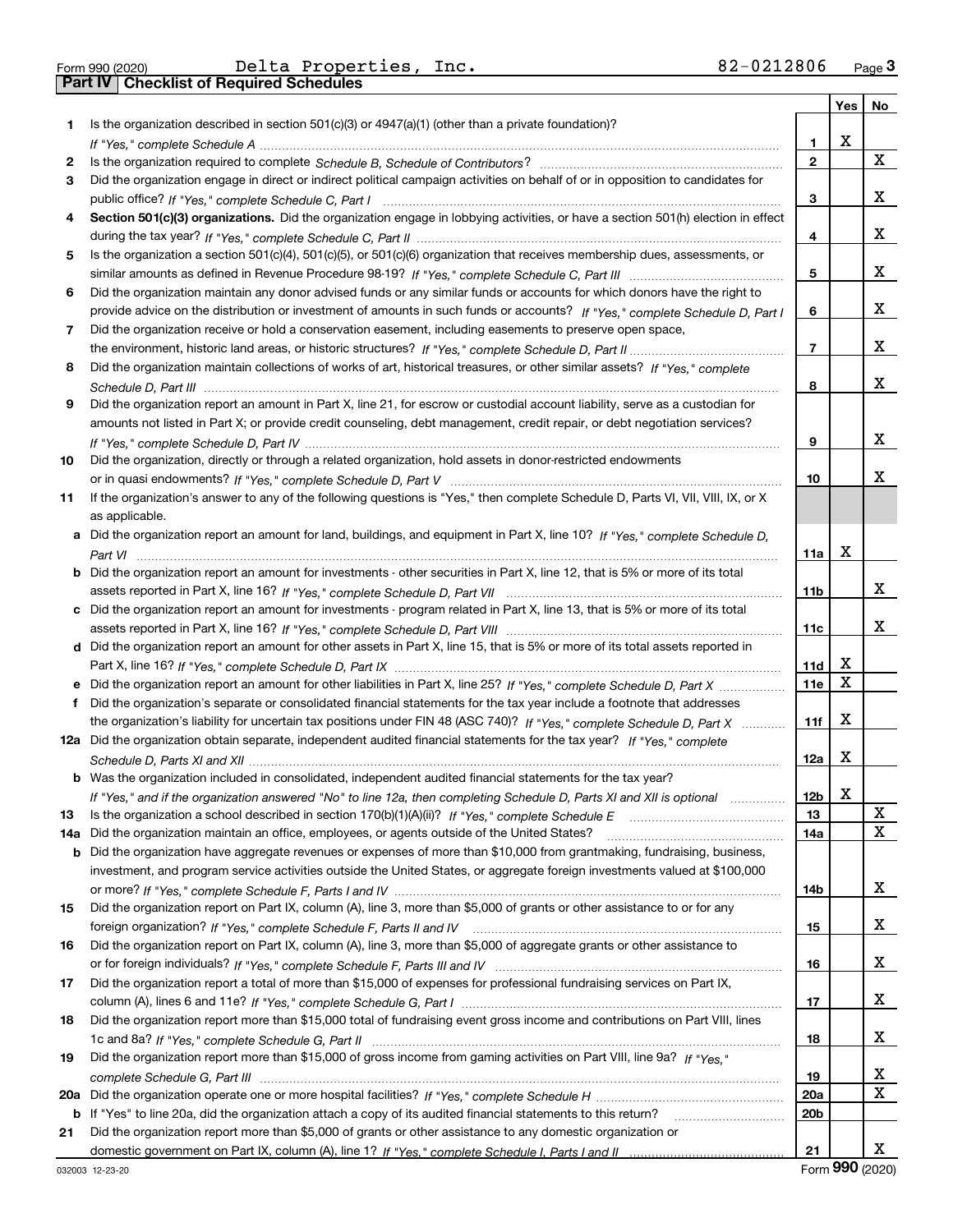|  | Form 990 (2020) |
|--|-----------------|
|  |                 |

*(continued)*

|               |                                                                                                                                                                                                   |                 | Yes | No |
|---------------|---------------------------------------------------------------------------------------------------------------------------------------------------------------------------------------------------|-----------------|-----|----|
| 22            | Did the organization report more than \$5,000 of grants or other assistance to or for domestic individuals on                                                                                     |                 |     |    |
|               |                                                                                                                                                                                                   | 22              |     | x  |
| 23            | Did the organization answer "Yes" to Part VII, Section A, line 3, 4, or 5 about compensation of the organization's current                                                                        |                 |     |    |
|               | and former officers, directors, trustees, key employees, and highest compensated employees? If "Yes," complete                                                                                    |                 |     |    |
|               | Schedule J                                                                                                                                                                                        | 23              |     | х  |
|               | 24a Did the organization have a tax-exempt bond issue with an outstanding principal amount of more than \$100,000 as of the                                                                       |                 |     |    |
|               | last day of the year, that was issued after December 31, 2002? If "Yes," answer lines 24b through 24d and complete                                                                                |                 | х   |    |
|               | <b>b</b> Did the organization invest any proceeds of tax-exempt bonds beyond a temporary period exception?                                                                                        | 24a<br>24b      |     | x  |
|               | c Did the organization maintain an escrow account other than a refunding escrow at any time during the year to defease                                                                            |                 |     |    |
|               | any tax-exempt bonds?                                                                                                                                                                             | 24c             |     | х  |
|               |                                                                                                                                                                                                   | 24d             |     | X  |
|               | 25a Section 501(c)(3), 501(c)(4), and 501(c)(29) organizations. Did the organization engage in an excess benefit                                                                                  |                 |     |    |
|               |                                                                                                                                                                                                   | 25a             |     | х  |
|               | b Is the organization aware that it engaged in an excess benefit transaction with a disqualified person in a prior year, and                                                                      |                 |     |    |
|               | that the transaction has not been reported on any of the organization's prior Forms 990 or 990-EZ? If "Yes," complete                                                                             |                 |     |    |
|               | Schedule L, Part I                                                                                                                                                                                | 25 <sub>b</sub> |     | х  |
| 26            | Did the organization report any amount on Part X, line 5 or 22, for receivables from or payables to any current                                                                                   |                 |     |    |
|               | or former officer, director, trustee, key employee, creator or founder, substantial contributor, or 35%                                                                                           |                 |     |    |
|               | controlled entity or family member of any of these persons? If "Yes," complete Schedule L, Part II                                                                                                | 26              |     | х  |
| 27            | Did the organization provide a grant or other assistance to any current or former officer, director, trustee, key employee,                                                                       |                 |     |    |
|               | creator or founder, substantial contributor or employee thereof, a grant selection committee member, or to a 35% controlled                                                                       |                 |     |    |
|               | entity (including an employee thereof) or family member of any of these persons? If "Yes," complete Schedule L, Part III                                                                          | 27              |     | х  |
| 28            | Was the organization a party to a business transaction with one of the following parties (see Schedule L, Part IV<br>instructions, for applicable filing thresholds, conditions, and exceptions): |                 |     |    |
|               | a A current or former officer, director, trustee, key employee, creator or founder, or substantial contributor? If                                                                                |                 |     |    |
|               |                                                                                                                                                                                                   | 28a             |     | х  |
|               |                                                                                                                                                                                                   | 28 <sub>b</sub> |     | X  |
|               | c A 35% controlled entity of one or more individuals and/or organizations described in lines 28a or 28b? If                                                                                       |                 |     |    |
|               |                                                                                                                                                                                                   | 28c             |     | х  |
| 29            |                                                                                                                                                                                                   | 29              |     | X  |
| 30            | Did the organization receive contributions of art, historical treasures, or other similar assets, or qualified conservation                                                                       |                 |     |    |
|               |                                                                                                                                                                                                   | 30              |     | х  |
| 31            | Did the organization liquidate, terminate, or dissolve and cease operations? If "Yes," complete Schedule N, Part I                                                                                | 31              |     | X  |
| 32            | Did the organization sell, exchange, dispose of, or transfer more than 25% of its net assets? If "Yes," complete                                                                                  |                 |     |    |
|               | Schedule N. Part II                                                                                                                                                                               | 32              |     | x  |
|               | Did the organization own 100% of an entity disregarded as separate from the organization under Regulations                                                                                        |                 |     |    |
|               |                                                                                                                                                                                                   | 33              | х   |    |
| 34            | Was the organization related to any tax-exempt or taxable entity? If "Yes," complete Schedule R, Part II, III, or IV, and                                                                         | 34              | х   |    |
|               | 35a Did the organization have a controlled entity within the meaning of section 512(b)(13)?                                                                                                       | 35a             |     | X  |
|               | <b>b</b> If "Yes" to line 35a, did the organization receive any payment from or engage in any transaction with a controlled entity                                                                |                 |     |    |
|               |                                                                                                                                                                                                   | 35 <sub>b</sub> |     |    |
| 36            | Section 501(c)(3) organizations. Did the organization make any transfers to an exempt non-charitable related organization?                                                                        |                 |     |    |
|               |                                                                                                                                                                                                   | 36              |     | x  |
| 37            | Did the organization conduct more than 5% of its activities through an entity that is not a related organization                                                                                  |                 |     |    |
|               |                                                                                                                                                                                                   | 37              |     | x  |
| 38            | Did the organization complete Schedule O and provide explanations in Schedule O for Part VI, lines 11b and 19?                                                                                    |                 |     |    |
|               | Note: All Form 990 filers are required to complete Schedule O                                                                                                                                     | 38              | х   |    |
| <b>Part V</b> | <b>Statements Regarding Other IRS Filings and Tax Compliance</b>                                                                                                                                  |                 |     |    |
|               | Check if Schedule O contains a response or note to any line in this Part V                                                                                                                        |                 |     |    |
|               | 8                                                                                                                                                                                                 |                 | Yes | No |
|               | 1a<br>0<br><b>b</b> Enter the number of Forms W-2G included in line 1a. Enter -0- if not applicable<br>1b                                                                                         |                 |     |    |
|               | c Did the organization comply with backup withholding rules for reportable payments to vendors and reportable gaming                                                                              |                 |     |    |
|               |                                                                                                                                                                                                   | 1c              | х   |    |
|               |                                                                                                                                                                                                   |                 |     |    |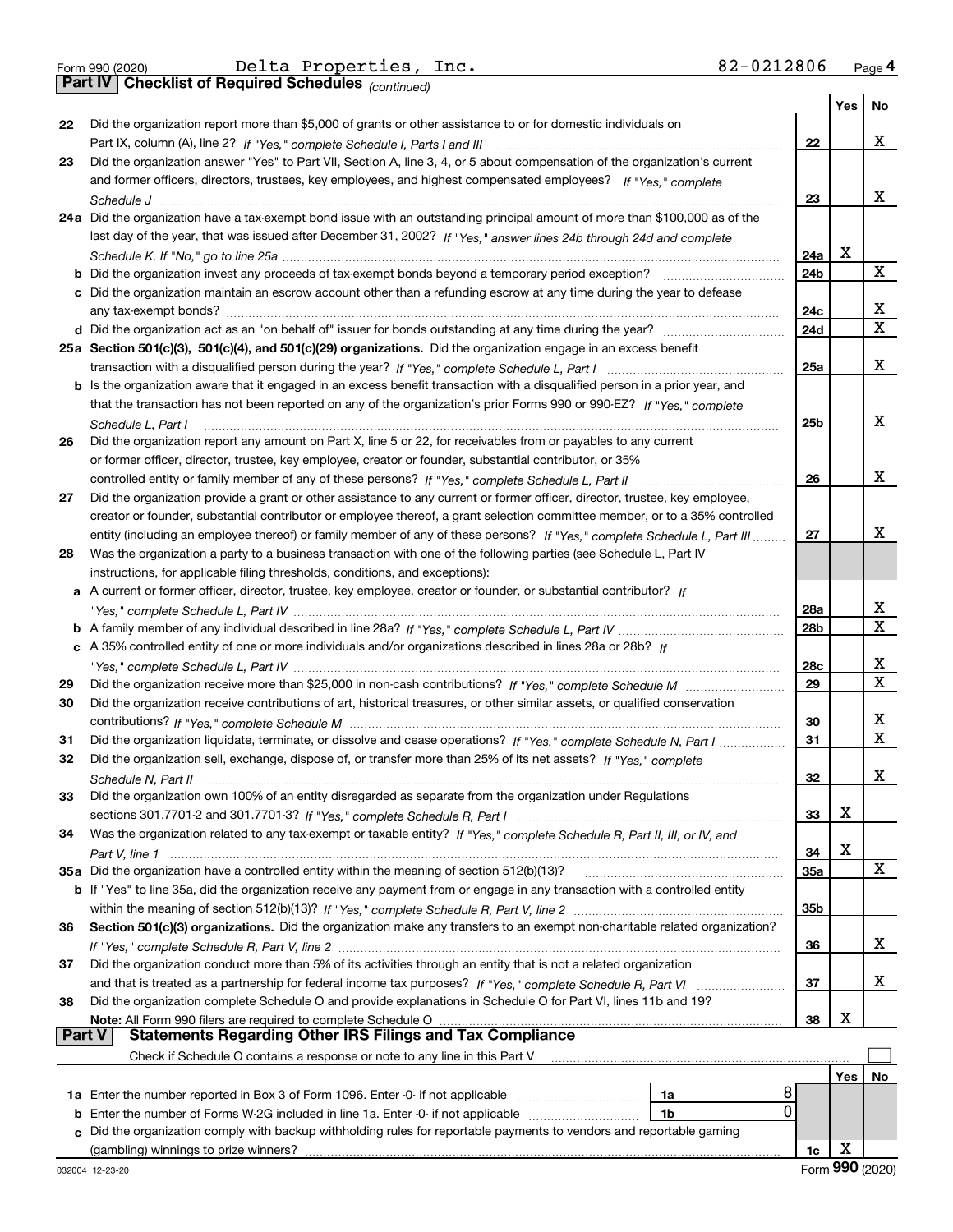|               | Delta Properties, Inc.<br>Form 990 (2020)                                                                                                                                                                                             | 82-0212806     |     | Page 5 |
|---------------|---------------------------------------------------------------------------------------------------------------------------------------------------------------------------------------------------------------------------------------|----------------|-----|--------|
| <b>Part V</b> | Statements Regarding Other IRS Filings and Tax Compliance (continued)                                                                                                                                                                 |                |     |        |
|               |                                                                                                                                                                                                                                       |                | Yes | No     |
|               | 2a Enter the number of employees reported on Form W-3, Transmittal of Wage and Tax Statements,                                                                                                                                        |                |     |        |
|               | filed for the calendar year ending with or within the year covered by this return<br>2a                                                                                                                                               | 0              |     |        |
|               |                                                                                                                                                                                                                                       | 2 <sub>b</sub> |     |        |
|               |                                                                                                                                                                                                                                       |                |     |        |
|               | 3a Did the organization have unrelated business gross income of \$1,000 or more during the year?                                                                                                                                      | 3a             |     | x      |
|               |                                                                                                                                                                                                                                       | 3 <sub>b</sub> |     |        |
|               | 4a At any time during the calendar year, did the organization have an interest in, or a signature or other authority over, a                                                                                                          |                |     |        |
|               |                                                                                                                                                                                                                                       | 4a             |     | x      |
|               | <b>b</b> If "Yes," enter the name of the foreign country $\blacktriangleright$                                                                                                                                                        |                |     |        |
|               | See instructions for filing requirements for FinCEN Form 114, Report of Foreign Bank and Financial Accounts (FBAR).                                                                                                                   |                |     |        |
| 5a            | Was the organization a party to a prohibited tax shelter transaction at any time during the tax year?                                                                                                                                 | 5a             |     | Х      |
| b             |                                                                                                                                                                                                                                       | 5 <sub>b</sub> |     | х      |
| с             |                                                                                                                                                                                                                                       | 5c             |     |        |
|               | 6a Does the organization have annual gross receipts that are normally greater than \$100,000, and did the organization solicit                                                                                                        |                |     |        |
|               |                                                                                                                                                                                                                                       | 6a             |     | x      |
|               | <b>b</b> If "Yes," did the organization include with every solicitation an express statement that such contributions or gifts                                                                                                         |                |     |        |
|               | were not tax deductible?                                                                                                                                                                                                              | 6b             |     |        |
| 7             | Organizations that may receive deductible contributions under section 170(c).                                                                                                                                                         |                |     |        |
| а             | Did the organization receive a payment in excess of \$75 made partly as a contribution and partly for goods and services provided to the payor?                                                                                       | 7a             |     | x      |
| b             | If "Yes," did the organization notify the donor of the value of the goods or services provided?                                                                                                                                       | 7b             |     |        |
| с             | Did the organization sell, exchange, or otherwise dispose of tangible personal property for which it was required                                                                                                                     |                |     |        |
|               |                                                                                                                                                                                                                                       | 7c             |     | x      |
| d             | 7d                                                                                                                                                                                                                                    |                |     |        |
| е             | Did the organization receive any funds, directly or indirectly, to pay premiums on a personal benefit contract?                                                                                                                       | 7е             |     | х      |
| f             | Did the organization, during the year, pay premiums, directly or indirectly, on a personal benefit contract?                                                                                                                          | 7f             |     | x      |
| g             | If the organization received a contribution of qualified intellectual property, did the organization file Form 8899 as required?                                                                                                      | 7g             |     |        |
| h             | If the organization received a contribution of cars, boats, airplanes, or other vehicles, did the organization file a Form 1098-C?                                                                                                    | 7h             |     |        |
| 8             | Sponsoring organizations maintaining donor advised funds. Did a donor advised fund maintained by the                                                                                                                                  |                |     |        |
|               | sponsoring organization have excess business holdings at any time during the year?                                                                                                                                                    | 8              |     |        |
| 9             | Sponsoring organizations maintaining donor advised funds.                                                                                                                                                                             |                |     |        |
| а             | Did the sponsoring organization make any taxable distributions under section 4966?                                                                                                                                                    | 9а             |     |        |
| b             |                                                                                                                                                                                                                                       | 9b             |     |        |
| 10            | Section 501(c)(7) organizations. Enter:                                                                                                                                                                                               |                |     |        |
|               | 10a<br>a Initiation fees and capital contributions included on Part VIII, line 12 [111] [11] [12] [11] [12] [11] [12] [11] [12] [11] [12] [11] [12] [11] [12] [11] [12] [11] [12] [11] [12] [11] [12] [11] [12] [11] [12] [11] [12] [ |                |     |        |
|               | 10 <sub>b</sub><br>Gross receipts, included on Form 990, Part VIII, line 12, for public use of club facilities                                                                                                                        |                |     |        |
| 11            | Section 501(c)(12) organizations. Enter:                                                                                                                                                                                              |                |     |        |
| а             | 11a                                                                                                                                                                                                                                   |                |     |        |
| b             | Gross income from other sources (Do not net amounts due or paid to other sources against                                                                                                                                              |                |     |        |
|               | 11b                                                                                                                                                                                                                                   |                |     |        |
|               | 12a Section 4947(a)(1) non-exempt charitable trusts. Is the organization filing Form 990 in lieu of Form 1041?                                                                                                                        | 12a            |     |        |
|               | 12b<br><b>b</b> If "Yes," enter the amount of tax-exempt interest received or accrued during the year                                                                                                                                 |                |     |        |
| 13            | Section 501(c)(29) qualified nonprofit health insurance issuers.                                                                                                                                                                      |                |     |        |
| а             | Is the organization licensed to issue qualified health plans in more than one state?                                                                                                                                                  | 13а            |     |        |
|               | Note: See the instructions for additional information the organization must report on Schedule O.                                                                                                                                     |                |     |        |
|               | <b>b</b> Enter the amount of reserves the organization is required to maintain by the states in which the                                                                                                                             |                |     |        |
|               | 13b                                                                                                                                                                                                                                   |                |     |        |
|               | 13с                                                                                                                                                                                                                                   |                |     |        |
| 14a           | Did the organization receive any payments for indoor tanning services during the tax year?                                                                                                                                            | 14a            |     | x      |
|               | <b>b</b> If "Yes," has it filed a Form 720 to report these payments? If "No," provide an explanation on Schedule O                                                                                                                    | 14b            |     |        |
| 15            | Is the organization subject to the section 4960 tax on payment(s) of more than \$1,000,000 in remuneration or                                                                                                                         |                |     |        |
|               |                                                                                                                                                                                                                                       | 15             |     | х      |
|               | If "Yes," see instructions and file Form 4720, Schedule N.                                                                                                                                                                            |                |     |        |
| 16            | Is the organization an educational institution subject to the section 4968 excise tax on net investment income?                                                                                                                       | 16             |     | х      |
|               | If "Yes," complete Form 4720, Schedule O.                                                                                                                                                                                             |                |     |        |
|               |                                                                                                                                                                                                                                       |                | ^^^ |        |

Form (2020) **990**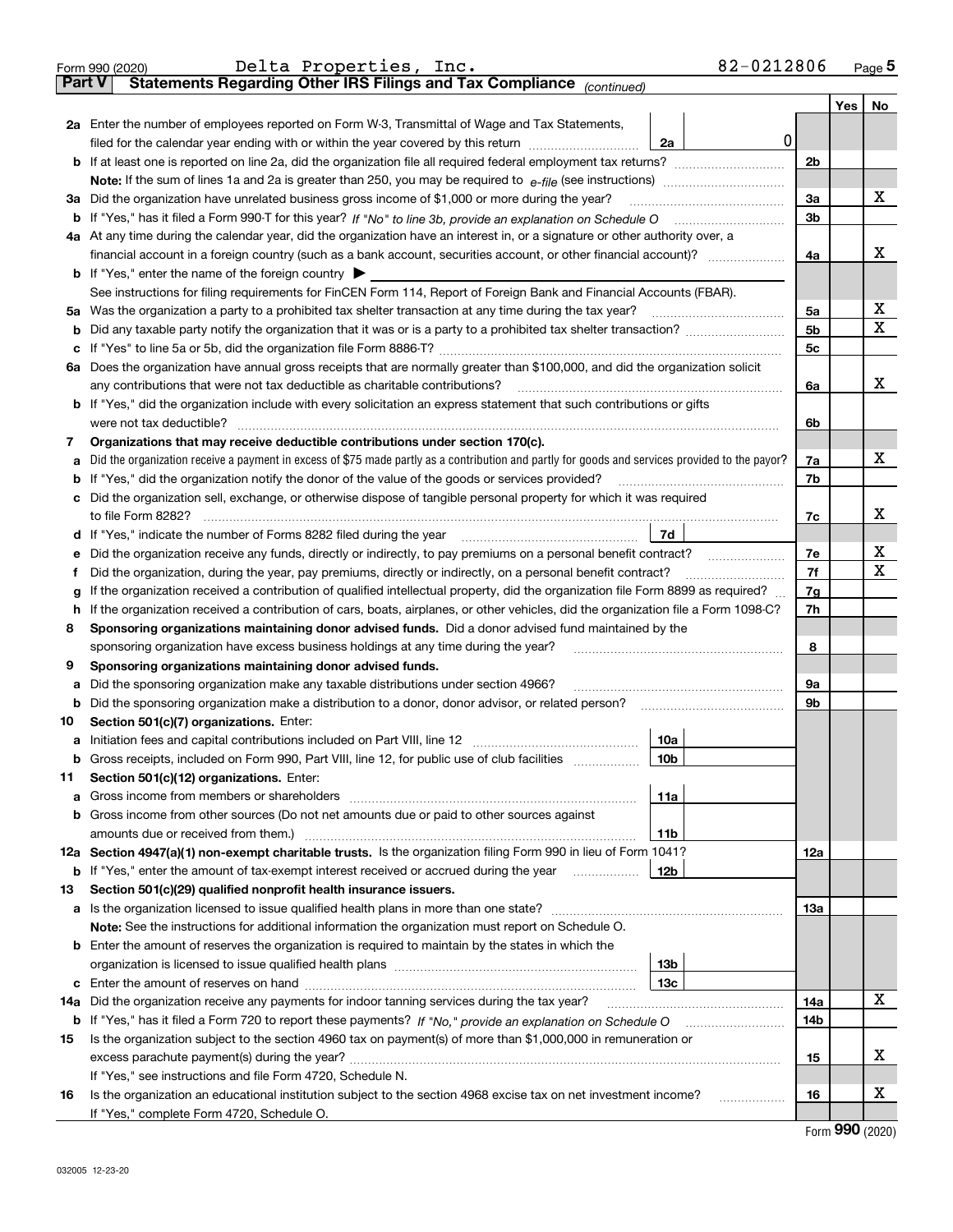|  | Form 990 (2020) |
|--|-----------------|
|  |                 |

| Delta Properties,<br>Inc |  |
|--------------------------|--|
|--------------------------|--|

*For each "Yes" response to lines 2 through 7b below, and for a "No" response to line 8a, 8b, or 10b below, describe the circumstances, processes, or changes on Schedule O. See instructions.* Form 990 (2020) Delta Properties, Inc. 82-0212806 <sub>Page</sub> 6<br>**Part VI Governance, Management, and Disclosure** For each "Yes" response to lines 2 through 7b below, and for a "No" response

|     | Check if Schedule O contains a response or note to any line in this Part VI                                                                                           |                 |     | X           |
|-----|-----------------------------------------------------------------------------------------------------------------------------------------------------------------------|-----------------|-----|-------------|
|     | Section A. Governing Body and Management                                                                                                                              |                 |     |             |
|     |                                                                                                                                                                       |                 | Yes | No          |
|     | 1a Enter the number of voting members of the governing body at the end of the tax year<br>1a                                                                          | 4               |     |             |
|     | If there are material differences in voting rights among members of the governing body, or if the governing                                                           |                 |     |             |
|     | body delegated broad authority to an executive committee or similar committee, explain on Schedule O.                                                                 |                 |     |             |
| b   | 4<br>Enter the number of voting members included on line 1a, above, who are independent<br>1b                                                                         |                 |     |             |
| 2   | Did any officer, director, trustee, or key employee have a family relationship or a business relationship with any other                                              |                 |     |             |
|     | officer, director, trustee, or key employee?                                                                                                                          | $\mathbf{2}$    |     | х           |
| 3   | Did the organization delegate control over management duties customarily performed by or under the direct supervision                                                 |                 |     |             |
|     | of officers, directors, trustees, or key employees to a management company or other person?                                                                           | 3               |     | х           |
| 4   | Did the organization make any significant changes to its governing documents since the prior Form 990 was filed?                                                      | 4               |     | $\mathbf X$ |
| 5   |                                                                                                                                                                       | 5               |     | $\mathbf X$ |
| 6   | Did the organization have members or stockholders?                                                                                                                    | 6               | X   |             |
| 7a  | Did the organization have members, stockholders, or other persons who had the power to elect or appoint one or                                                        |                 |     |             |
|     | more members of the governing body?                                                                                                                                   | 7a              | X   |             |
|     | <b>b</b> Are any governance decisions of the organization reserved to (or subject to approval by) members, stockholders, or                                           |                 |     |             |
|     | persons other than the governing body?                                                                                                                                | 7b              | X   |             |
| 8   | Did the organization contemporaneously document the meetings held or written actions undertaken during the year by the following:                                     |                 |     |             |
| a   | The governing body?                                                                                                                                                   | 8a              | X   |             |
| b   |                                                                                                                                                                       | 8b              |     | Χ           |
| 9   | Is there any officer, director, trustee, or key employee listed in Part VII, Section A, who cannot be reached at the                                                  |                 |     |             |
|     |                                                                                                                                                                       | 9               |     | x           |
|     | <b>Section B. Policies</b> (This Section B requests information about policies not required by the Internal Revenue Code.)                                            |                 |     |             |
|     |                                                                                                                                                                       |                 | Yes | No          |
|     |                                                                                                                                                                       | 10a             |     | x           |
|     | <b>b</b> If "Yes," did the organization have written policies and procedures governing the activities of such chapters, affiliates,                                   |                 |     |             |
|     | and branches to ensure their operations are consistent with the organization's exempt purposes?                                                                       | 10 <sub>b</sub> |     |             |
|     | 11a Has the organization provided a complete copy of this Form 990 to all members of its governing body before filing the form?                                       | 11a             | X   |             |
| b   | Describe in Schedule O the process, if any, used by the organization to review this Form 990.                                                                         |                 |     |             |
| 12a |                                                                                                                                                                       | 12a             | X   |             |
| b   |                                                                                                                                                                       | 12 <sub>b</sub> | X   |             |
| с   | Did the organization regularly and consistently monitor and enforce compliance with the policy? If "Yes," describe                                                    |                 |     |             |
|     | in Schedule O how this was done measured and contained a state of the state of the state of the state of the s                                                        | 12c             | х   |             |
| 13  | Did the organization have a written whistleblower policy?                                                                                                             | 13              | X   |             |
| 14  | Did the organization have a written document retention and destruction policy?                                                                                        | 14              | X   |             |
| 15  | Did the process for determining compensation of the following persons include a review and approval by independent                                                    |                 |     |             |
|     | persons, comparability data, and contemporaneous substantiation of the deliberation and decision?                                                                     |                 |     |             |
| a   | The organization's CEO, Executive Director, or top management official manufactured content of the organization's CEO, Executive Director, or top management official | 15a             |     | х           |
|     | <b>b</b> Other officers or key employees of the organization                                                                                                          | 15 <sub>b</sub> |     | Χ           |
|     | If "Yes" to line 15a or 15b, describe the process in Schedule O (see instructions).                                                                                   |                 |     |             |
|     | 16a Did the organization invest in, contribute assets to, or participate in a joint venture or similar arrangement with a                                             |                 |     |             |
|     | taxable entity during the year?                                                                                                                                       | 16a             |     | х           |
|     | b If "Yes," did the organization follow a written policy or procedure requiring the organization to evaluate its participation                                        |                 |     |             |
|     | in joint venture arrangements under applicable federal tax law, and take steps to safeguard the organization's                                                        |                 |     |             |
|     | exempt status with respect to such arrangements?                                                                                                                      | 16b             |     |             |
|     | Section C. Disclosure                                                                                                                                                 |                 |     |             |
| 17  | List the states with which a copy of this Form 990 is required to be filed $\blacktriangleright$ CA                                                                   |                 |     |             |
| 18  | Section 6104 requires an organization to make its Forms 1023 (1024 or 1024-A, if applicable), 990, and 990-T (Section 501(c)(3)s only) available                      |                 |     |             |
|     | for public inspection. Indicate how you made these available. Check all that apply.                                                                                   |                 |     |             |
|     | $X$ Own website<br>$\lfloor x \rfloor$ Upon request<br>Another's website<br>Other (explain on Schedule O)                                                             |                 |     |             |
| 19  | Describe on Schedule O whether (and if so, how) the organization made its governing documents, conflict of interest policy, and financial                             |                 |     |             |
|     | statements available to the public during the tax year.                                                                                                               |                 |     |             |
| 20  | State the name, address, and telephone number of the person who possesses the organization's books and records                                                        |                 |     |             |
|     | Andrew Garcia - 323-565-1600                                                                                                                                          |                 |     |             |
|     | 1149 S Hill Street Suite 600, Los Angeles, CA<br>90015                                                                                                                |                 |     |             |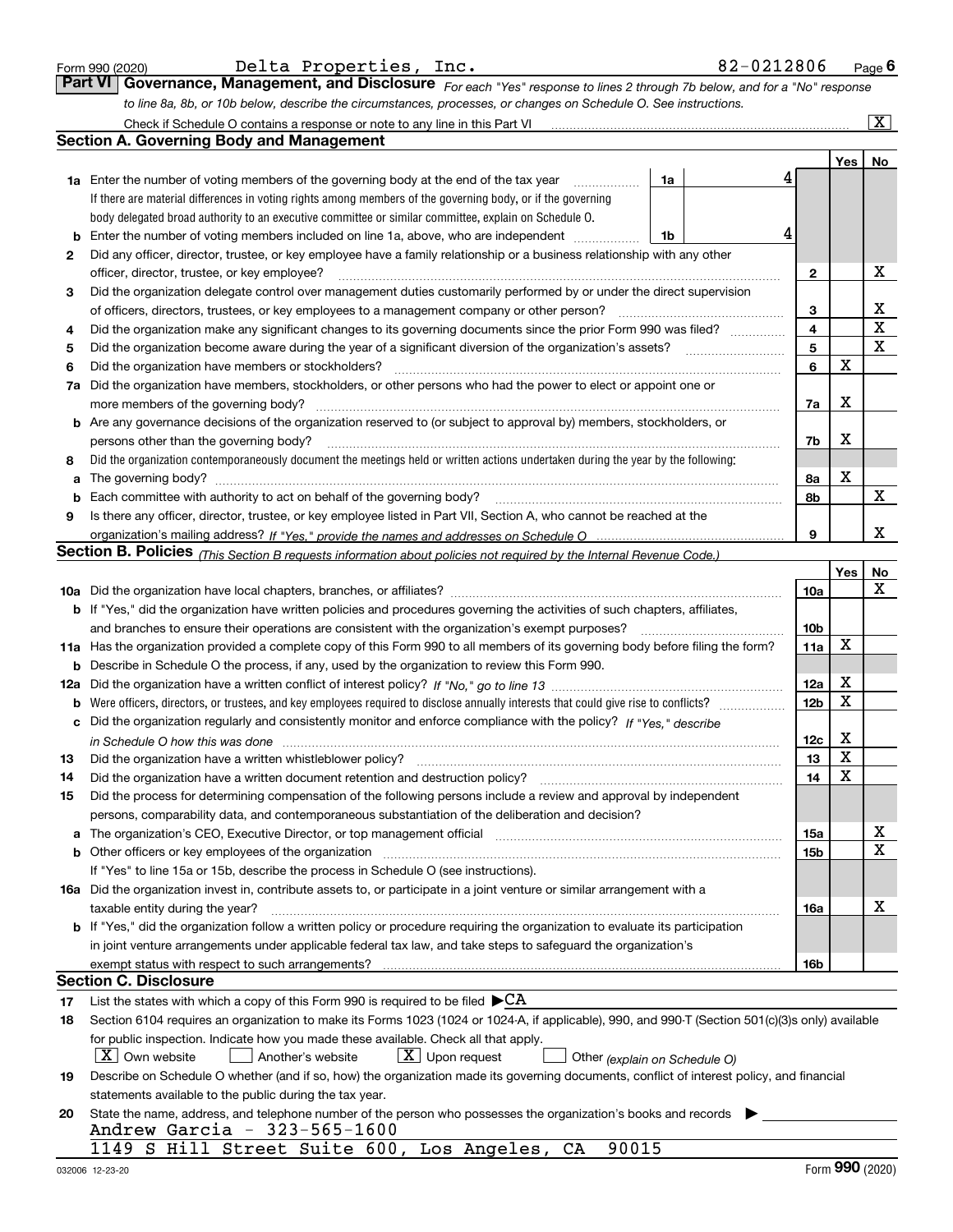| Form 990 (2020)                                                                                                                                           | Delta Properties, Inc.                                                                     | 82-0212806 | Page |  |  |  |
|-----------------------------------------------------------------------------------------------------------------------------------------------------------|--------------------------------------------------------------------------------------------|------------|------|--|--|--|
|                                                                                                                                                           | Part VII Compensation of Officers, Directors, Trustees, Key Employees, Highest Compensated |            |      |  |  |  |
|                                                                                                                                                           | <b>Employees, and Independent Contractors</b>                                              |            |      |  |  |  |
|                                                                                                                                                           | Check if Schedule O contains a response or note to any line in this Part VII               |            |      |  |  |  |
| Section A.                                                                                                                                                | Officers, Directors, Trustees, Key Employees, and Highest Compensated Employees            |            |      |  |  |  |
| to Complete this table for all persons required to be listed. Penert compensation for the calendar vear ending with or within the examization's tax vear. |                                                                                            |            |      |  |  |  |

**1a •** List all of the organization's current officers, directors, trustees (whether individuals or organizations), regardless of amount of compensation. all persons required to be listed. Report compensation for the calendar year ending with or within the organization's tax year.

Enter -0- in columns (D), (E), and (F) if no compensation was paid.

 $\bullet$  List all of the organization's  $\,$ current key employees, if any. See instructions for definition of "key employee."

**•** List the organization's five current highest compensated employees (other than an officer, director, trustee, or key employee) who received reportable compensation (Box 5 of Form W-2 and/or Box 7 of Form 1099-MISC) of more than \$100,000 from the organization and any related organizations.

**•** List all of the organization's former officers, key employees, and highest compensated employees who received more than \$100,000 of reportable compensation from the organization and any related organizations.

**former directors or trustees**  ¥ List all of the organization's that received, in the capacity as a former director or trustee of the organization, more than \$10,000 of reportable compensation from the organization and any related organizations.

See instructions for the order in which to list the persons above.

 $\boxed{\textbf{X}}$  Check this box if neither the organization nor any related organization compensated any current officer, director, or trustee.

| (A)                  | (B)               |                                |                                                                                                 |             | (C)          |                                   |        | (D)             | (E)                           | (F)                   |  |
|----------------------|-------------------|--------------------------------|-------------------------------------------------------------------------------------------------|-------------|--------------|-----------------------------------|--------|-----------------|-------------------------------|-----------------------|--|
| Name and title       | Average           |                                |                                                                                                 | Position    |              |                                   |        | Reportable      | Reportable                    | Estimated             |  |
|                      | hours per         |                                | (do not check more than one<br>box, unless person is both an<br>officer and a director/trustee) |             |              |                                   |        | compensation    | compensation                  | amount of             |  |
|                      | week<br>(list any |                                |                                                                                                 |             |              |                                   |        | from<br>the     | from related<br>organizations | other<br>compensation |  |
|                      | hours for         | Individual trustee or director |                                                                                                 |             |              |                                   |        | organization    | (W-2/1099-MISC)               | from the              |  |
|                      | related           |                                |                                                                                                 |             |              |                                   |        | (W-2/1099-MISC) |                               | organization          |  |
|                      | organizations     |                                |                                                                                                 |             |              |                                   |        |                 |                               | and related           |  |
|                      | below             |                                | nstitutional trustee                                                                            |             |              |                                   |        |                 |                               | organizations         |  |
|                      | line)             |                                |                                                                                                 | Officer     | Key employee | Highest compensated<br>  employee | Former |                 |                               |                       |  |
| (1) John Buck        | 1.00              |                                |                                                                                                 |             |              |                                   |        |                 |                               |                       |  |
| President            |                   | $\rm X$                        |                                                                                                 | $\mathbf X$ |              |                                   |        | 0.              | $\mathbf 0$ .                 | 0.                    |  |
| (2) Peter Kyriacou   | 1.00              |                                |                                                                                                 |             |              |                                   |        |                 |                               |                       |  |
| Secretary            |                   | $\mathbf x$                    |                                                                                                 | $\mathbf X$ |              |                                   |        | $\mathbf 0$ .   | $\mathbf 0$ .                 | $\mathbf 0$ .         |  |
| (3) Antonio Gonzalez | 1.00              |                                |                                                                                                 |             |              |                                   |        |                 |                               |                       |  |
| Treasurer            |                   | $\mathbf x$                    |                                                                                                 | $\mathbf X$ |              |                                   |        | 0.              | 0.                            | 0.                    |  |
| (4) Jon Goodman      | 1.00              |                                |                                                                                                 |             |              |                                   |        |                 |                               |                       |  |
| Director             |                   | $\mathbf X$                    |                                                                                                 |             |              |                                   |        | $\mathbf 0$ .   | 0.                            | $\pmb{0}$ .           |  |
|                      |                   |                                |                                                                                                 |             |              |                                   |        |                 |                               |                       |  |
|                      |                   |                                |                                                                                                 |             |              |                                   |        |                 |                               |                       |  |
|                      |                   |                                |                                                                                                 |             |              |                                   |        |                 |                               |                       |  |
|                      |                   |                                |                                                                                                 |             |              |                                   |        |                 |                               |                       |  |
|                      |                   |                                |                                                                                                 |             |              |                                   |        |                 |                               |                       |  |
|                      |                   |                                |                                                                                                 |             |              |                                   |        |                 |                               |                       |  |
|                      |                   |                                |                                                                                                 |             |              |                                   |        |                 |                               |                       |  |
|                      |                   |                                |                                                                                                 |             |              |                                   |        |                 |                               |                       |  |
|                      |                   |                                |                                                                                                 |             |              |                                   |        |                 |                               |                       |  |
|                      |                   |                                |                                                                                                 |             |              |                                   |        |                 |                               |                       |  |
|                      |                   |                                |                                                                                                 |             |              |                                   |        |                 |                               |                       |  |
|                      |                   |                                |                                                                                                 |             |              |                                   |        |                 |                               |                       |  |
|                      |                   |                                |                                                                                                 |             |              |                                   |        |                 |                               |                       |  |
|                      |                   |                                |                                                                                                 |             |              |                                   |        |                 |                               |                       |  |
|                      |                   |                                |                                                                                                 |             |              |                                   |        |                 |                               |                       |  |
|                      |                   |                                |                                                                                                 |             |              |                                   |        |                 |                               |                       |  |
|                      |                   |                                |                                                                                                 |             |              |                                   |        |                 |                               |                       |  |
|                      |                   |                                |                                                                                                 |             |              |                                   |        |                 |                               |                       |  |
|                      |                   |                                |                                                                                                 |             |              |                                   |        |                 |                               |                       |  |
|                      |                   |                                |                                                                                                 |             |              |                                   |        |                 |                               |                       |  |
|                      |                   |                                |                                                                                                 |             |              |                                   |        |                 |                               |                       |  |
|                      |                   |                                |                                                                                                 |             |              |                                   |        |                 |                               |                       |  |
|                      |                   |                                |                                                                                                 |             |              |                                   |        |                 |                               |                       |  |
|                      |                   |                                |                                                                                                 |             |              |                                   |        |                 |                               |                       |  |
|                      |                   |                                |                                                                                                 |             |              |                                   |        |                 |                               |                       |  |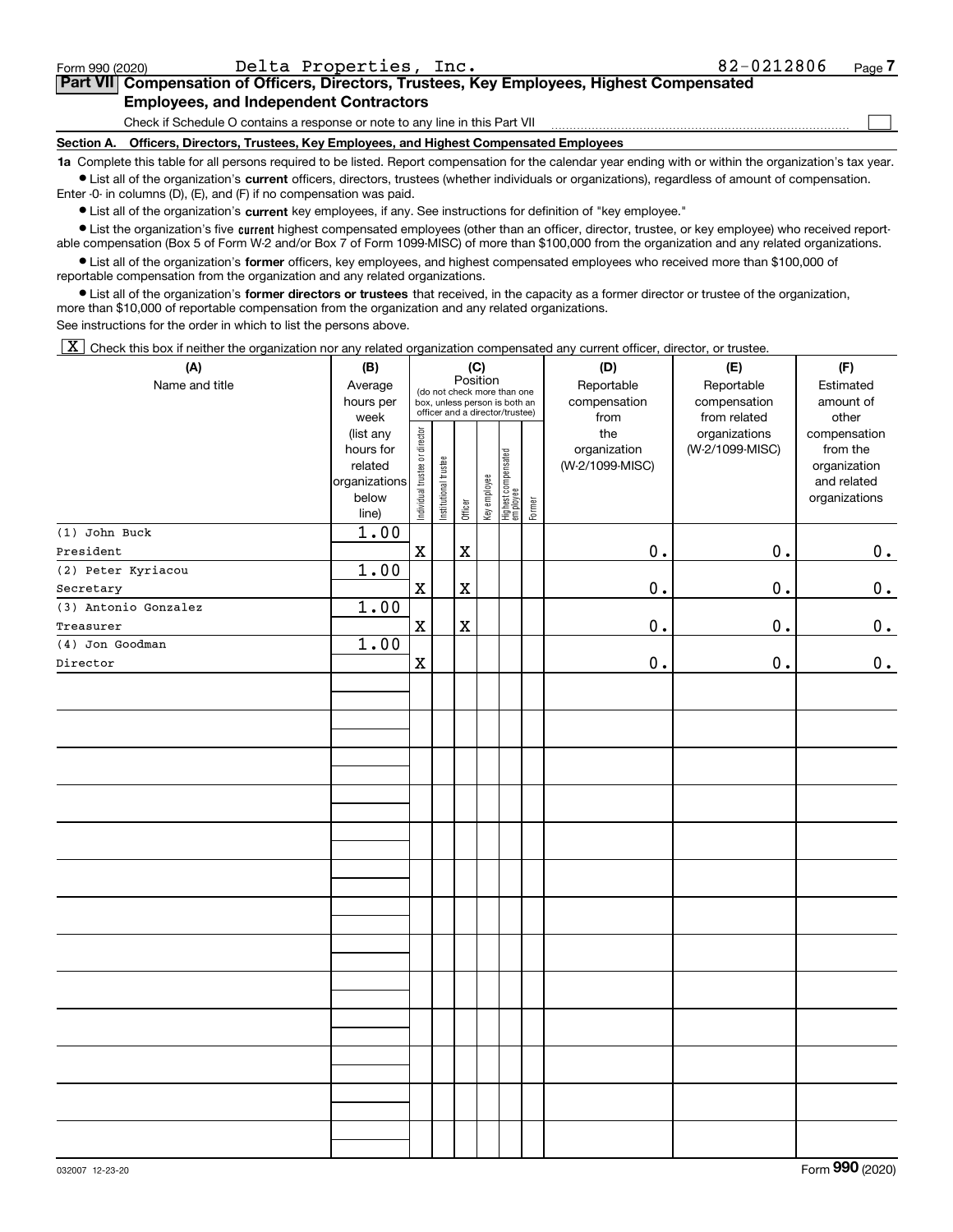| Delta Properties, Inc.<br>Form 990 (2020)                                                                                                                                   |                                                                      |                                |                       |                 |              |                                                                                                 |        |                                           | 82-0212806                                        |                                                 |     |                                                                          | Page 8                               |
|-----------------------------------------------------------------------------------------------------------------------------------------------------------------------------|----------------------------------------------------------------------|--------------------------------|-----------------------|-----------------|--------------|-------------------------------------------------------------------------------------------------|--------|-------------------------------------------|---------------------------------------------------|-------------------------------------------------|-----|--------------------------------------------------------------------------|--------------------------------------|
| <b>Part VII</b><br>Section A. Officers, Directors, Trustees, Key Employees, and Highest Compensated Employees (continued)                                                   |                                                                      |                                |                       |                 |              |                                                                                                 |        |                                           |                                                   |                                                 |     |                                                                          |                                      |
| (A)<br>Name and title                                                                                                                                                       | (B)<br>Average<br>hours per<br>week                                  |                                |                       | (C)<br>Position |              | (do not check more than one<br>box, unless person is both an<br>officer and a director/trustee) |        | (D)<br>Reportable<br>compensation<br>from | (E)<br>Reportable<br>compensation<br>from related |                                                 |     | (F)<br>Estimated<br>amount of<br>other                                   |                                      |
|                                                                                                                                                                             | (list any<br>hours for<br>related<br>organizations<br>below<br>line) | Individual trustee or director | Institutional trustee | Officer         | key employee | Highest compensated<br>employee                                                                 | Former | the<br>organization<br>(W-2/1099-MISC)    | organizations<br>(W-2/1099-MISC)                  |                                                 |     | compensation<br>from the<br>organization<br>and related<br>organizations |                                      |
|                                                                                                                                                                             |                                                                      |                                |                       |                 |              |                                                                                                 |        |                                           |                                                   |                                                 |     |                                                                          |                                      |
|                                                                                                                                                                             |                                                                      |                                |                       |                 |              |                                                                                                 |        |                                           |                                                   |                                                 |     |                                                                          |                                      |
|                                                                                                                                                                             |                                                                      |                                |                       |                 |              |                                                                                                 |        |                                           |                                                   |                                                 |     |                                                                          |                                      |
|                                                                                                                                                                             |                                                                      |                                |                       |                 |              |                                                                                                 |        |                                           |                                                   |                                                 |     |                                                                          |                                      |
|                                                                                                                                                                             |                                                                      |                                |                       |                 |              |                                                                                                 |        |                                           |                                                   |                                                 |     |                                                                          |                                      |
|                                                                                                                                                                             |                                                                      |                                |                       |                 |              |                                                                                                 |        |                                           |                                                   |                                                 |     |                                                                          |                                      |
|                                                                                                                                                                             |                                                                      |                                |                       |                 |              |                                                                                                 |        |                                           |                                                   |                                                 |     |                                                                          |                                      |
|                                                                                                                                                                             |                                                                      |                                |                       |                 |              |                                                                                                 |        |                                           |                                                   |                                                 |     |                                                                          |                                      |
|                                                                                                                                                                             |                                                                      |                                |                       |                 |              |                                                                                                 |        |                                           |                                                   |                                                 |     |                                                                          |                                      |
| 1b Subtotal                                                                                                                                                                 |                                                                      |                                |                       |                 |              |                                                                                                 |        | $0$ .                                     |                                                   | $0$ .                                           |     |                                                                          | $0$ .                                |
| c Total from continuation sheets to Part VII, Section A <b>manual</b> contains the Total from continuum                                                                     |                                                                      |                                |                       |                 |              |                                                                                                 |        | 0.<br>0.                                  |                                                   | $\overline{0}$ .<br>$\overline{\mathfrak{o}}$ . |     |                                                                          | $\overline{0}$ .<br>$\overline{0}$ . |
| Total number of individuals (including but not limited to those listed above) who received more than \$100,000 of reportable<br>2                                           |                                                                      |                                |                       |                 |              |                                                                                                 |        |                                           |                                                   |                                                 |     |                                                                          |                                      |
| compensation from the organization $\blacktriangleright$                                                                                                                    |                                                                      |                                |                       |                 |              |                                                                                                 |        |                                           |                                                   |                                                 |     | Yes                                                                      | 0<br>No                              |
| Did the organization list any former officer, director, trustee, key employee, or highest compensated employee on<br>з                                                      |                                                                      |                                |                       |                 |              |                                                                                                 |        |                                           |                                                   |                                                 |     |                                                                          |                                      |
| line 1a? If "Yes," complete Schedule J for such individual manufactured contained and the Yes," complete Schedule J for such individual                                     |                                                                      |                                |                       |                 |              |                                                                                                 |        |                                           |                                                   |                                                 | 3   |                                                                          | х                                    |
| For any individual listed on line 1a, is the sum of reportable compensation and other compensation from the organization<br>4                                               |                                                                      |                                |                       |                 |              |                                                                                                 |        |                                           |                                                   |                                                 | 4   |                                                                          | Х                                    |
| Did any person listed on line 1a receive or accrue compensation from any unrelated organization or individual for services<br>5                                             |                                                                      |                                |                       |                 |              |                                                                                                 |        |                                           |                                                   |                                                 |     |                                                                          |                                      |
| <b>Section B. Independent Contractors</b>                                                                                                                                   |                                                                      |                                |                       |                 |              |                                                                                                 |        |                                           |                                                   |                                                 | 5   |                                                                          | х                                    |
| Complete this table for your five highest compensated independent contractors that received more than \$100,000 of compensation from<br>1.                                  |                                                                      |                                |                       |                 |              |                                                                                                 |        |                                           |                                                   |                                                 |     |                                                                          |                                      |
| the organization. Report compensation for the calendar year ending with or within the organization's tax year.<br>(A)                                                       |                                                                      |                                |                       |                 |              |                                                                                                 |        | (B)                                       |                                                   |                                                 | (C) |                                                                          |                                      |
| Name and business address                                                                                                                                                   |                                                                      |                                |                       |                 |              |                                                                                                 |        | Description of services                   |                                                   |                                                 |     | Compensation                                                             |                                      |
| EPI Construction Inc, 12345 Ventura Blvd,<br># H, Studio City, CA 91604                                                                                                     |                                                                      |                                |                       |                 |              |                                                                                                 |        | Construction Service                      |                                                   |                                                 |     |                                                                          | 2,311,344.                           |
| Watts Labor Community Action Committee,<br>10950 S Central Avenue, Los Angeles, CA                                                                                          |                                                                      |                                |                       |                 |              |                                                                                                 |        | Communal Services                         |                                                   |                                                 |     |                                                                          | 375,668.                             |
| Virco, Inc.                                                                                                                                                                 |                                                                      |                                |                       |                 |              |                                                                                                 |        |                                           |                                                   |                                                 |     |                                                                          |                                      |
| 2027 Harpers Way, Torrance, CA 90501                                                                                                                                        |                                                                      |                                |                       |                 |              |                                                                                                 |        | Renovation Services                       |                                                   |                                                 |     |                                                                          | 360, 810.                            |
| Green Dot Public Schools National, 1149 S.<br>Hill St., Ste. 600, Los Angeles, CA 90015                                                                                     |                                                                      |                                |                       |                 |              |                                                                                                 |        | Shared Service Fee                        |                                                   |                                                 |     |                                                                          | 160,000.                             |
| Vector Resources, Inc.                                                                                                                                                      |                                                                      |                                |                       |                 |              |                                                                                                 |        |                                           |                                                   |                                                 |     |                                                                          |                                      |
| 20917 Higgins Court, Torrance, CA 90501<br>Total number of independent contractors (including but not limited to those listed above) who received more than<br>$\mathbf{2}$ |                                                                      |                                |                       |                 |              |                                                                                                 |        | Consulting                                |                                                   |                                                 |     |                                                                          | 127,714.                             |
| \$100,000 of compensation from the organization                                                                                                                             |                                                                      |                                |                       |                 | 6            |                                                                                                 |        |                                           |                                                   |                                                 |     |                                                                          |                                      |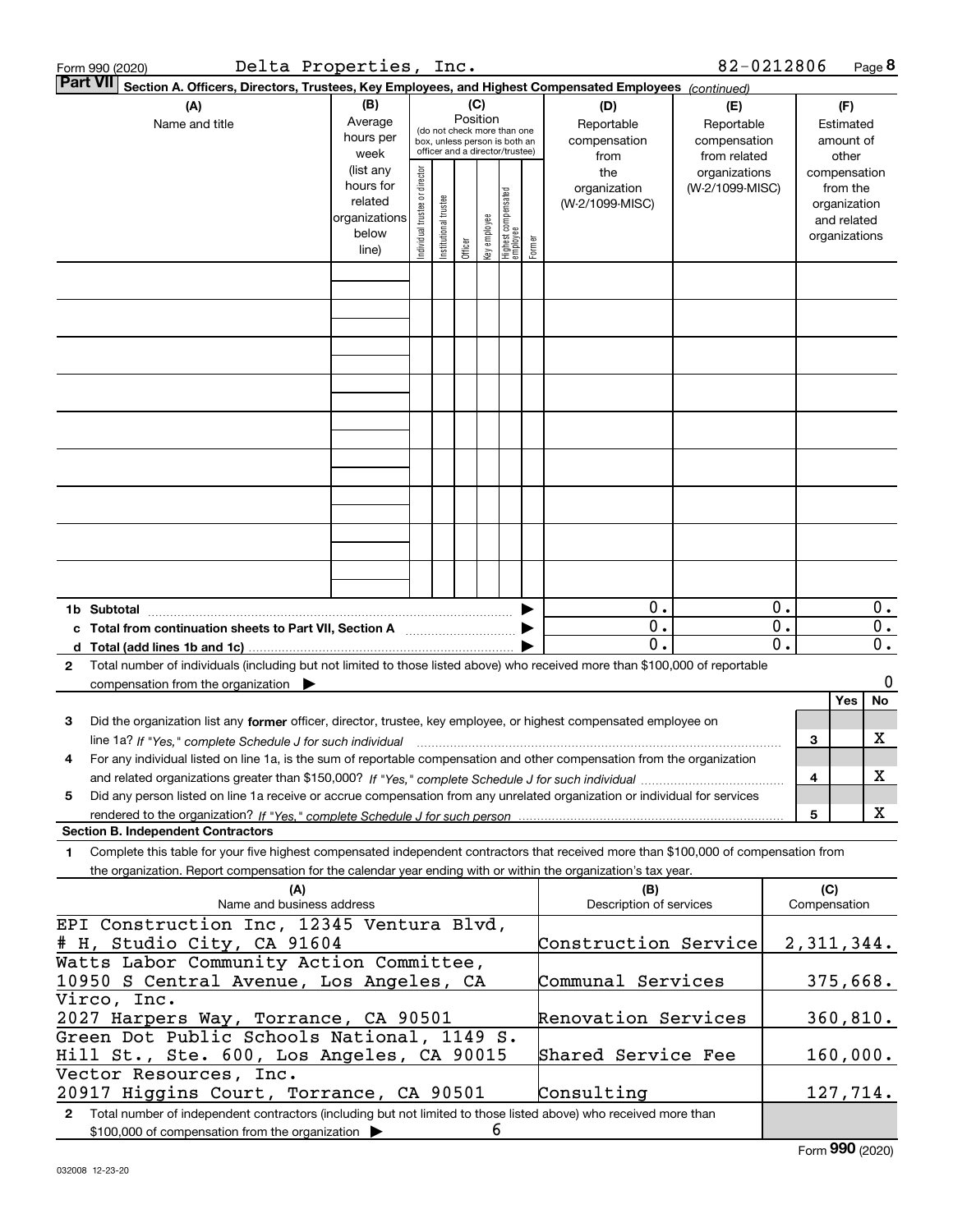|                                                           |                  |        | Form 990 (2020)                                                                                                      |    |                |                 | Delta Properties, Inc. |                                             |                                              | 82-0212806                                        | Page 9                                                          |
|-----------------------------------------------------------|------------------|--------|----------------------------------------------------------------------------------------------------------------------|----|----------------|-----------------|------------------------|---------------------------------------------|----------------------------------------------|---------------------------------------------------|-----------------------------------------------------------------|
|                                                           | <b>Part VIII</b> |        | <b>Statement of Revenue</b>                                                                                          |    |                |                 |                        |                                             |                                              |                                                   |                                                                 |
|                                                           |                  |        | Check if Schedule O contains a response or note to any line in this Part VIII                                        |    |                |                 |                        |                                             |                                              |                                                   |                                                                 |
|                                                           |                  |        |                                                                                                                      |    |                |                 |                        | (A)<br>Total revenue                        | (B)<br>Related or exempt<br>function revenue | $\overline{(C)}$<br>Unrelated<br>business revenue | (D)<br>Revenue excluded<br>from tax under<br>sections 512 - 514 |
|                                                           |                  |        | 1 a Federated campaigns                                                                                              |    | 1a             |                 |                        |                                             |                                              |                                                   |                                                                 |
|                                                           |                  | b      | Membership dues<br>$\ldots \ldots \ldots \ldots \ldots$                                                              |    | 1 <sub>b</sub> |                 |                        |                                             |                                              |                                                   |                                                                 |
|                                                           |                  | c      | Fundraising events                                                                                                   |    | 1 <sub>c</sub> |                 |                        |                                             |                                              |                                                   |                                                                 |
|                                                           |                  | d      | Related organizations                                                                                                |    | 1 <sub>d</sub> |                 |                        |                                             |                                              |                                                   |                                                                 |
|                                                           |                  | е      | Government grants (contributions)                                                                                    |    | 1e             |                 |                        |                                             |                                              |                                                   |                                                                 |
|                                                           |                  |        | f All other contributions, gifts, grants, and                                                                        |    |                |                 |                        |                                             |                                              |                                                   |                                                                 |
| Contributions, Gifts, Grants<br>and Other Similar Amounts |                  |        | similar amounts not included above                                                                                   |    | 1f             |                 |                        |                                             |                                              |                                                   |                                                                 |
|                                                           |                  | g      | Noncash contributions included in lines 1a-1f                                                                        |    |                | $1g$ \$         |                        |                                             |                                              |                                                   |                                                                 |
|                                                           |                  | h.     |                                                                                                                      |    |                |                 |                        |                                             |                                              |                                                   |                                                                 |
|                                                           |                  |        |                                                                                                                      |    |                |                 | <b>Business Code</b>   |                                             |                                              |                                                   |                                                                 |
| Program Service<br>Revenue                                |                  |        | 2 a Rental Income                                                                                                    |    |                |                 | 611710<br>611710       | $\overline{7,038,635.7,038,635.}$           | $328,409.$ 328,409.                          |                                                   |                                                                 |
|                                                           |                  | b      | Contract Fee Income                                                                                                  |    |                |                 |                        |                                             |                                              |                                                   |                                                                 |
|                                                           |                  | с<br>d | <u> 1989 - Johann Barbara, martin amerikan basar dan berasal dalam basa dalam basar dalam basar dalam basar dala</u> |    |                |                 |                        |                                             |                                              |                                                   |                                                                 |
|                                                           |                  | е      | <u> 1989 - Johann Stein, mars an deutscher Stein und der Stein und der Stein und der Stein und der Stein und der</u> |    |                |                 |                        |                                             |                                              |                                                   |                                                                 |
|                                                           |                  | f      | All other program service revenue                                                                                    |    |                |                 |                        |                                             |                                              |                                                   |                                                                 |
|                                                           |                  | a      |                                                                                                                      |    |                |                 | $\blacktriangleright$  | 7,367,044.                                  |                                              |                                                   |                                                                 |
|                                                           | 3                |        | Investment income (including dividends, interest, and                                                                |    |                |                 |                        |                                             |                                              |                                                   |                                                                 |
|                                                           |                  |        |                                                                                                                      |    |                |                 |                        | 467,143.                                    |                                              |                                                   | 467,143.                                                        |
|                                                           | 4                |        | Income from investment of tax-exempt bond proceeds                                                                   |    |                |                 |                        |                                             |                                              |                                                   |                                                                 |
|                                                           | 5                |        |                                                                                                                      |    |                |                 |                        |                                             |                                              |                                                   |                                                                 |
|                                                           |                  |        |                                                                                                                      |    | (i) Real       |                 | (ii) Personal          |                                             |                                              |                                                   |                                                                 |
|                                                           | 6а               |        | Gross rents<br>.                                                                                                     | 6a |                |                 |                        |                                             |                                              |                                                   |                                                                 |
|                                                           |                  | b      | Less: rental expenses                                                                                                | 6b |                |                 |                        |                                             |                                              |                                                   |                                                                 |
|                                                           |                  | с      | Rental income or (loss)                                                                                              | 6c |                |                 |                        |                                             |                                              |                                                   |                                                                 |
|                                                           |                  | d      | Net rental income or (loss)                                                                                          |    | (i) Securities |                 |                        |                                             |                                              |                                                   |                                                                 |
|                                                           |                  |        | 7 a Gross amount from sales of                                                                                       |    |                |                 | (ii) Other             |                                             |                                              |                                                   |                                                                 |
|                                                           |                  |        | assets other than inventory<br><b>b</b> Less: cost or other basis                                                    | 7a |                |                 |                        |                                             |                                              |                                                   |                                                                 |
|                                                           |                  |        | and sales expenses                                                                                                   | 7b |                |                 |                        |                                             |                                              |                                                   |                                                                 |
| evenue                                                    |                  |        | c Gain or (loss)                                                                                                     | 7c |                |                 |                        |                                             |                                              |                                                   |                                                                 |
|                                                           |                  |        |                                                                                                                      |    |                |                 |                        |                                             |                                              |                                                   |                                                                 |
| Other R                                                   |                  |        | 8 a Gross income from fundraising events (not                                                                        |    |                |                 |                        |                                             |                                              |                                                   |                                                                 |
|                                                           |                  |        | including \$<br><u>_______________________</u> of                                                                    |    |                |                 |                        |                                             |                                              |                                                   |                                                                 |
|                                                           |                  |        | contributions reported on line 1c). See                                                                              |    |                |                 |                        |                                             |                                              |                                                   |                                                                 |
|                                                           |                  |        |                                                                                                                      |    |                | 8a              |                        |                                             |                                              |                                                   |                                                                 |
|                                                           |                  |        |                                                                                                                      |    |                | 8b              |                        |                                             |                                              |                                                   |                                                                 |
|                                                           |                  | с      | Net income or (loss) from fundraising events                                                                         |    |                |                 |                        |                                             |                                              |                                                   |                                                                 |
|                                                           |                  |        | 9 a Gross income from gaming activities. See                                                                         |    |                |                 |                        |                                             |                                              |                                                   |                                                                 |
|                                                           |                  |        |                                                                                                                      |    |                | 9a              |                        |                                             |                                              |                                                   |                                                                 |
|                                                           |                  |        | <b>b</b> Less: direct expenses <b>manually</b>                                                                       |    |                | 9 <sub>b</sub>  |                        |                                             |                                              |                                                   |                                                                 |
|                                                           |                  |        | c Net income or (loss) from gaming activities<br>10 a Gross sales of inventory, less returns                         |    |                |                 | .                      |                                             |                                              |                                                   |                                                                 |
|                                                           |                  |        |                                                                                                                      |    |                | 10a             |                        |                                             |                                              |                                                   |                                                                 |
|                                                           |                  |        | <b>b</b> Less: cost of goods sold                                                                                    |    |                | 10 <sub>b</sub> |                        |                                             |                                              |                                                   |                                                                 |
|                                                           |                  |        | c Net income or (loss) from sales of inventory                                                                       |    |                |                 |                        |                                             |                                              |                                                   |                                                                 |
|                                                           |                  |        |                                                                                                                      |    |                |                 | <b>Business Code</b>   |                                             |                                              |                                                   |                                                                 |
|                                                           | 11 a             |        | <u> 1989 - Johann John Stein, markin fizzar eta idazlea (</u>                                                        |    |                |                 |                        |                                             |                                              |                                                   |                                                                 |
|                                                           |                  | b      | the contract of the contract of the contract of the contract of the contract of                                      |    |                |                 |                        |                                             |                                              |                                                   |                                                                 |
|                                                           |                  | с      | the control of the control of the control of the control of the control of                                           |    |                |                 |                        |                                             |                                              |                                                   |                                                                 |
| Miscellaneous<br>Revenue                                  |                  |        |                                                                                                                      |    |                |                 |                        |                                             |                                              |                                                   |                                                                 |
|                                                           |                  |        |                                                                                                                      |    |                |                 |                        |                                             |                                              |                                                   |                                                                 |
|                                                           | 12               |        |                                                                                                                      |    |                |                 |                        | $\blacktriangleright$ 7,834,187. 7,367,044. |                                              | 0.1                                               | 467,143.                                                        |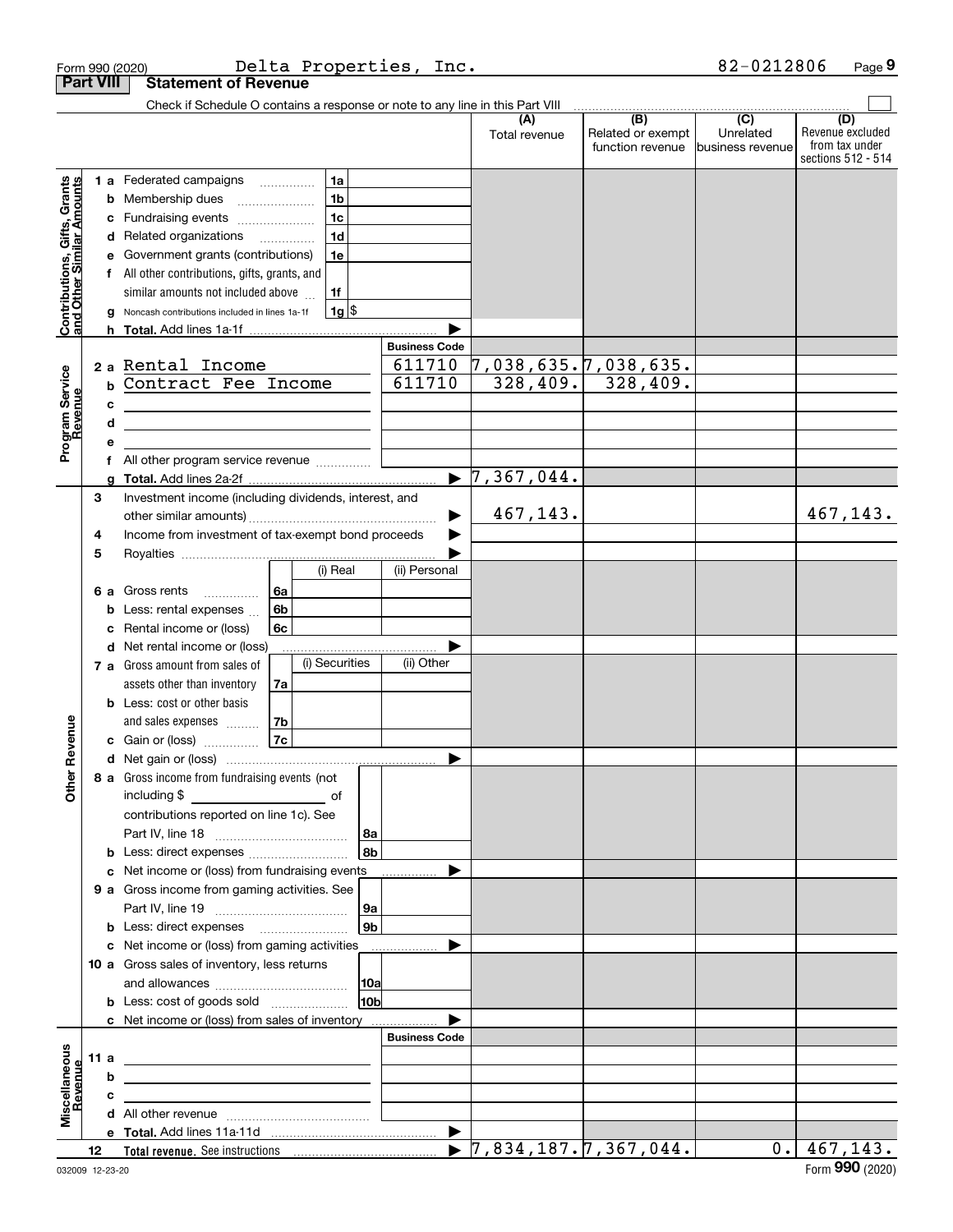|  | Form 990 (2020) |
|--|-----------------|
|  |                 |

Form 990 (2020) Page **Part IX Statement of Functional Expenses** Delta Properties, Inc. 82-0212806

*Section 501(c)(3) and 501(c)(4) organizations must complete all columns. All other organizations must complete column (A).*

|              | Do not include amounts reported on lines 6b,<br>7b, 8b, 9b, and 10b of Part VIII.                                             | (A)<br>Total expenses            | (B)<br>Program service<br>expenses | (C)<br>Management and<br>general expenses | (D)<br>Fundraising<br>expenses |
|--------------|-------------------------------------------------------------------------------------------------------------------------------|----------------------------------|------------------------------------|-------------------------------------------|--------------------------------|
| 1.           | Grants and other assistance to domestic organizations                                                                         |                                  |                                    |                                           |                                |
|              | and domestic governments. See Part IV, line 21                                                                                |                                  |                                    |                                           |                                |
| $\mathbf{2}$ | Grants and other assistance to domestic                                                                                       |                                  |                                    |                                           |                                |
|              | individuals. See Part IV, line 22                                                                                             |                                  |                                    |                                           |                                |
| 3            | Grants and other assistance to foreign                                                                                        |                                  |                                    |                                           |                                |
|              | organizations, foreign governments, and foreign                                                                               |                                  |                                    |                                           |                                |
|              | individuals. See Part IV, lines 15 and 16                                                                                     |                                  |                                    |                                           |                                |
| 4            | Benefits paid to or for members                                                                                               |                                  |                                    |                                           |                                |
| 5            | Compensation of current officers, directors,                                                                                  |                                  |                                    |                                           |                                |
|              | trustees, and key employees                                                                                                   |                                  |                                    |                                           |                                |
| 6            | Compensation not included above to disqualified                                                                               |                                  |                                    |                                           |                                |
|              | persons (as defined under section $4958(f)(1)$ ) and                                                                          |                                  |                                    |                                           |                                |
|              | persons described in section 4958(c)(3)(B)                                                                                    |                                  |                                    |                                           |                                |
| 7            |                                                                                                                               |                                  |                                    |                                           |                                |
| 8            | Pension plan accruals and contributions (include                                                                              |                                  |                                    |                                           |                                |
|              | section 401(k) and 403(b) employer contributions)                                                                             |                                  |                                    |                                           |                                |
| 9            |                                                                                                                               |                                  |                                    |                                           |                                |
| 10           |                                                                                                                               |                                  |                                    |                                           |                                |
| 11           | Fees for services (nonemployees):                                                                                             |                                  |                                    |                                           |                                |
| a            |                                                                                                                               |                                  |                                    |                                           |                                |
| b            |                                                                                                                               |                                  |                                    |                                           |                                |
|              |                                                                                                                               |                                  |                                    |                                           |                                |
| d            |                                                                                                                               |                                  |                                    |                                           |                                |
|              | Professional fundraising services. See Part IV, line 17                                                                       |                                  |                                    |                                           |                                |
|              | Investment management fees                                                                                                    |                                  |                                    |                                           |                                |
| g            | Other. (If line 11g amount exceeds 10% of line 25,                                                                            |                                  |                                    |                                           |                                |
|              | column (A) amount, list line 11g expenses on Sch 0.)                                                                          | 64,520.                          |                                    | 64,520.                                   |                                |
| 12           |                                                                                                                               |                                  |                                    |                                           |                                |
| 13           |                                                                                                                               |                                  |                                    |                                           |                                |
| 14           |                                                                                                                               |                                  |                                    |                                           |                                |
| 15           |                                                                                                                               |                                  |                                    |                                           |                                |
| 16           |                                                                                                                               |                                  |                                    |                                           |                                |
| 17           | Travel                                                                                                                        |                                  |                                    |                                           |                                |
| 18           | Payments of travel or entertainment expenses                                                                                  |                                  |                                    |                                           |                                |
|              | for any federal, state, or local public officials                                                                             |                                  |                                    |                                           |                                |
| 19           | Conferences, conventions, and meetings                                                                                        |                                  |                                    |                                           |                                |
| 20           | Interest                                                                                                                      | 5, 160, 930.                     | 5, 160, 930.                       |                                           |                                |
| 21           |                                                                                                                               |                                  |                                    |                                           |                                |
| 22           | Depreciation, depletion, and amortization                                                                                     | $\overline{2,955,604}$ .         | 2,955,604.                         |                                           |                                |
| 23           | Insurance                                                                                                                     |                                  |                                    |                                           |                                |
| 24           | Other expenses. Itemize expenses not covered<br>above (List miscellaneous expenses on line 24e. If                            |                                  |                                    |                                           |                                |
|              | line 24e amount exceeds 10% of line 25, column (A)                                                                            |                                  |                                    |                                           |                                |
|              | amount, list line 24e expenses on Schedule O.)                                                                                |                                  |                                    |                                           |                                |
|              | a Property Taxes                                                                                                              | 244,043.                         | 244,043.                           |                                           |                                |
| $\mathbf b$  | Shared Services<br>Dues and Memberships                                                                                       | 160,000.<br>$\overline{5,240}$ . |                                    | 160,000.<br>$\overline{5,240}$ .          |                                |
|              |                                                                                                                               |                                  |                                    |                                           |                                |
| d            |                                                                                                                               |                                  |                                    |                                           |                                |
|              | e All other expenses                                                                                                          | 8,590,337.                       | 8,360,577.                         | 229,760.                                  | 0.                             |
| 25           | Total functional expenses. Add lines 1 through 24e                                                                            |                                  |                                    |                                           |                                |
| 26           | <b>Joint costs.</b> Complete this line only if the organization                                                               |                                  |                                    |                                           |                                |
|              | reported in column (B) joint costs from a combined                                                                            |                                  |                                    |                                           |                                |
|              | educational campaign and fundraising solicitation.<br>Check here $\blacktriangleright$<br>if following SOP 98-2 (ASC 958-720) |                                  |                                    |                                           |                                |
|              |                                                                                                                               |                                  |                                    |                                           |                                |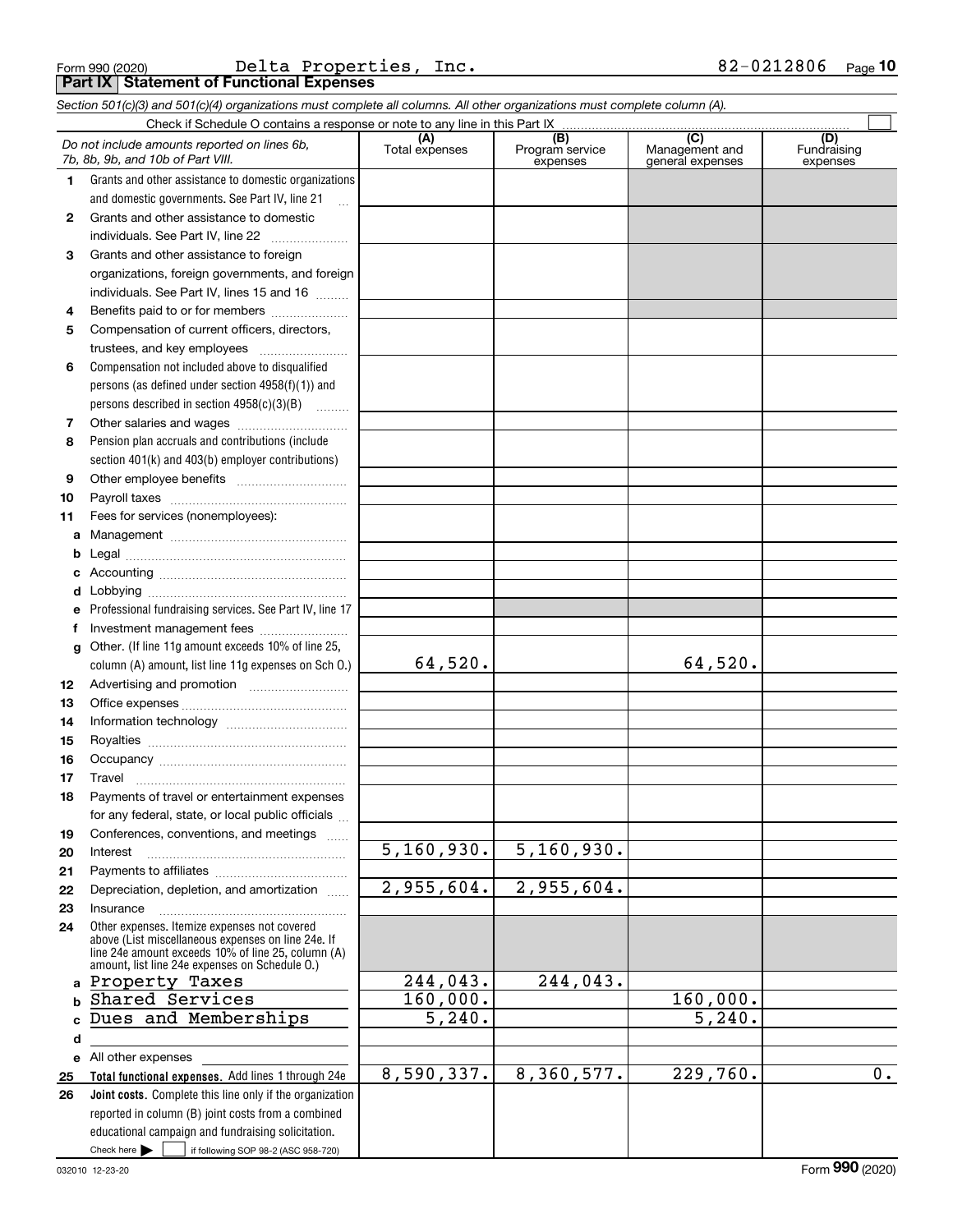| Form 990 (2020) | Delta | Properties, | $\texttt{inc}.$ | 0.000<br>.2806<br>u 4 | Page |
|-----------------|-------|-------------|-----------------|-----------------------|------|
| $\sim$<br>$ -$  | --    |             |                 |                       |      |

|                             |                                                                                                                             | Check if Schedule O contains a response or note to any line in this Part X         |             |                     |                          |                |                                                    |
|-----------------------------|-----------------------------------------------------------------------------------------------------------------------------|------------------------------------------------------------------------------------|-------------|---------------------|--------------------------|----------------|----------------------------------------------------|
|                             |                                                                                                                             |                                                                                    |             |                     | (A)<br>Beginning of year |                | (B)<br>End of year                                 |
|                             | 1                                                                                                                           |                                                                                    |             |                     | 1,695,357.               | $\blacksquare$ | 1,221,233.                                         |
|                             | 2                                                                                                                           |                                                                                    | 13,680,951. | $\mathbf{2}$        | 13,719,392.              |                |                                                    |
|                             | з                                                                                                                           |                                                                                    |             |                     |                          | 3              |                                                    |
|                             | 4                                                                                                                           |                                                                                    |             |                     | 1,069,928.               | $\overline{4}$ | 1,070,457.                                         |
|                             | 5                                                                                                                           | Loans and other receivables from any current or former officer, director,          |             |                     |                          |                |                                                    |
|                             |                                                                                                                             | trustee, key employee, creator or founder, substantial contributor, or 35%         |             |                     |                          |                |                                                    |
|                             |                                                                                                                             | controlled entity or family member of any of these persons                         |             |                     |                          | 5              |                                                    |
|                             | 6                                                                                                                           | Loans and other receivables from other disqualified persons (as defined            |             |                     |                          |                |                                                    |
|                             |                                                                                                                             | under section $4958(f)(1)$ , and persons described in section $4958(c)(3)(B)$      |             | 1.1.1.1             |                          | 6              |                                                    |
|                             | 7                                                                                                                           |                                                                                    |             |                     | 4,690,536.               | $\overline{7}$ | 4,604,067.                                         |
| Assets                      | 8                                                                                                                           |                                                                                    |             |                     |                          | 8              |                                                    |
|                             | 9                                                                                                                           | Prepaid expenses and deferred charges                                              |             |                     | 72, 172.                 | $\mathbf{9}$   | 72,692.                                            |
|                             |                                                                                                                             | 10a Land, buildings, and equipment: cost or other                                  |             |                     |                          |                |                                                    |
|                             |                                                                                                                             | basis. Complete Part VI of Schedule D    10a   112, 056, 312.                      |             | 17,965,122.         |                          |                |                                                    |
|                             |                                                                                                                             | <u>  10b</u> 10b<br><b>b</b> Less: accumulated depreciation                        | 84,030,219. | 10 <sub>c</sub>     | 94,091,190.              |                |                                                    |
|                             | 11                                                                                                                          |                                                                                    |             | 11                  |                          |                |                                                    |
|                             | 12                                                                                                                          |                                                                                    |             | 12                  |                          |                |                                                    |
|                             | 13                                                                                                                          |                                                                                    |             | 13                  |                          |                |                                                    |
|                             | 14                                                                                                                          |                                                                                    |             | 14                  |                          |                |                                                    |
|                             | 15                                                                                                                          |                                                                                    |             |                     | 10,098,512.              | 15             | 10, 165, 662.                                      |
|                             | 16                                                                                                                          |                                                                                    |             |                     | 115,337,675.             | 16             | 124, 944, 693.                                     |
|                             | 17                                                                                                                          |                                                                                    |             |                     | 2,914,894.               | 17             | 2,021,600.                                         |
|                             | 18                                                                                                                          |                                                                                    |             | 18                  |                          |                |                                                    |
|                             | 19                                                                                                                          |                                                                                    |             |                     | 454,681.                 | 19             | 1,623,773.                                         |
|                             | 20                                                                                                                          |                                                                                    |             |                     | 94, 576, 725.            | 20             | 92, 914, 431.                                      |
|                             | 21                                                                                                                          | Escrow or custodial account liability. Complete Part IV of Schedule D              |             |                     |                          | 21             |                                                    |
|                             | 22                                                                                                                          | Loans and other payables to any current or former officer, director,               |             |                     |                          |                |                                                    |
| Liabilities                 |                                                                                                                             | trustee, key employee, creator or founder, substantial contributor, or 35%         |             |                     |                          |                |                                                    |
|                             |                                                                                                                             | controlled entity or family member of any of these persons                         |             |                     |                          | 22             |                                                    |
|                             | 23                                                                                                                          | Secured mortgages and notes payable to unrelated third parties                     |             |                     |                          | 23             |                                                    |
|                             | 24                                                                                                                          | Unsecured notes and loans payable to unrelated third parties                       |             | 24                  | 12,015,969.              |                |                                                    |
|                             | 25                                                                                                                          | Other liabilities (including federal income tax, payables to related third         |             |                     |                          |                |                                                    |
|                             |                                                                                                                             | parties, and other liabilities not included on lines 17-24). Complete Part X       |             |                     |                          |                |                                                    |
|                             |                                                                                                                             | of Schedule D                                                                      |             |                     | $10, 330, 465$ . 25      |                | $10,064,160$ .<br>$108, 276, 765.$ 26 118,639,933. |
|                             | 26                                                                                                                          | Total liabilities. Add lines 17 through 25                                         |             |                     |                          |                |                                                    |
|                             |                                                                                                                             | Organizations that follow FASB ASC 958, check here $\blacktriangleright \boxed{X}$ |             |                     |                          |                |                                                    |
|                             |                                                                                                                             | and complete lines 27, 28, 32, and 33.                                             |             |                     | 7,060,910.               |                | 6,304,760.                                         |
|                             | 27                                                                                                                          | Net assets without donor restrictions                                              |             |                     |                          | 27             |                                                    |
|                             | Net assets with donor restrictions<br>28<br>Organizations that do not follow FASB ASC 958, check here $\blacktriangleright$ |                                                                                    |             |                     |                          | 28             |                                                    |
|                             |                                                                                                                             |                                                                                    |             |                     |                          |                |                                                    |
| Net Assets or Fund Balances |                                                                                                                             | and complete lines 29 through 33.                                                  |             |                     |                          |                |                                                    |
|                             | 29                                                                                                                          | Paid-in or capital surplus, or land, building, or equipment fund                   |             |                     |                          | 29<br>30       |                                                    |
|                             | 30<br>31                                                                                                                    | Retained earnings, endowment, accumulated income, or other funds                   |             |                     |                          | 31             |                                                    |
|                             | 32                                                                                                                          | Total net assets or fund balances                                                  |             | 1.1.1.1.1.1.1.1.1.1 | 7,060,910.               | 32             | 6,304,760.                                         |
|                             | 33                                                                                                                          |                                                                                    |             |                     | 115,337,675.             | 33             | 124,944,693.                                       |
|                             |                                                                                                                             |                                                                                    |             |                     |                          |                |                                                    |

Form (2020) **990**

## **Part X Balance Sheet**

| Form 990 (2020) |  |
|-----------------|--|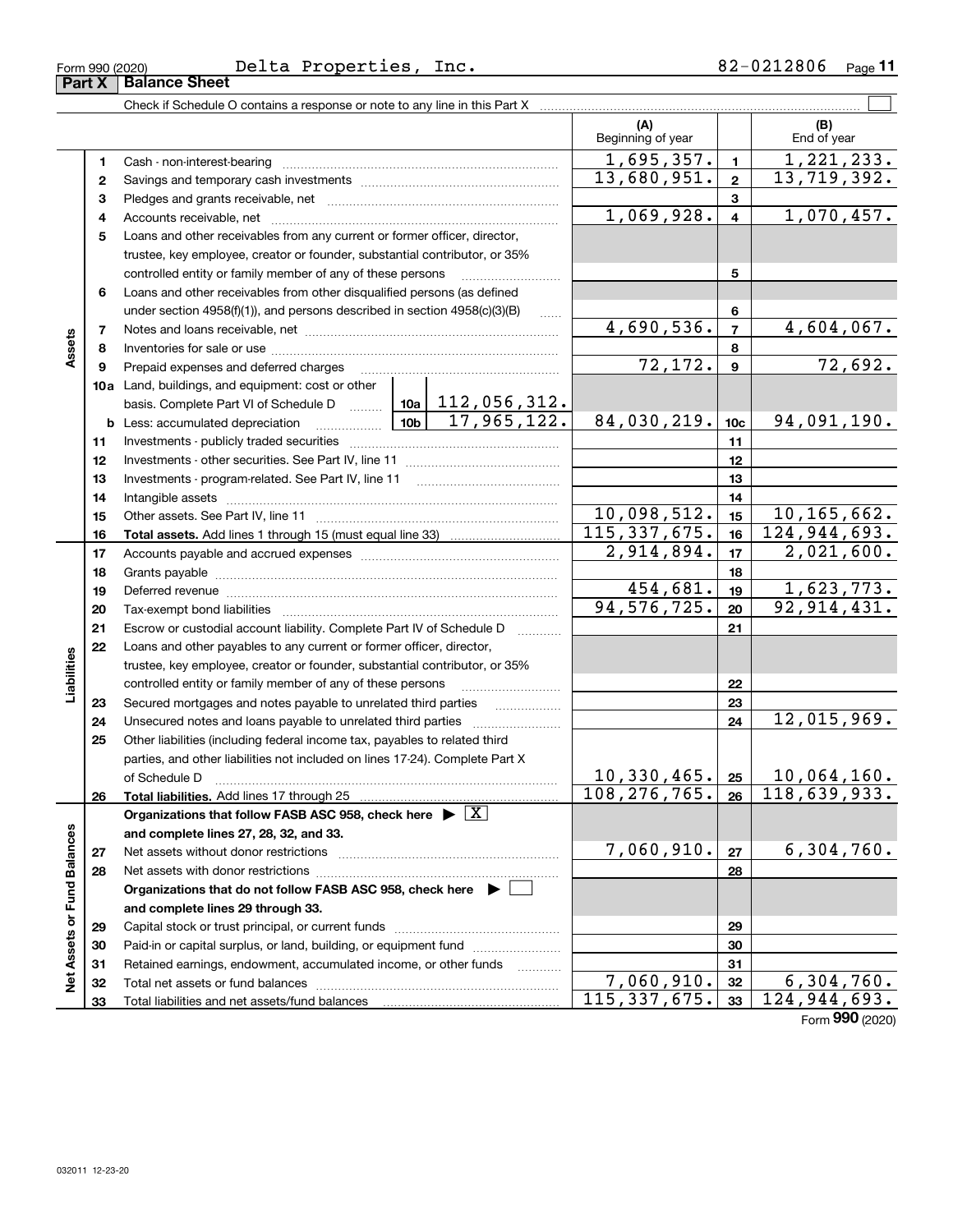|                                                                                                    | Delta Properties, Inc.<br>Form 990 (2020)                                                                                                                                               |                  | 82-0212806                 |            | Page $12$ |  |  |
|----------------------------------------------------------------------------------------------------|-----------------------------------------------------------------------------------------------------------------------------------------------------------------------------------------|------------------|----------------------------|------------|-----------|--|--|
|                                                                                                    | <b>Reconciliation of Net Assets</b><br>Part XI                                                                                                                                          |                  |                            |            |           |  |  |
|                                                                                                    |                                                                                                                                                                                         |                  |                            |            |           |  |  |
|                                                                                                    |                                                                                                                                                                                         |                  |                            |            |           |  |  |
| 1                                                                                                  |                                                                                                                                                                                         | 1                | 7,834,187.                 |            |           |  |  |
| 2                                                                                                  |                                                                                                                                                                                         | $\mathbf{2}$     | 8,590,337.<br>$-756, 150.$ |            |           |  |  |
| 3                                                                                                  | 3<br>Revenue less expenses. Subtract line 2 from line 1                                                                                                                                 |                  |                            |            |           |  |  |
| 4                                                                                                  | 7,060,910.<br>4                                                                                                                                                                         |                  |                            |            |           |  |  |
| 5                                                                                                  |                                                                                                                                                                                         | 5                |                            |            |           |  |  |
| 6                                                                                                  |                                                                                                                                                                                         | 6                |                            |            |           |  |  |
| 7                                                                                                  | Investment expenses www.communication.com/www.communication.com/www.communication.com/www.communication.com                                                                             | $\overline{7}$   |                            |            |           |  |  |
| 8                                                                                                  | Prior period adjustments                                                                                                                                                                | 8                |                            |            |           |  |  |
| 9                                                                                                  | Other changes in net assets or fund balances (explain on Schedule O)                                                                                                                    | 9                |                            |            | 0.        |  |  |
| 10                                                                                                 | Net assets or fund balances at end of year. Combine lines 3 through 9 (must equal Part X, line 32,                                                                                      |                  |                            |            |           |  |  |
|                                                                                                    |                                                                                                                                                                                         | 10 <sub>10</sub> | 6,304,760.                 |            |           |  |  |
|                                                                                                    | <b>Part XII</b> Financial Statements and Reporting                                                                                                                                      |                  |                            |            |           |  |  |
|                                                                                                    | Check if Schedule O contains a response or note to any line in this Part XII [11] [11] [11] [11] [11] [11] Check if Schedule O contains a response or note to any line in this Part XII |                  |                            |            |           |  |  |
|                                                                                                    |                                                                                                                                                                                         |                  |                            | <b>Yes</b> | <b>No</b> |  |  |
| 1                                                                                                  | $\boxed{\textbf{X}}$ Accrual<br>Accounting method used to prepare the Form 990: <u>[</u> Cash<br>Other<br>$\Box$                                                                        |                  |                            |            |           |  |  |
|                                                                                                    | If the organization changed its method of accounting from a prior year or checked "Other," explain in Schedule O.                                                                       |                  |                            |            |           |  |  |
| 2a Were the organization's financial statements compiled or reviewed by an independent accountant? |                                                                                                                                                                                         |                  |                            |            | Х         |  |  |
|                                                                                                    | If "Yes," check a box below to indicate whether the financial statements for the year were compiled or reviewed on a                                                                    |                  |                            |            |           |  |  |
|                                                                                                    | separate basis, consolidated basis, or both:                                                                                                                                            |                  |                            |            |           |  |  |
|                                                                                                    | Separate basis<br>Consolidated basis<br>Both consolidated and separate basis                                                                                                            |                  |                            |            |           |  |  |
|                                                                                                    | <b>b</b> Were the organization's financial statements audited by an independent accountant?                                                                                             |                  | 2b                         | X          |           |  |  |
|                                                                                                    | If "Yes," check a box below to indicate whether the financial statements for the year were audited on a separate basis,                                                                 |                  |                            |            |           |  |  |
|                                                                                                    | consolidated basis, or both:                                                                                                                                                            |                  |                            |            |           |  |  |
|                                                                                                    | $\boxed{\textbf{X}}$ Consolidated basis<br>Both consolidated and separate basis<br>Separate basis                                                                                       |                  |                            |            |           |  |  |
|                                                                                                    | c If "Yes" to line 2a or 2b, does the organization have a committee that assumes responsibility for oversight of the audit,                                                             |                  |                            |            |           |  |  |
|                                                                                                    |                                                                                                                                                                                         |                  | 2c                         | х          |           |  |  |
|                                                                                                    | If the organization changed either its oversight process or selection process during the tax year, explain on Schedule O.                                                               |                  |                            |            |           |  |  |
|                                                                                                    | 3a As a result of a federal award, was the organization required to undergo an audit or audits as set forth in the Single Audit                                                         |                  |                            |            |           |  |  |
|                                                                                                    |                                                                                                                                                                                         |                  | За                         |            | x         |  |  |
|                                                                                                    | <b>b</b> If "Yes," did the organization undergo the required audit or audits? If the organization did not undergo the required audit                                                    |                  |                            |            |           |  |  |
|                                                                                                    |                                                                                                                                                                                         |                  | 3b                         |            |           |  |  |

Form (2020) **990**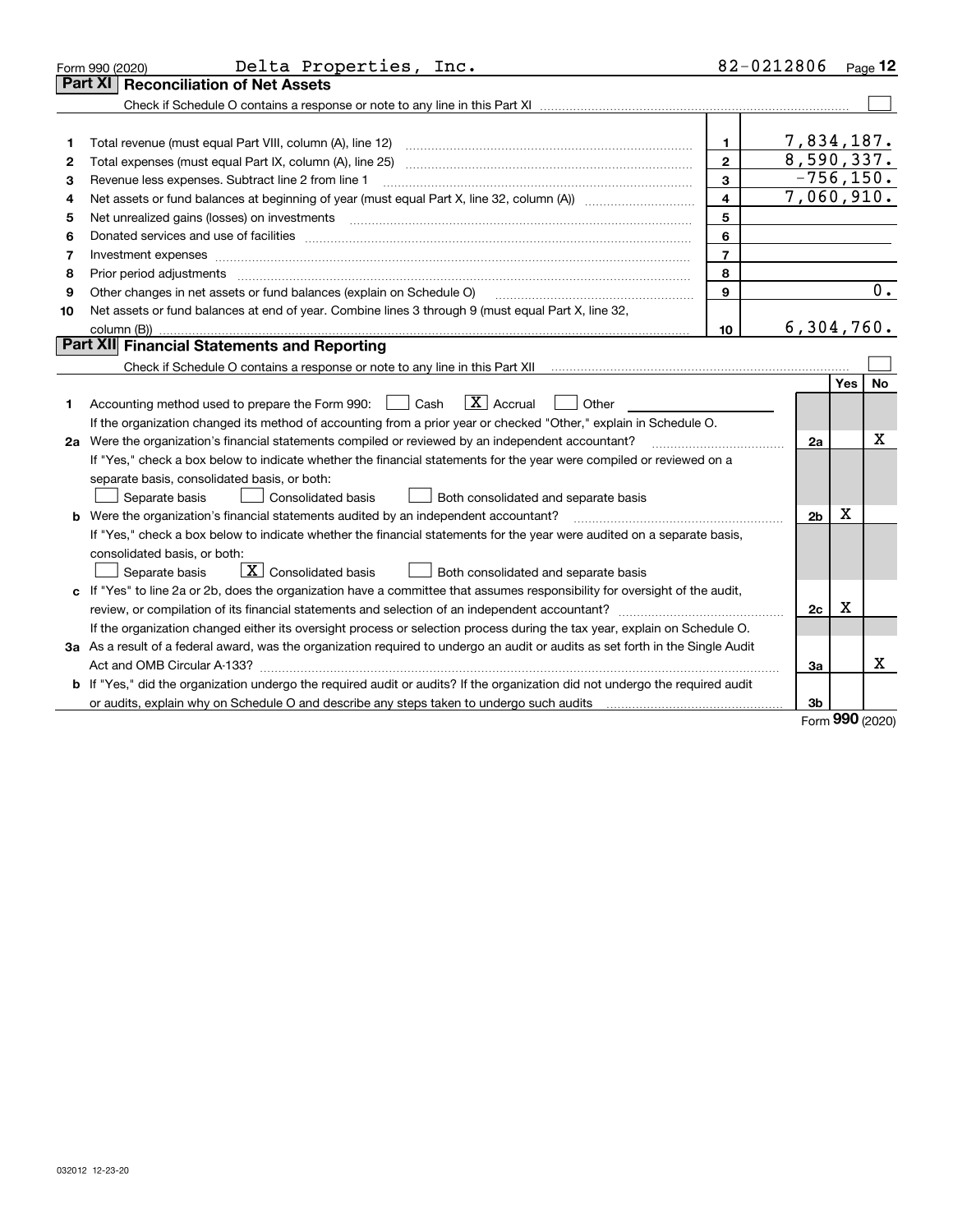|  | <b>SCHEDULE A</b> |
|--|-------------------|
|--|-------------------|

Department of the Treasury Internal Revenue Service

|  |  |  | (Form 990 or 990-EZ) |
|--|--|--|----------------------|
|--|--|--|----------------------|

## **Public Charity Status and Public Support**

**Complete if the organization is a section 501(c)(3) organization or a section 4947(a)(1) nonexempt charitable trust. | Attach to Form 990 or Form 990-EZ.** 

| ▶ Go to www.irs.gov/Form990 for instructions and the latest information. |  |  |  |  |
|--------------------------------------------------------------------------|--|--|--|--|

| OMB No. 1545-0047                   |
|-------------------------------------|
|                                     |
| <b>Open to Public</b><br>Inspection |

| Name of the organization |  |
|--------------------------|--|
|--------------------------|--|

|                                               | Name of the organization                                                                                                                                                                                                                                                                 |                   |                                                        |                             |                                 |                            |    | <b>Employer identification number</b> |
|-----------------------------------------------|------------------------------------------------------------------------------------------------------------------------------------------------------------------------------------------------------------------------------------------------------------------------------------------|-------------------|--------------------------------------------------------|-----------------------------|---------------------------------|----------------------------|----|---------------------------------------|
|                                               |                                                                                                                                                                                                                                                                                          | Delta Properties, | Inc.                                                   |                             |                                 |                            |    | 82-0212806                            |
| Part I                                        | Reason for Public Charity Status. (All organizations must complete this part.) See instructions.                                                                                                                                                                                         |                   |                                                        |                             |                                 |                            |    |                                       |
|                                               | The organization is not a private foundation because it is: (For lines 1 through 12, check only one box.)                                                                                                                                                                                |                   |                                                        |                             |                                 |                            |    |                                       |
| 1                                             | A church, convention of churches, or association of churches described in section 170(b)(1)(A)(i).                                                                                                                                                                                       |                   |                                                        |                             |                                 |                            |    |                                       |
| 2                                             | A school described in section 170(b)(1)(A)(ii). (Attach Schedule E (Form 990 or 990-EZ).)                                                                                                                                                                                                |                   |                                                        |                             |                                 |                            |    |                                       |
| з                                             | A hospital or a cooperative hospital service organization described in section $170(b)(1)(A)(iii)$ .                                                                                                                                                                                     |                   |                                                        |                             |                                 |                            |    |                                       |
| 4                                             | A medical research organization operated in conjunction with a hospital described in section 170(b)(1)(A)(iii). Enter the hospital's name,                                                                                                                                               |                   |                                                        |                             |                                 |                            |    |                                       |
|                                               | city, and state:                                                                                                                                                                                                                                                                         |                   |                                                        |                             |                                 |                            |    |                                       |
| 5                                             | An organization operated for the benefit of a college or university owned or operated by a governmental unit described in                                                                                                                                                                |                   |                                                        |                             |                                 |                            |    |                                       |
|                                               | section 170(b)(1)(A)(iv). (Complete Part II.)                                                                                                                                                                                                                                            |                   |                                                        |                             |                                 |                            |    |                                       |
| 6                                             | A federal, state, or local government or governmental unit described in section 170(b)(1)(A)(v).                                                                                                                                                                                         |                   |                                                        |                             |                                 |                            |    |                                       |
| 7                                             | An organization that normally receives a substantial part of its support from a governmental unit or from the general public described in                                                                                                                                                |                   |                                                        |                             |                                 |                            |    |                                       |
|                                               | section 170(b)(1)(A)(vi). (Complete Part II.)                                                                                                                                                                                                                                            |                   |                                                        |                             |                                 |                            |    |                                       |
| 8                                             | A community trust described in section 170(b)(1)(A)(vi). (Complete Part II.)                                                                                                                                                                                                             |                   |                                                        |                             |                                 |                            |    |                                       |
| 9                                             | An agricultural research organization described in section 170(b)(1)(A)(ix) operated in conjunction with a land-grant college                                                                                                                                                            |                   |                                                        |                             |                                 |                            |    |                                       |
|                                               | or university or a non-land-grant college of agriculture (see instructions). Enter the name, city, and state of the college or                                                                                                                                                           |                   |                                                        |                             |                                 |                            |    |                                       |
| 10                                            | university:                                                                                                                                                                                                                                                                              |                   |                                                        |                             |                                 |                            |    |                                       |
|                                               | An organization that normally receives (1) more than 33 1/3% of its support from contributions, membership fees, and gross receipts from<br>activities related to its exempt functions, subject to certain exceptions; and (2) no more than 33 1/3% of its support from gross investment |                   |                                                        |                             |                                 |                            |    |                                       |
|                                               | income and unrelated business taxable income (less section 511 tax) from businesses acquired by the organization after June 30, 1975.                                                                                                                                                    |                   |                                                        |                             |                                 |                            |    |                                       |
|                                               | See section 509(a)(2). (Complete Part III.)                                                                                                                                                                                                                                              |                   |                                                        |                             |                                 |                            |    |                                       |
| 11                                            | An organization organized and operated exclusively to test for public safety. See section 509(a)(4).                                                                                                                                                                                     |                   |                                                        |                             |                                 |                            |    |                                       |
| 12 $\lfloor$ X $\rfloor$                      | An organization organized and operated exclusively for the benefit of, to perform the functions of, or to carry out the purposes of one or                                                                                                                                               |                   |                                                        |                             |                                 |                            |    |                                       |
|                                               | more publicly supported organizations described in section 509(a)(1) or section 509(a)(2). See section 509(a)(3). Check the box in                                                                                                                                                       |                   |                                                        |                             |                                 |                            |    |                                       |
|                                               | lines 12a through 12d that describes the type of supporting organization and complete lines 12e, 12f, and 12g.                                                                                                                                                                           |                   |                                                        |                             |                                 |                            |    |                                       |
| $\lfloor x \rfloor$<br>а                      | Type I. A supporting organization operated, supervised, or controlled by its supported organization(s), typically by giving                                                                                                                                                              |                   |                                                        |                             |                                 |                            |    |                                       |
|                                               | the supported organization(s) the power to regularly appoint or elect a majority of the directors or trustees of the supporting                                                                                                                                                          |                   |                                                        |                             |                                 |                            |    |                                       |
|                                               | organization. You must complete Part IV, Sections A and B.                                                                                                                                                                                                                               |                   |                                                        |                             |                                 |                            |    |                                       |
| b                                             | Type II. A supporting organization supervised or controlled in connection with its supported organization(s), by having                                                                                                                                                                  |                   |                                                        |                             |                                 |                            |    |                                       |
|                                               | control or management of the supporting organization vested in the same persons that control or manage the supported                                                                                                                                                                     |                   |                                                        |                             |                                 |                            |    |                                       |
|                                               | organization(s). You must complete Part IV, Sections A and C.                                                                                                                                                                                                                            |                   |                                                        |                             |                                 |                            |    |                                       |
| с                                             | Type III functionally integrated. A supporting organization operated in connection with, and functionally integrated with,                                                                                                                                                               |                   |                                                        |                             |                                 |                            |    |                                       |
|                                               | its supported organization(s) (see instructions). You must complete Part IV, Sections A, D, and E.                                                                                                                                                                                       |                   |                                                        |                             |                                 |                            |    |                                       |
| d                                             | Type III non-functionally integrated. A supporting organization operated in connection with its supported organization(s)                                                                                                                                                                |                   |                                                        |                             |                                 |                            |    |                                       |
|                                               | that is not functionally integrated. The organization generally must satisfy a distribution requirement and an attentiveness                                                                                                                                                             |                   |                                                        |                             |                                 |                            |    |                                       |
|                                               | requirement (see instructions). You must complete Part IV, Sections A and D, and Part V.                                                                                                                                                                                                 |                   |                                                        |                             |                                 |                            |    |                                       |
|                                               | Check this box if the organization received a written determination from the IRS that it is a Type I, Type II, Type III                                                                                                                                                                  |                   |                                                        |                             |                                 |                            |    |                                       |
|                                               | functionally integrated, or Type III non-functionally integrated supporting organization.                                                                                                                                                                                                |                   |                                                        |                             |                                 |                            |    |                                       |
| f Enter the number of supported organizations |                                                                                                                                                                                                                                                                                          |                   |                                                        |                             |                                 |                            |    | 1                                     |
|                                               | g Provide the following information about the supported organization(s).                                                                                                                                                                                                                 |                   |                                                        |                             |                                 |                            |    |                                       |
|                                               | (i) Name of supported                                                                                                                                                                                                                                                                    | (ii) EIN          | (iii) Type of organization<br>(described on lines 1-10 | in your governing document? | (iv) Is the organization listed | (v) Amount of monetary     |    | (vi) Amount of other                  |
|                                               | organization                                                                                                                                                                                                                                                                             |                   | above (see instructions))                              | Yes                         | No                              | support (see instructions) |    | support (see instructions)            |
|                                               | Green Dot Public                                                                                                                                                                                                                                                                         |                   |                                                        |                             |                                 |                            |    |                                       |
|                                               | Schools California                                                                                                                                                                                                                                                                       | 95-4679811        | 2                                                      | х                           |                                 |                            | 0. | 8,360,577.                            |
|                                               |                                                                                                                                                                                                                                                                                          |                   |                                                        |                             |                                 |                            |    |                                       |
|                                               |                                                                                                                                                                                                                                                                                          |                   |                                                        |                             |                                 |                            |    |                                       |
|                                               |                                                                                                                                                                                                                                                                                          |                   |                                                        |                             |                                 |                            |    |                                       |
|                                               |                                                                                                                                                                                                                                                                                          |                   |                                                        |                             |                                 |                            |    |                                       |
|                                               |                                                                                                                                                                                                                                                                                          |                   |                                                        |                             |                                 |                            |    |                                       |
|                                               |                                                                                                                                                                                                                                                                                          |                   |                                                        |                             |                                 |                            |    |                                       |
|                                               |                                                                                                                                                                                                                                                                                          |                   |                                                        |                             |                                 |                            |    |                                       |
|                                               |                                                                                                                                                                                                                                                                                          |                   |                                                        |                             |                                 |                            | 0. | 8,360,577.                            |
| Total                                         |                                                                                                                                                                                                                                                                                          |                   |                                                        |                             |                                 |                            |    |                                       |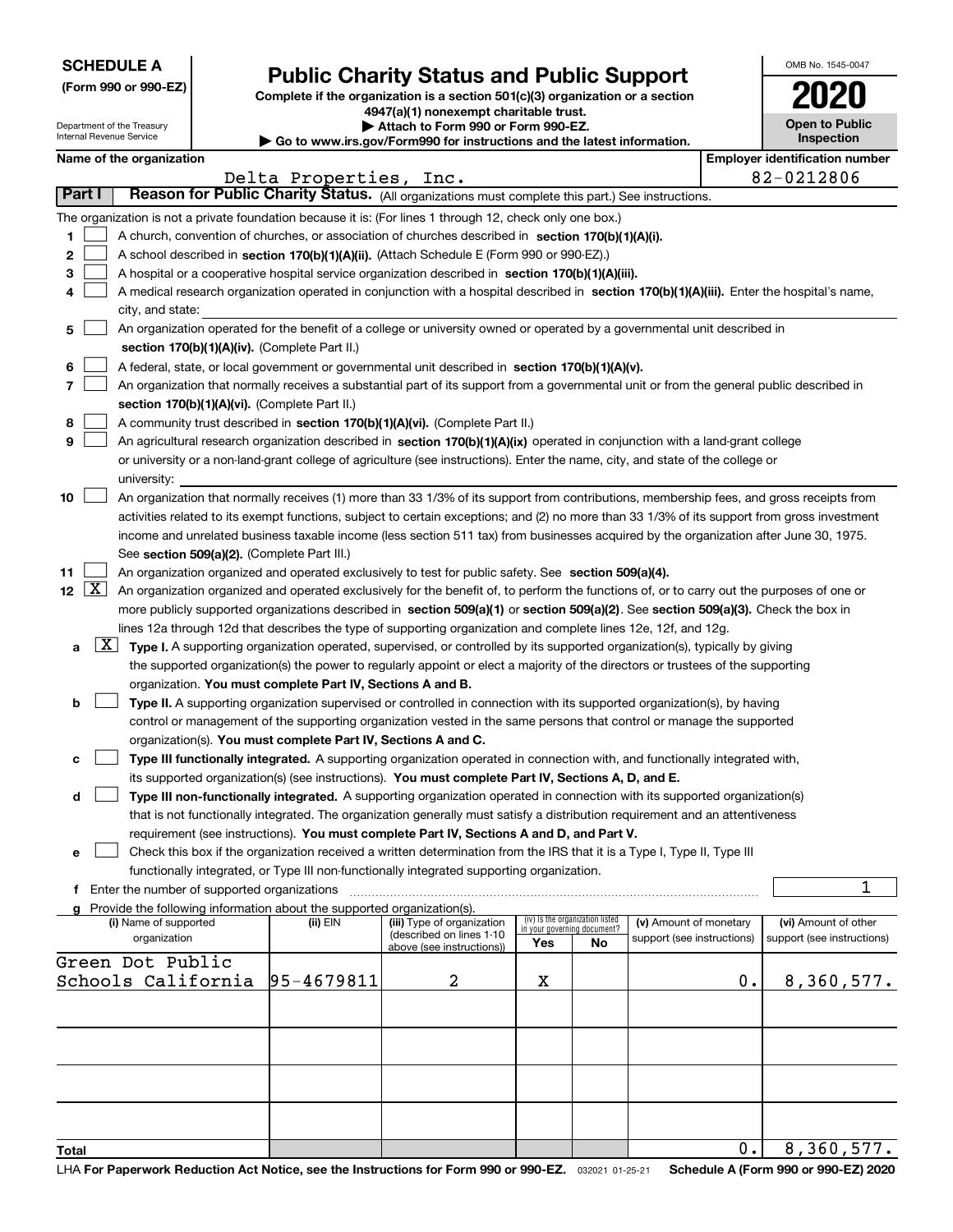#### Schedule A (Form 990 or 990-EZ) 2020 Delta Properties, Inc. 82-0212806 Page Delta Properties, Inc. 82-0212806

| 82-0212806 Page2 |  |  |
|------------------|--|--|
|------------------|--|--|

(Complete only if you checked the box on line 5, 7, or 8 of Part I or if the organization failed to qualify under Part III. If the organization fails to qualify under the tests listed below, please complete Part III.) **Part II Support Schedule for Organizations Described in Sections 170(b)(1)(A)(iv) and 170(b)(1)(A)(vi)**

|    | <b>Section A. Public Support</b>                                                                                                                                                                                               |          |            |            |            |          |           |
|----|--------------------------------------------------------------------------------------------------------------------------------------------------------------------------------------------------------------------------------|----------|------------|------------|------------|----------|-----------|
|    | Calendar year (or fiscal year beginning in) $\blacktriangleright$                                                                                                                                                              | (a) 2016 | $(b)$ 2017 | $(c)$ 2018 | $(d)$ 2019 | (e) 2020 | (f) Total |
|    | <b>1</b> Gifts, grants, contributions, and                                                                                                                                                                                     |          |            |            |            |          |           |
|    | membership fees received. (Do not                                                                                                                                                                                              |          |            |            |            |          |           |
|    | include any "unusual grants.")                                                                                                                                                                                                 |          |            |            |            |          |           |
|    | 2 Tax revenues levied for the organ-                                                                                                                                                                                           |          |            |            |            |          |           |
|    | ization's benefit and either paid to                                                                                                                                                                                           |          |            |            |            |          |           |
|    | or expended on its behalf                                                                                                                                                                                                      |          |            |            |            |          |           |
|    | 3 The value of services or facilities                                                                                                                                                                                          |          |            |            |            |          |           |
|    | furnished by a governmental unit to                                                                                                                                                                                            |          |            |            |            |          |           |
|    | the organization without charge                                                                                                                                                                                                |          |            |            |            |          |           |
|    | 4 Total. Add lines 1 through 3                                                                                                                                                                                                 |          |            |            |            |          |           |
| 5. | The portion of total contributions                                                                                                                                                                                             |          |            |            |            |          |           |
|    | by each person (other than a                                                                                                                                                                                                   |          |            |            |            |          |           |
|    | governmental unit or publicly                                                                                                                                                                                                  |          |            |            |            |          |           |
|    | supported organization) included                                                                                                                                                                                               |          |            |            |            |          |           |
|    | on line 1 that exceeds 2% of the                                                                                                                                                                                               |          |            |            |            |          |           |
|    | amount shown on line 11,                                                                                                                                                                                                       |          |            |            |            |          |           |
|    | column (f)                                                                                                                                                                                                                     |          |            |            |            |          |           |
|    | 6 Public support. Subtract line 5 from line 4.                                                                                                                                                                                 |          |            |            |            |          |           |
|    | <b>Section B. Total Support</b>                                                                                                                                                                                                |          |            |            |            |          |           |
|    | Calendar year (or fiscal year beginning in)                                                                                                                                                                                    | (a) 2016 | $(b)$ 2017 | $(c)$ 2018 | $(d)$ 2019 | (e) 2020 | (f) Total |
|    | 7 Amounts from line 4                                                                                                                                                                                                          |          |            |            |            |          |           |
| 8. | Gross income from interest,                                                                                                                                                                                                    |          |            |            |            |          |           |
|    | dividends, payments received on                                                                                                                                                                                                |          |            |            |            |          |           |
|    | securities loans, rents, royalties,                                                                                                                                                                                            |          |            |            |            |          |           |
|    | and income from similar sources                                                                                                                                                                                                |          |            |            |            |          |           |
| 9  | Net income from unrelated business                                                                                                                                                                                             |          |            |            |            |          |           |
|    | activities, whether or not the                                                                                                                                                                                                 |          |            |            |            |          |           |
|    | business is regularly carried on                                                                                                                                                                                               |          |            |            |            |          |           |
|    | <b>10</b> Other income. Do not include gain                                                                                                                                                                                    |          |            |            |            |          |           |
|    | or loss from the sale of capital                                                                                                                                                                                               |          |            |            |            |          |           |
|    | assets (Explain in Part VI.)                                                                                                                                                                                                   |          |            |            |            |          |           |
|    | <b>11 Total support.</b> Add lines 7 through 10                                                                                                                                                                                |          |            |            |            |          |           |
|    | <b>12</b> Gross receipts from related activities, etc. (see instructions)                                                                                                                                                      |          |            |            |            | 12       |           |
|    | 13 First 5 years. If the Form 990 is for the organization's first, second, third, fourth, or fifth tax year as a section 501(c)(3)                                                                                             |          |            |            |            |          |           |
|    | organization, check this box and stop here manufactured and the content of the state of the content of the content of the content of the content of the content of the content of the content of the content of the content of |          |            |            |            |          |           |
|    | <b>Section C. Computation of Public Support Percentage</b>                                                                                                                                                                     |          |            |            |            |          |           |
|    | 14 Public support percentage for 2020 (line 6, column (f), divided by line 11, column (f) <i>manumumumumum</i>                                                                                                                 |          |            |            |            | 14       | %         |
|    |                                                                                                                                                                                                                                |          |            |            |            | 15       | %         |
|    | 16a 33 1/3% support test - 2020. If the organization did not check the box on line 13, and line 14 is 33 1/3% or more, check this box and                                                                                      |          |            |            |            |          |           |
|    | stop here. The organization qualifies as a publicly supported organization                                                                                                                                                     |          |            |            |            |          | ▔▁」       |
|    | b 33 1/3% support test - 2019. If the organization did not check a box on line 13 or 16a, and line 15 is 33 1/3% or more, check this box                                                                                       |          |            |            |            |          |           |
|    | and stop here. The organization qualifies as a publicly supported organization                                                                                                                                                 |          |            |            |            |          |           |
|    | 17a 10% -facts-and-circumstances test - 2020. If the organization did not check a box on line 13, 16a, or 16b, and line 14 is 10% or more,                                                                                     |          |            |            |            |          |           |
|    | and if the organization meets the facts-and-circumstances test, check this box and stop here. Explain in Part VI how the organization                                                                                          |          |            |            |            |          |           |
|    | meets the facts-and-circumstances test. The organization qualifies as a publicly supported organization                                                                                                                        |          |            |            |            |          |           |
|    | <b>b 10% -facts-and-circumstances test - 2019.</b> If the organization did not check a box on line 13, 16a, 16b, or 17a, and line 15 is 10% or                                                                                 |          |            |            |            |          |           |
|    | more, and if the organization meets the facts-and-circumstances test, check this box and stop here. Explain in Part VI how the                                                                                                 |          |            |            |            |          |           |
|    | organization meets the facts-and-circumstances test. The organization qualifies as a publicly supported organization                                                                                                           |          |            |            |            |          |           |
| 18 | Private foundation. If the organization did not check a box on line 13, 16a, 16b, 17a, or 17b, check this box and see instructions                                                                                             |          |            |            |            |          |           |

**Schedule A (Form 990 or 990-EZ) 2020**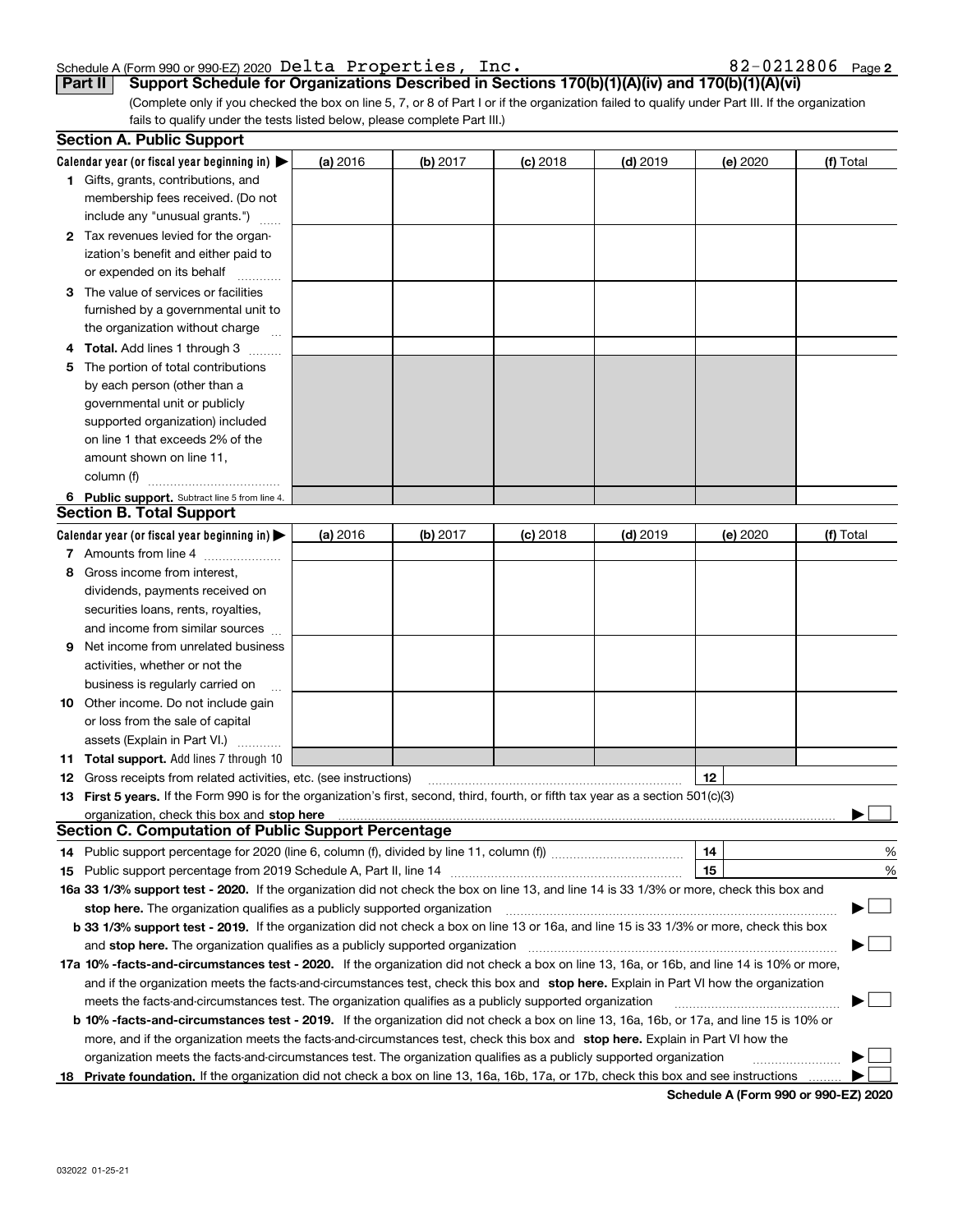|  |  | Schedule A (Form 990 or 990-EZ) 2020 $\,\mathrm{Delta}\,$ <code>Properties</code> , | Inc. | 82-0212806 | Page 3 |
|--|--|-------------------------------------------------------------------------------------|------|------------|--------|
|  |  |                                                                                     |      |            |        |

(Complete only if you checked the box on line 10 of Part I or if the organization failed to qualify under Part II. If the organization fails to qualify under the tests listed below, please complete Part II.)

| Calendar year (or fiscal year beginning in) $\blacktriangleright$<br>(b) 2017<br>$(d)$ 2019<br>(a) 2016<br>$(c)$ 2018<br>(e) 2020<br>1 Gifts, grants, contributions, and<br>membership fees received. (Do not<br>include any "unusual grants.")<br><b>2</b> Gross receipts from admissions,<br>merchandise sold or services per-<br>formed, or facilities furnished in<br>any activity that is related to the<br>organization's tax-exempt purpose<br>3 Gross receipts from activities that<br>are not an unrelated trade or bus-<br>iness under section 513<br>4 Tax revenues levied for the organ-<br>ization's benefit and either paid to<br>or expended on its behalf<br>.<br>5 The value of services or facilities<br>furnished by a governmental unit to<br>the organization without charge<br><b>6 Total.</b> Add lines 1 through 5<br>7a Amounts included on lines 1, 2, and<br>3 received from disqualified persons<br><b>b</b> Amounts included on lines 2 and 3 received<br>from other than disqualified persons that<br>exceed the greater of \$5,000 or 1% of the<br>amount on line 13 for the year<br>c Add lines 7a and 7b<br>8 Public support. (Subtract line 7c from line 6.)<br><b>Section B. Total Support</b><br>Calendar year (or fiscal year beginning in) $\blacktriangleright$<br>(b) 2017<br>$(d)$ 2019<br>(a) 2016<br>$(c)$ 2018<br>(e) 2020<br>9 Amounts from line 6<br><b>10a</b> Gross income from interest,<br>dividends, payments received on<br>securities loans, rents, royalties,<br>and income from similar sources<br><b>b</b> Unrelated business taxable income<br>(less section 511 taxes) from businesses<br>acquired after June 30, 1975<br>c Add lines 10a and 10b<br>11 Net income from unrelated business<br>activities not included in line 10b,<br>whether or not the business is<br>regularly carried on<br><b>12</b> Other income. Do not include gain<br>or loss from the sale of capital<br>assets (Explain in Part VI.)<br>13 Total support. (Add lines 9, 10c, 11, and 12.)<br>14 First 5 years. If the Form 990 is for the organization's first, second, third, fourth, or fifth tax year as a section 501(c)(3) organization,<br>check this box and stop here measurements and contain the state of the state of the state of the state of the state of the state of the state of the state of the state of the state of the state of the state of the state of<br><b>Section C. Computation of Public Support Percentage</b><br>15<br>16<br>Public support percentage from 2019 Schedule A, Part III, line 15<br>16<br><b>Section D. Computation of Investment Income Percentage</b><br>17<br>17 Investment income percentage for 2020 (line 10c, column (f), divided by line 13, column (f))<br>18<br>18 Investment income percentage from 2019 Schedule A, Part III, line 17<br>19a 33 1/3% support tests - 2020. If the organization did not check the box on line 14, and line 15 is more than 33 1/3%, and line 17 is not<br>more than 33 1/3%, check this box and stop here. The organization qualifies as a publicly supported organization<br>b 33 1/3% support tests - 2019. If the organization did not check a box on line 14 or line 19a, and line 16 is more than 33 1/3%, and<br>line 18 is not more than 33 1/3%, check this box and stop here. The organization qualifies as a publicly supported organization | <b>Section A. Public Support</b> |  |  |  |           |        |
|--------------------------------------------------------------------------------------------------------------------------------------------------------------------------------------------------------------------------------------------------------------------------------------------------------------------------------------------------------------------------------------------------------------------------------------------------------------------------------------------------------------------------------------------------------------------------------------------------------------------------------------------------------------------------------------------------------------------------------------------------------------------------------------------------------------------------------------------------------------------------------------------------------------------------------------------------------------------------------------------------------------------------------------------------------------------------------------------------------------------------------------------------------------------------------------------------------------------------------------------------------------------------------------------------------------------------------------------------------------------------------------------------------------------------------------------------------------------------------------------------------------------------------------------------------------------------------------------------------------------------------------------------------------------------------------------------------------------------------------------------------------------------------------------------------------------------------------------------------------------------------------------------------------------------------------------------------------------------------------------------------------------------------------------------------------------------------------------------------------------------------------------------------------------------------------------------------------------------------------------------------------------------------------------------------------------------------------------------------------------------------------------------------------------------------------------------------------------------------------------------------------------------------------------------------------------------------------------------------------------------------------------------------------------------------------------------------------------------------------------------------------------------------------------------------------------------------------------------------------------------------------------------------------------------------------------------------------------------------------------------------------------------------------------------------------------------------------------------------------------------------------------------------------------------------------------------------------------------------------------------------------------------------------------------------------------------------------------------------------------------------------|----------------------------------|--|--|--|-----------|--------|
|                                                                                                                                                                                                                                                                                                                                                                                                                                                                                                                                                                                                                                                                                                                                                                                                                                                                                                                                                                                                                                                                                                                                                                                                                                                                                                                                                                                                                                                                                                                                                                                                                                                                                                                                                                                                                                                                                                                                                                                                                                                                                                                                                                                                                                                                                                                                                                                                                                                                                                                                                                                                                                                                                                                                                                                                                                                                                                                                                                                                                                                                                                                                                                                                                                                                                                                                                                                      |                                  |  |  |  | (f) Total |        |
|                                                                                                                                                                                                                                                                                                                                                                                                                                                                                                                                                                                                                                                                                                                                                                                                                                                                                                                                                                                                                                                                                                                                                                                                                                                                                                                                                                                                                                                                                                                                                                                                                                                                                                                                                                                                                                                                                                                                                                                                                                                                                                                                                                                                                                                                                                                                                                                                                                                                                                                                                                                                                                                                                                                                                                                                                                                                                                                                                                                                                                                                                                                                                                                                                                                                                                                                                                                      |                                  |  |  |  |           |        |
|                                                                                                                                                                                                                                                                                                                                                                                                                                                                                                                                                                                                                                                                                                                                                                                                                                                                                                                                                                                                                                                                                                                                                                                                                                                                                                                                                                                                                                                                                                                                                                                                                                                                                                                                                                                                                                                                                                                                                                                                                                                                                                                                                                                                                                                                                                                                                                                                                                                                                                                                                                                                                                                                                                                                                                                                                                                                                                                                                                                                                                                                                                                                                                                                                                                                                                                                                                                      |                                  |  |  |  |           |        |
|                                                                                                                                                                                                                                                                                                                                                                                                                                                                                                                                                                                                                                                                                                                                                                                                                                                                                                                                                                                                                                                                                                                                                                                                                                                                                                                                                                                                                                                                                                                                                                                                                                                                                                                                                                                                                                                                                                                                                                                                                                                                                                                                                                                                                                                                                                                                                                                                                                                                                                                                                                                                                                                                                                                                                                                                                                                                                                                                                                                                                                                                                                                                                                                                                                                                                                                                                                                      |                                  |  |  |  |           |        |
|                                                                                                                                                                                                                                                                                                                                                                                                                                                                                                                                                                                                                                                                                                                                                                                                                                                                                                                                                                                                                                                                                                                                                                                                                                                                                                                                                                                                                                                                                                                                                                                                                                                                                                                                                                                                                                                                                                                                                                                                                                                                                                                                                                                                                                                                                                                                                                                                                                                                                                                                                                                                                                                                                                                                                                                                                                                                                                                                                                                                                                                                                                                                                                                                                                                                                                                                                                                      |                                  |  |  |  |           |        |
|                                                                                                                                                                                                                                                                                                                                                                                                                                                                                                                                                                                                                                                                                                                                                                                                                                                                                                                                                                                                                                                                                                                                                                                                                                                                                                                                                                                                                                                                                                                                                                                                                                                                                                                                                                                                                                                                                                                                                                                                                                                                                                                                                                                                                                                                                                                                                                                                                                                                                                                                                                                                                                                                                                                                                                                                                                                                                                                                                                                                                                                                                                                                                                                                                                                                                                                                                                                      |                                  |  |  |  |           |        |
|                                                                                                                                                                                                                                                                                                                                                                                                                                                                                                                                                                                                                                                                                                                                                                                                                                                                                                                                                                                                                                                                                                                                                                                                                                                                                                                                                                                                                                                                                                                                                                                                                                                                                                                                                                                                                                                                                                                                                                                                                                                                                                                                                                                                                                                                                                                                                                                                                                                                                                                                                                                                                                                                                                                                                                                                                                                                                                                                                                                                                                                                                                                                                                                                                                                                                                                                                                                      |                                  |  |  |  |           |        |
|                                                                                                                                                                                                                                                                                                                                                                                                                                                                                                                                                                                                                                                                                                                                                                                                                                                                                                                                                                                                                                                                                                                                                                                                                                                                                                                                                                                                                                                                                                                                                                                                                                                                                                                                                                                                                                                                                                                                                                                                                                                                                                                                                                                                                                                                                                                                                                                                                                                                                                                                                                                                                                                                                                                                                                                                                                                                                                                                                                                                                                                                                                                                                                                                                                                                                                                                                                                      |                                  |  |  |  |           |        |
|                                                                                                                                                                                                                                                                                                                                                                                                                                                                                                                                                                                                                                                                                                                                                                                                                                                                                                                                                                                                                                                                                                                                                                                                                                                                                                                                                                                                                                                                                                                                                                                                                                                                                                                                                                                                                                                                                                                                                                                                                                                                                                                                                                                                                                                                                                                                                                                                                                                                                                                                                                                                                                                                                                                                                                                                                                                                                                                                                                                                                                                                                                                                                                                                                                                                                                                                                                                      |                                  |  |  |  |           |        |
|                                                                                                                                                                                                                                                                                                                                                                                                                                                                                                                                                                                                                                                                                                                                                                                                                                                                                                                                                                                                                                                                                                                                                                                                                                                                                                                                                                                                                                                                                                                                                                                                                                                                                                                                                                                                                                                                                                                                                                                                                                                                                                                                                                                                                                                                                                                                                                                                                                                                                                                                                                                                                                                                                                                                                                                                                                                                                                                                                                                                                                                                                                                                                                                                                                                                                                                                                                                      |                                  |  |  |  |           |        |
|                                                                                                                                                                                                                                                                                                                                                                                                                                                                                                                                                                                                                                                                                                                                                                                                                                                                                                                                                                                                                                                                                                                                                                                                                                                                                                                                                                                                                                                                                                                                                                                                                                                                                                                                                                                                                                                                                                                                                                                                                                                                                                                                                                                                                                                                                                                                                                                                                                                                                                                                                                                                                                                                                                                                                                                                                                                                                                                                                                                                                                                                                                                                                                                                                                                                                                                                                                                      |                                  |  |  |  |           |        |
|                                                                                                                                                                                                                                                                                                                                                                                                                                                                                                                                                                                                                                                                                                                                                                                                                                                                                                                                                                                                                                                                                                                                                                                                                                                                                                                                                                                                                                                                                                                                                                                                                                                                                                                                                                                                                                                                                                                                                                                                                                                                                                                                                                                                                                                                                                                                                                                                                                                                                                                                                                                                                                                                                                                                                                                                                                                                                                                                                                                                                                                                                                                                                                                                                                                                                                                                                                                      |                                  |  |  |  |           |        |
|                                                                                                                                                                                                                                                                                                                                                                                                                                                                                                                                                                                                                                                                                                                                                                                                                                                                                                                                                                                                                                                                                                                                                                                                                                                                                                                                                                                                                                                                                                                                                                                                                                                                                                                                                                                                                                                                                                                                                                                                                                                                                                                                                                                                                                                                                                                                                                                                                                                                                                                                                                                                                                                                                                                                                                                                                                                                                                                                                                                                                                                                                                                                                                                                                                                                                                                                                                                      |                                  |  |  |  |           |        |
|                                                                                                                                                                                                                                                                                                                                                                                                                                                                                                                                                                                                                                                                                                                                                                                                                                                                                                                                                                                                                                                                                                                                                                                                                                                                                                                                                                                                                                                                                                                                                                                                                                                                                                                                                                                                                                                                                                                                                                                                                                                                                                                                                                                                                                                                                                                                                                                                                                                                                                                                                                                                                                                                                                                                                                                                                                                                                                                                                                                                                                                                                                                                                                                                                                                                                                                                                                                      |                                  |  |  |  |           |        |
|                                                                                                                                                                                                                                                                                                                                                                                                                                                                                                                                                                                                                                                                                                                                                                                                                                                                                                                                                                                                                                                                                                                                                                                                                                                                                                                                                                                                                                                                                                                                                                                                                                                                                                                                                                                                                                                                                                                                                                                                                                                                                                                                                                                                                                                                                                                                                                                                                                                                                                                                                                                                                                                                                                                                                                                                                                                                                                                                                                                                                                                                                                                                                                                                                                                                                                                                                                                      |                                  |  |  |  |           |        |
|                                                                                                                                                                                                                                                                                                                                                                                                                                                                                                                                                                                                                                                                                                                                                                                                                                                                                                                                                                                                                                                                                                                                                                                                                                                                                                                                                                                                                                                                                                                                                                                                                                                                                                                                                                                                                                                                                                                                                                                                                                                                                                                                                                                                                                                                                                                                                                                                                                                                                                                                                                                                                                                                                                                                                                                                                                                                                                                                                                                                                                                                                                                                                                                                                                                                                                                                                                                      |                                  |  |  |  |           |        |
|                                                                                                                                                                                                                                                                                                                                                                                                                                                                                                                                                                                                                                                                                                                                                                                                                                                                                                                                                                                                                                                                                                                                                                                                                                                                                                                                                                                                                                                                                                                                                                                                                                                                                                                                                                                                                                                                                                                                                                                                                                                                                                                                                                                                                                                                                                                                                                                                                                                                                                                                                                                                                                                                                                                                                                                                                                                                                                                                                                                                                                                                                                                                                                                                                                                                                                                                                                                      |                                  |  |  |  |           |        |
|                                                                                                                                                                                                                                                                                                                                                                                                                                                                                                                                                                                                                                                                                                                                                                                                                                                                                                                                                                                                                                                                                                                                                                                                                                                                                                                                                                                                                                                                                                                                                                                                                                                                                                                                                                                                                                                                                                                                                                                                                                                                                                                                                                                                                                                                                                                                                                                                                                                                                                                                                                                                                                                                                                                                                                                                                                                                                                                                                                                                                                                                                                                                                                                                                                                                                                                                                                                      |                                  |  |  |  |           |        |
|                                                                                                                                                                                                                                                                                                                                                                                                                                                                                                                                                                                                                                                                                                                                                                                                                                                                                                                                                                                                                                                                                                                                                                                                                                                                                                                                                                                                                                                                                                                                                                                                                                                                                                                                                                                                                                                                                                                                                                                                                                                                                                                                                                                                                                                                                                                                                                                                                                                                                                                                                                                                                                                                                                                                                                                                                                                                                                                                                                                                                                                                                                                                                                                                                                                                                                                                                                                      |                                  |  |  |  |           |        |
|                                                                                                                                                                                                                                                                                                                                                                                                                                                                                                                                                                                                                                                                                                                                                                                                                                                                                                                                                                                                                                                                                                                                                                                                                                                                                                                                                                                                                                                                                                                                                                                                                                                                                                                                                                                                                                                                                                                                                                                                                                                                                                                                                                                                                                                                                                                                                                                                                                                                                                                                                                                                                                                                                                                                                                                                                                                                                                                                                                                                                                                                                                                                                                                                                                                                                                                                                                                      |                                  |  |  |  |           |        |
|                                                                                                                                                                                                                                                                                                                                                                                                                                                                                                                                                                                                                                                                                                                                                                                                                                                                                                                                                                                                                                                                                                                                                                                                                                                                                                                                                                                                                                                                                                                                                                                                                                                                                                                                                                                                                                                                                                                                                                                                                                                                                                                                                                                                                                                                                                                                                                                                                                                                                                                                                                                                                                                                                                                                                                                                                                                                                                                                                                                                                                                                                                                                                                                                                                                                                                                                                                                      |                                  |  |  |  |           |        |
|                                                                                                                                                                                                                                                                                                                                                                                                                                                                                                                                                                                                                                                                                                                                                                                                                                                                                                                                                                                                                                                                                                                                                                                                                                                                                                                                                                                                                                                                                                                                                                                                                                                                                                                                                                                                                                                                                                                                                                                                                                                                                                                                                                                                                                                                                                                                                                                                                                                                                                                                                                                                                                                                                                                                                                                                                                                                                                                                                                                                                                                                                                                                                                                                                                                                                                                                                                                      |                                  |  |  |  |           |        |
|                                                                                                                                                                                                                                                                                                                                                                                                                                                                                                                                                                                                                                                                                                                                                                                                                                                                                                                                                                                                                                                                                                                                                                                                                                                                                                                                                                                                                                                                                                                                                                                                                                                                                                                                                                                                                                                                                                                                                                                                                                                                                                                                                                                                                                                                                                                                                                                                                                                                                                                                                                                                                                                                                                                                                                                                                                                                                                                                                                                                                                                                                                                                                                                                                                                                                                                                                                                      |                                  |  |  |  |           |        |
|                                                                                                                                                                                                                                                                                                                                                                                                                                                                                                                                                                                                                                                                                                                                                                                                                                                                                                                                                                                                                                                                                                                                                                                                                                                                                                                                                                                                                                                                                                                                                                                                                                                                                                                                                                                                                                                                                                                                                                                                                                                                                                                                                                                                                                                                                                                                                                                                                                                                                                                                                                                                                                                                                                                                                                                                                                                                                                                                                                                                                                                                                                                                                                                                                                                                                                                                                                                      |                                  |  |  |  |           |        |
|                                                                                                                                                                                                                                                                                                                                                                                                                                                                                                                                                                                                                                                                                                                                                                                                                                                                                                                                                                                                                                                                                                                                                                                                                                                                                                                                                                                                                                                                                                                                                                                                                                                                                                                                                                                                                                                                                                                                                                                                                                                                                                                                                                                                                                                                                                                                                                                                                                                                                                                                                                                                                                                                                                                                                                                                                                                                                                                                                                                                                                                                                                                                                                                                                                                                                                                                                                                      |                                  |  |  |  |           |        |
|                                                                                                                                                                                                                                                                                                                                                                                                                                                                                                                                                                                                                                                                                                                                                                                                                                                                                                                                                                                                                                                                                                                                                                                                                                                                                                                                                                                                                                                                                                                                                                                                                                                                                                                                                                                                                                                                                                                                                                                                                                                                                                                                                                                                                                                                                                                                                                                                                                                                                                                                                                                                                                                                                                                                                                                                                                                                                                                                                                                                                                                                                                                                                                                                                                                                                                                                                                                      |                                  |  |  |  |           |        |
|                                                                                                                                                                                                                                                                                                                                                                                                                                                                                                                                                                                                                                                                                                                                                                                                                                                                                                                                                                                                                                                                                                                                                                                                                                                                                                                                                                                                                                                                                                                                                                                                                                                                                                                                                                                                                                                                                                                                                                                                                                                                                                                                                                                                                                                                                                                                                                                                                                                                                                                                                                                                                                                                                                                                                                                                                                                                                                                                                                                                                                                                                                                                                                                                                                                                                                                                                                                      |                                  |  |  |  |           |        |
|                                                                                                                                                                                                                                                                                                                                                                                                                                                                                                                                                                                                                                                                                                                                                                                                                                                                                                                                                                                                                                                                                                                                                                                                                                                                                                                                                                                                                                                                                                                                                                                                                                                                                                                                                                                                                                                                                                                                                                                                                                                                                                                                                                                                                                                                                                                                                                                                                                                                                                                                                                                                                                                                                                                                                                                                                                                                                                                                                                                                                                                                                                                                                                                                                                                                                                                                                                                      |                                  |  |  |  | (f) Total |        |
|                                                                                                                                                                                                                                                                                                                                                                                                                                                                                                                                                                                                                                                                                                                                                                                                                                                                                                                                                                                                                                                                                                                                                                                                                                                                                                                                                                                                                                                                                                                                                                                                                                                                                                                                                                                                                                                                                                                                                                                                                                                                                                                                                                                                                                                                                                                                                                                                                                                                                                                                                                                                                                                                                                                                                                                                                                                                                                                                                                                                                                                                                                                                                                                                                                                                                                                                                                                      |                                  |  |  |  |           |        |
|                                                                                                                                                                                                                                                                                                                                                                                                                                                                                                                                                                                                                                                                                                                                                                                                                                                                                                                                                                                                                                                                                                                                                                                                                                                                                                                                                                                                                                                                                                                                                                                                                                                                                                                                                                                                                                                                                                                                                                                                                                                                                                                                                                                                                                                                                                                                                                                                                                                                                                                                                                                                                                                                                                                                                                                                                                                                                                                                                                                                                                                                                                                                                                                                                                                                                                                                                                                      |                                  |  |  |  |           |        |
|                                                                                                                                                                                                                                                                                                                                                                                                                                                                                                                                                                                                                                                                                                                                                                                                                                                                                                                                                                                                                                                                                                                                                                                                                                                                                                                                                                                                                                                                                                                                                                                                                                                                                                                                                                                                                                                                                                                                                                                                                                                                                                                                                                                                                                                                                                                                                                                                                                                                                                                                                                                                                                                                                                                                                                                                                                                                                                                                                                                                                                                                                                                                                                                                                                                                                                                                                                                      |                                  |  |  |  |           |        |
|                                                                                                                                                                                                                                                                                                                                                                                                                                                                                                                                                                                                                                                                                                                                                                                                                                                                                                                                                                                                                                                                                                                                                                                                                                                                                                                                                                                                                                                                                                                                                                                                                                                                                                                                                                                                                                                                                                                                                                                                                                                                                                                                                                                                                                                                                                                                                                                                                                                                                                                                                                                                                                                                                                                                                                                                                                                                                                                                                                                                                                                                                                                                                                                                                                                                                                                                                                                      |                                  |  |  |  |           |        |
|                                                                                                                                                                                                                                                                                                                                                                                                                                                                                                                                                                                                                                                                                                                                                                                                                                                                                                                                                                                                                                                                                                                                                                                                                                                                                                                                                                                                                                                                                                                                                                                                                                                                                                                                                                                                                                                                                                                                                                                                                                                                                                                                                                                                                                                                                                                                                                                                                                                                                                                                                                                                                                                                                                                                                                                                                                                                                                                                                                                                                                                                                                                                                                                                                                                                                                                                                                                      |                                  |  |  |  |           |        |
|                                                                                                                                                                                                                                                                                                                                                                                                                                                                                                                                                                                                                                                                                                                                                                                                                                                                                                                                                                                                                                                                                                                                                                                                                                                                                                                                                                                                                                                                                                                                                                                                                                                                                                                                                                                                                                                                                                                                                                                                                                                                                                                                                                                                                                                                                                                                                                                                                                                                                                                                                                                                                                                                                                                                                                                                                                                                                                                                                                                                                                                                                                                                                                                                                                                                                                                                                                                      |                                  |  |  |  |           |        |
|                                                                                                                                                                                                                                                                                                                                                                                                                                                                                                                                                                                                                                                                                                                                                                                                                                                                                                                                                                                                                                                                                                                                                                                                                                                                                                                                                                                                                                                                                                                                                                                                                                                                                                                                                                                                                                                                                                                                                                                                                                                                                                                                                                                                                                                                                                                                                                                                                                                                                                                                                                                                                                                                                                                                                                                                                                                                                                                                                                                                                                                                                                                                                                                                                                                                                                                                                                                      |                                  |  |  |  |           |        |
|                                                                                                                                                                                                                                                                                                                                                                                                                                                                                                                                                                                                                                                                                                                                                                                                                                                                                                                                                                                                                                                                                                                                                                                                                                                                                                                                                                                                                                                                                                                                                                                                                                                                                                                                                                                                                                                                                                                                                                                                                                                                                                                                                                                                                                                                                                                                                                                                                                                                                                                                                                                                                                                                                                                                                                                                                                                                                                                                                                                                                                                                                                                                                                                                                                                                                                                                                                                      |                                  |  |  |  |           |        |
|                                                                                                                                                                                                                                                                                                                                                                                                                                                                                                                                                                                                                                                                                                                                                                                                                                                                                                                                                                                                                                                                                                                                                                                                                                                                                                                                                                                                                                                                                                                                                                                                                                                                                                                                                                                                                                                                                                                                                                                                                                                                                                                                                                                                                                                                                                                                                                                                                                                                                                                                                                                                                                                                                                                                                                                                                                                                                                                                                                                                                                                                                                                                                                                                                                                                                                                                                                                      |                                  |  |  |  |           |        |
|                                                                                                                                                                                                                                                                                                                                                                                                                                                                                                                                                                                                                                                                                                                                                                                                                                                                                                                                                                                                                                                                                                                                                                                                                                                                                                                                                                                                                                                                                                                                                                                                                                                                                                                                                                                                                                                                                                                                                                                                                                                                                                                                                                                                                                                                                                                                                                                                                                                                                                                                                                                                                                                                                                                                                                                                                                                                                                                                                                                                                                                                                                                                                                                                                                                                                                                                                                                      |                                  |  |  |  |           |        |
|                                                                                                                                                                                                                                                                                                                                                                                                                                                                                                                                                                                                                                                                                                                                                                                                                                                                                                                                                                                                                                                                                                                                                                                                                                                                                                                                                                                                                                                                                                                                                                                                                                                                                                                                                                                                                                                                                                                                                                                                                                                                                                                                                                                                                                                                                                                                                                                                                                                                                                                                                                                                                                                                                                                                                                                                                                                                                                                                                                                                                                                                                                                                                                                                                                                                                                                                                                                      |                                  |  |  |  |           |        |
|                                                                                                                                                                                                                                                                                                                                                                                                                                                                                                                                                                                                                                                                                                                                                                                                                                                                                                                                                                                                                                                                                                                                                                                                                                                                                                                                                                                                                                                                                                                                                                                                                                                                                                                                                                                                                                                                                                                                                                                                                                                                                                                                                                                                                                                                                                                                                                                                                                                                                                                                                                                                                                                                                                                                                                                                                                                                                                                                                                                                                                                                                                                                                                                                                                                                                                                                                                                      |                                  |  |  |  |           |        |
|                                                                                                                                                                                                                                                                                                                                                                                                                                                                                                                                                                                                                                                                                                                                                                                                                                                                                                                                                                                                                                                                                                                                                                                                                                                                                                                                                                                                                                                                                                                                                                                                                                                                                                                                                                                                                                                                                                                                                                                                                                                                                                                                                                                                                                                                                                                                                                                                                                                                                                                                                                                                                                                                                                                                                                                                                                                                                                                                                                                                                                                                                                                                                                                                                                                                                                                                                                                      |                                  |  |  |  |           |        |
|                                                                                                                                                                                                                                                                                                                                                                                                                                                                                                                                                                                                                                                                                                                                                                                                                                                                                                                                                                                                                                                                                                                                                                                                                                                                                                                                                                                                                                                                                                                                                                                                                                                                                                                                                                                                                                                                                                                                                                                                                                                                                                                                                                                                                                                                                                                                                                                                                                                                                                                                                                                                                                                                                                                                                                                                                                                                                                                                                                                                                                                                                                                                                                                                                                                                                                                                                                                      |                                  |  |  |  |           |        |
|                                                                                                                                                                                                                                                                                                                                                                                                                                                                                                                                                                                                                                                                                                                                                                                                                                                                                                                                                                                                                                                                                                                                                                                                                                                                                                                                                                                                                                                                                                                                                                                                                                                                                                                                                                                                                                                                                                                                                                                                                                                                                                                                                                                                                                                                                                                                                                                                                                                                                                                                                                                                                                                                                                                                                                                                                                                                                                                                                                                                                                                                                                                                                                                                                                                                                                                                                                                      |                                  |  |  |  |           |        |
|                                                                                                                                                                                                                                                                                                                                                                                                                                                                                                                                                                                                                                                                                                                                                                                                                                                                                                                                                                                                                                                                                                                                                                                                                                                                                                                                                                                                                                                                                                                                                                                                                                                                                                                                                                                                                                                                                                                                                                                                                                                                                                                                                                                                                                                                                                                                                                                                                                                                                                                                                                                                                                                                                                                                                                                                                                                                                                                                                                                                                                                                                                                                                                                                                                                                                                                                                                                      |                                  |  |  |  |           |        |
|                                                                                                                                                                                                                                                                                                                                                                                                                                                                                                                                                                                                                                                                                                                                                                                                                                                                                                                                                                                                                                                                                                                                                                                                                                                                                                                                                                                                                                                                                                                                                                                                                                                                                                                                                                                                                                                                                                                                                                                                                                                                                                                                                                                                                                                                                                                                                                                                                                                                                                                                                                                                                                                                                                                                                                                                                                                                                                                                                                                                                                                                                                                                                                                                                                                                                                                                                                                      |                                  |  |  |  |           |        |
|                                                                                                                                                                                                                                                                                                                                                                                                                                                                                                                                                                                                                                                                                                                                                                                                                                                                                                                                                                                                                                                                                                                                                                                                                                                                                                                                                                                                                                                                                                                                                                                                                                                                                                                                                                                                                                                                                                                                                                                                                                                                                                                                                                                                                                                                                                                                                                                                                                                                                                                                                                                                                                                                                                                                                                                                                                                                                                                                                                                                                                                                                                                                                                                                                                                                                                                                                                                      |                                  |  |  |  |           |        |
|                                                                                                                                                                                                                                                                                                                                                                                                                                                                                                                                                                                                                                                                                                                                                                                                                                                                                                                                                                                                                                                                                                                                                                                                                                                                                                                                                                                                                                                                                                                                                                                                                                                                                                                                                                                                                                                                                                                                                                                                                                                                                                                                                                                                                                                                                                                                                                                                                                                                                                                                                                                                                                                                                                                                                                                                                                                                                                                                                                                                                                                                                                                                                                                                                                                                                                                                                                                      |                                  |  |  |  |           | %      |
|                                                                                                                                                                                                                                                                                                                                                                                                                                                                                                                                                                                                                                                                                                                                                                                                                                                                                                                                                                                                                                                                                                                                                                                                                                                                                                                                                                                                                                                                                                                                                                                                                                                                                                                                                                                                                                                                                                                                                                                                                                                                                                                                                                                                                                                                                                                                                                                                                                                                                                                                                                                                                                                                                                                                                                                                                                                                                                                                                                                                                                                                                                                                                                                                                                                                                                                                                                                      |                                  |  |  |  |           | %      |
|                                                                                                                                                                                                                                                                                                                                                                                                                                                                                                                                                                                                                                                                                                                                                                                                                                                                                                                                                                                                                                                                                                                                                                                                                                                                                                                                                                                                                                                                                                                                                                                                                                                                                                                                                                                                                                                                                                                                                                                                                                                                                                                                                                                                                                                                                                                                                                                                                                                                                                                                                                                                                                                                                                                                                                                                                                                                                                                                                                                                                                                                                                                                                                                                                                                                                                                                                                                      |                                  |  |  |  |           |        |
|                                                                                                                                                                                                                                                                                                                                                                                                                                                                                                                                                                                                                                                                                                                                                                                                                                                                                                                                                                                                                                                                                                                                                                                                                                                                                                                                                                                                                                                                                                                                                                                                                                                                                                                                                                                                                                                                                                                                                                                                                                                                                                                                                                                                                                                                                                                                                                                                                                                                                                                                                                                                                                                                                                                                                                                                                                                                                                                                                                                                                                                                                                                                                                                                                                                                                                                                                                                      |                                  |  |  |  |           | %      |
|                                                                                                                                                                                                                                                                                                                                                                                                                                                                                                                                                                                                                                                                                                                                                                                                                                                                                                                                                                                                                                                                                                                                                                                                                                                                                                                                                                                                                                                                                                                                                                                                                                                                                                                                                                                                                                                                                                                                                                                                                                                                                                                                                                                                                                                                                                                                                                                                                                                                                                                                                                                                                                                                                                                                                                                                                                                                                                                                                                                                                                                                                                                                                                                                                                                                                                                                                                                      |                                  |  |  |  |           | %      |
|                                                                                                                                                                                                                                                                                                                                                                                                                                                                                                                                                                                                                                                                                                                                                                                                                                                                                                                                                                                                                                                                                                                                                                                                                                                                                                                                                                                                                                                                                                                                                                                                                                                                                                                                                                                                                                                                                                                                                                                                                                                                                                                                                                                                                                                                                                                                                                                                                                                                                                                                                                                                                                                                                                                                                                                                                                                                                                                                                                                                                                                                                                                                                                                                                                                                                                                                                                                      |                                  |  |  |  |           |        |
|                                                                                                                                                                                                                                                                                                                                                                                                                                                                                                                                                                                                                                                                                                                                                                                                                                                                                                                                                                                                                                                                                                                                                                                                                                                                                                                                                                                                                                                                                                                                                                                                                                                                                                                                                                                                                                                                                                                                                                                                                                                                                                                                                                                                                                                                                                                                                                                                                                                                                                                                                                                                                                                                                                                                                                                                                                                                                                                                                                                                                                                                                                                                                                                                                                                                                                                                                                                      |                                  |  |  |  | ▶         | $\sim$ |
|                                                                                                                                                                                                                                                                                                                                                                                                                                                                                                                                                                                                                                                                                                                                                                                                                                                                                                                                                                                                                                                                                                                                                                                                                                                                                                                                                                                                                                                                                                                                                                                                                                                                                                                                                                                                                                                                                                                                                                                                                                                                                                                                                                                                                                                                                                                                                                                                                                                                                                                                                                                                                                                                                                                                                                                                                                                                                                                                                                                                                                                                                                                                                                                                                                                                                                                                                                                      |                                  |  |  |  |           |        |
|                                                                                                                                                                                                                                                                                                                                                                                                                                                                                                                                                                                                                                                                                                                                                                                                                                                                                                                                                                                                                                                                                                                                                                                                                                                                                                                                                                                                                                                                                                                                                                                                                                                                                                                                                                                                                                                                                                                                                                                                                                                                                                                                                                                                                                                                                                                                                                                                                                                                                                                                                                                                                                                                                                                                                                                                                                                                                                                                                                                                                                                                                                                                                                                                                                                                                                                                                                                      |                                  |  |  |  |           |        |
|                                                                                                                                                                                                                                                                                                                                                                                                                                                                                                                                                                                                                                                                                                                                                                                                                                                                                                                                                                                                                                                                                                                                                                                                                                                                                                                                                                                                                                                                                                                                                                                                                                                                                                                                                                                                                                                                                                                                                                                                                                                                                                                                                                                                                                                                                                                                                                                                                                                                                                                                                                                                                                                                                                                                                                                                                                                                                                                                                                                                                                                                                                                                                                                                                                                                                                                                                                                      |                                  |  |  |  |           |        |

**Schedule A (Form 990 or 990-EZ) 2020**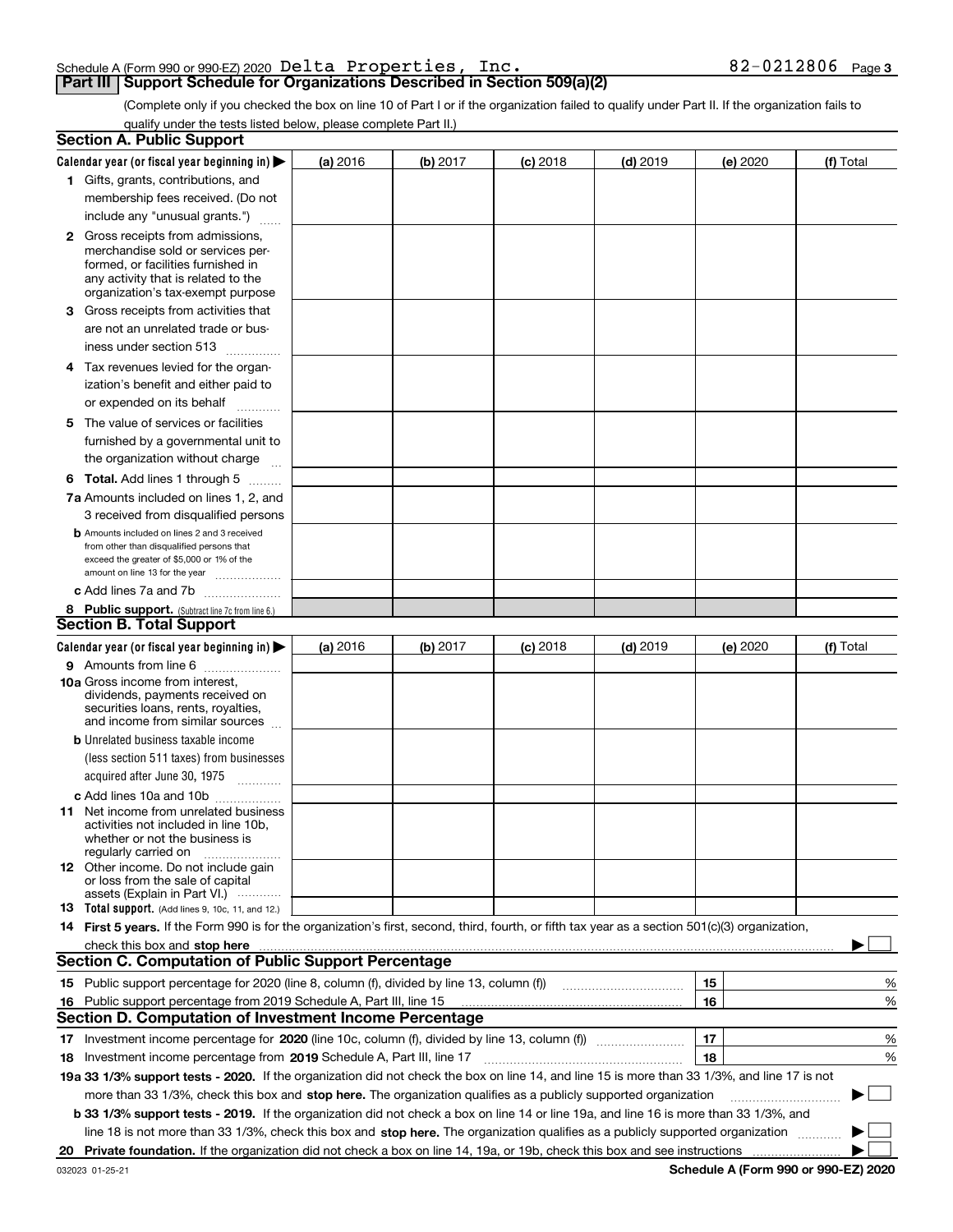**Yes**

**No**

#### **Part IV Supporting Organizations**

(Complete only if you checked a box in line 12 on Part I. If you checked box 12a, Part I, complete Sections A and B. If you checked box 12b, Part I, complete Sections A and C. If you checked box 12c, Part I, complete Sections A, D, and E. If you checked box 12d, Part I, complete Sections A and D, and complete Part V.)

#### **Section A. All Supporting Organizations**

- **1** Are all of the organization's supported organizations listed by name in the organization's governing documents? If "No," describe in **Part VI** how the supported organizations are designated. If designated by *class or purpose, describe the designation. If historic and continuing relationship, explain.*
- **2**under section 509(a)(1) or (2)? If "Yes," explain in Part VI how the organization determined that the supported *organization was described in section 509(a)(1) or (2).* Did the organization have any supported organization that does not have an IRS determination of status
- **3a** Did the organization have a supported organization described in section 501(c)(4), (5), or (6)? If "Yes," answer *lines 3b and 3c below.*
- **b** Did the organization confirm that each supported organization qualified under section 501(c)(4), (5), or (6) and satisfied the public support tests under section 509(a)(2)? If "Yes," describe in **Part VI** when and how the *organization made the determination.*
- **c**Did the organization ensure that all support to such organizations was used exclusively for section 170(c)(2)(B) purposes? If "Yes," explain in **Part VI** what controls the organization put in place to ensure such use.
- **4a***If* Was any supported organization not organized in the United States ("foreign supported organization")? *"Yes," and if you checked box 12a or 12b in Part I, answer lines 4b and 4c below.*
- **b** Did the organization have ultimate control and discretion in deciding whether to make grants to the foreign supported organization? If "Yes," describe in **Part VI** how the organization had such control and discretion *despite being controlled or supervised by or in connection with its supported organizations.*
- **c** Did the organization support any foreign supported organization that does not have an IRS determination under sections 501(c)(3) and 509(a)(1) or (2)? If "Yes," explain in **Part VI** what controls the organization used *to ensure that all support to the foreign supported organization was used exclusively for section 170(c)(2)(B) purposes.*
- **5a***If "Yes,"* Did the organization add, substitute, or remove any supported organizations during the tax year? answer lines 5b and 5c below (if applicable). Also, provide detail in **Part VI,** including (i) the names and EIN *numbers of the supported organizations added, substituted, or removed; (ii) the reasons for each such action; (iii) the authority under the organization's organizing document authorizing such action; and (iv) how the action was accomplished (such as by amendment to the organizing document).*
- **b** Type I or Type II only. Was any added or substituted supported organization part of a class already designated in the organization's organizing document?
- **cSubstitutions only.**  Was the substitution the result of an event beyond the organization's control?
- **6** Did the organization provide support (whether in the form of grants or the provision of services or facilities) to **Part VI.** *If "Yes," provide detail in* support or benefit one or more of the filing organization's supported organizations? anyone other than (i) its supported organizations, (ii) individuals that are part of the charitable class benefited by one or more of its supported organizations, or (iii) other supporting organizations that also
- **7***If "Yes," complete Part I of Schedule L (Form 990 or 990-EZ).* regard to a substantial contributor? Did the organization provide a grant, loan, compensation, or other similar payment to a substantial contributor (as defined in section 4958(c)(3)(C)), a family member of a substantial contributor, or a 35% controlled entity with
- **8** Did the organization make a loan to a disqualified person (as defined in section 4958) not described in line 7? *If "Yes," complete Part I of Schedule L (Form 990 or 990-EZ).*
- **9a** Was the organization controlled directly or indirectly at any time during the tax year by one or more in section 509(a)(1) or (2))? If "Yes," *provide detail in* <code>Part VI.</code> disqualified persons, as defined in section 4946 (other than foundation managers and organizations described
- **b**the supporting organization had an interest? If "Yes," provide detail in P**art VI**. Did one or more disqualified persons (as defined in line 9a) hold a controlling interest in any entity in which
- **c**Did a disqualified person (as defined in line 9a) have an ownership interest in, or derive any personal benefit from, assets in which the supporting organization also had an interest? If "Yes," provide detail in P**art VI.**
- **10a** Was the organization subject to the excess business holdings rules of section 4943 because of section supporting organizations)? If "Yes," answer line 10b below. 4943(f) (regarding certain Type II supporting organizations, and all Type III non-functionally integrated
- **b** Did the organization have any excess business holdings in the tax year? (Use Schedule C, Form 4720, to *determine whether the organization had excess business holdings.)*

| $\frac{\mathbf{x}}{\mathbf{y}}$ |
|---------------------------------|
| $\overline{\mathbf{X}}$         |
|                                 |
|                                 |
|                                 |
|                                 |
| $\overline{X}$                  |
|                                 |
|                                 |
|                                 |
|                                 |
|                                 |
| X                               |
|                                 |
|                                 |
|                                 |
|                                 |
| X                               |
|                                 |
| $\underline{x}$                 |
| X                               |
|                                 |
| X                               |
|                                 |
| X                               |
| X                               |
|                                 |
| X                               |
|                                 |
| X                               |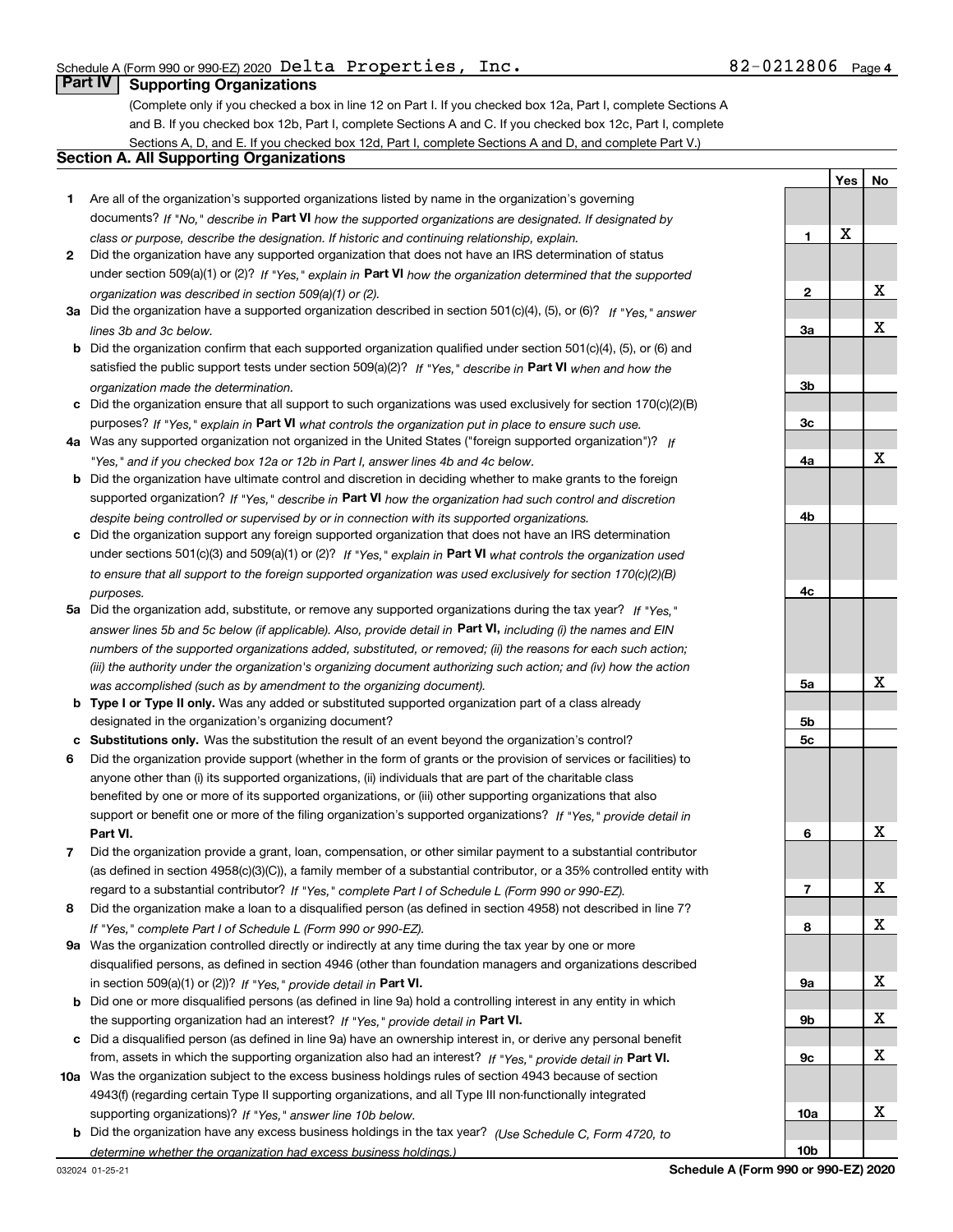|    | Part IV            | Supporting Organizations (continued)                                                                                                                                                                                                                                                                                                                                                                                                                                                                                                                                                                                                                 |                 |            |                         |
|----|--------------------|------------------------------------------------------------------------------------------------------------------------------------------------------------------------------------------------------------------------------------------------------------------------------------------------------------------------------------------------------------------------------------------------------------------------------------------------------------------------------------------------------------------------------------------------------------------------------------------------------------------------------------------------------|-----------------|------------|-------------------------|
|    |                    |                                                                                                                                                                                                                                                                                                                                                                                                                                                                                                                                                                                                                                                      |                 | <b>Yes</b> | No                      |
| 11 |                    | Has the organization accepted a gift or contribution from any of the following persons?                                                                                                                                                                                                                                                                                                                                                                                                                                                                                                                                                              |                 |            |                         |
|    |                    | a A person who directly or indirectly controls, either alone or together with persons described in lines 11b and                                                                                                                                                                                                                                                                                                                                                                                                                                                                                                                                     |                 |            |                         |
|    |                    | 11c below, the governing body of a supported organization?                                                                                                                                                                                                                                                                                                                                                                                                                                                                                                                                                                                           | 11a             |            | X                       |
|    |                    | <b>b</b> A family member of a person described in line 11a above?                                                                                                                                                                                                                                                                                                                                                                                                                                                                                                                                                                                    | 11 <sub>b</sub> |            | $\overline{\mathbf{x}}$ |
|    |                    | c A 35% controlled entity of a person described in line 11a or 11b above? If "Yes" to line 11a, 11b, or 11c, provide                                                                                                                                                                                                                                                                                                                                                                                                                                                                                                                                 |                 |            |                         |
|    | detail in Part VI. |                                                                                                                                                                                                                                                                                                                                                                                                                                                                                                                                                                                                                                                      | 11c             |            | X                       |
|    |                    | Section B. Type I Supporting Organizations                                                                                                                                                                                                                                                                                                                                                                                                                                                                                                                                                                                                           |                 |            |                         |
|    |                    |                                                                                                                                                                                                                                                                                                                                                                                                                                                                                                                                                                                                                                                      |                 | Yes        | No                      |
| 1  |                    | Did the governing body, members of the governing body, officers acting in their official capacity, or membership of one or<br>more supported organizations have the power to regularly appoint or elect at least a majority of the organization's officers,<br>directors, or trustees at all times during the tax year? If "No," describe in Part VI how the supported organization(s)<br>effectively operated, supervised, or controlled the organization's activities. If the organization had more than one supported<br>organization, describe how the powers to appoint and/or remove officers, directors, or trustees were allocated among the |                 |            |                         |
|    |                    | supported organizations and what conditions or restrictions, if any, applied to such powers during the tax year.                                                                                                                                                                                                                                                                                                                                                                                                                                                                                                                                     | 1               | X          |                         |
| 2  |                    | Did the organization operate for the benefit of any supported organization other than the supported                                                                                                                                                                                                                                                                                                                                                                                                                                                                                                                                                  |                 |            |                         |
|    |                    | organization(s) that operated, supervised, or controlled the supporting organization? If "Yes," explain in                                                                                                                                                                                                                                                                                                                                                                                                                                                                                                                                           |                 |            |                         |
|    |                    | Part VI how providing such benefit carried out the purposes of the supported organization(s) that operated,                                                                                                                                                                                                                                                                                                                                                                                                                                                                                                                                          |                 |            |                         |
|    |                    | supervised, or controlled the supporting organization.                                                                                                                                                                                                                                                                                                                                                                                                                                                                                                                                                                                               | $\mathbf{2}$    |            | X                       |
|    |                    | Section C. Type II Supporting Organizations                                                                                                                                                                                                                                                                                                                                                                                                                                                                                                                                                                                                          |                 |            |                         |
|    |                    |                                                                                                                                                                                                                                                                                                                                                                                                                                                                                                                                                                                                                                                      |                 | Yes        | No                      |
| 1  |                    | Were a majority of the organization's directors or trustees during the tax year also a majority of the directors                                                                                                                                                                                                                                                                                                                                                                                                                                                                                                                                     |                 |            |                         |
|    |                    | or trustees of each of the organization's supported organization(s)? If "No," describe in Part VI how control                                                                                                                                                                                                                                                                                                                                                                                                                                                                                                                                        |                 |            |                         |
|    |                    | or management of the supporting organization was vested in the same persons that controlled or managed                                                                                                                                                                                                                                                                                                                                                                                                                                                                                                                                               |                 |            |                         |
|    |                    | the supported organization(s).                                                                                                                                                                                                                                                                                                                                                                                                                                                                                                                                                                                                                       | 1               |            |                         |
|    |                    | <b>Section D. All Type III Supporting Organizations</b>                                                                                                                                                                                                                                                                                                                                                                                                                                                                                                                                                                                              |                 |            |                         |
|    |                    |                                                                                                                                                                                                                                                                                                                                                                                                                                                                                                                                                                                                                                                      |                 | Yes        | No                      |
| 1  |                    | Did the organization provide to each of its supported organizations, by the last day of the fifth month of the                                                                                                                                                                                                                                                                                                                                                                                                                                                                                                                                       |                 |            |                         |
|    |                    | organization's tax year, (i) a written notice describing the type and amount of support provided during the prior tax                                                                                                                                                                                                                                                                                                                                                                                                                                                                                                                                |                 |            |                         |
|    |                    | year, (ii) a copy of the Form 990 that was most recently filed as of the date of notification, and (iii) copies of the                                                                                                                                                                                                                                                                                                                                                                                                                                                                                                                               |                 |            |                         |
|    |                    | organization's governing documents in effect on the date of notification, to the extent not previously provided?                                                                                                                                                                                                                                                                                                                                                                                                                                                                                                                                     | 1               |            |                         |
| 2  |                    | Were any of the organization's officers, directors, or trustees either (i) appointed or elected by the supported                                                                                                                                                                                                                                                                                                                                                                                                                                                                                                                                     |                 |            |                         |
|    |                    | organization(s) or (ii) serving on the governing body of a supported organization? If "No," explain in Part VI how                                                                                                                                                                                                                                                                                                                                                                                                                                                                                                                                   |                 |            |                         |
|    |                    | the organization maintained a close and continuous working relationship with the supported organization(s).                                                                                                                                                                                                                                                                                                                                                                                                                                                                                                                                          | 2               |            |                         |

**3**income or assets at all times during the tax year? If "Yes," describe in **Part VI** the role the organization's By reason of the relationship described in line 2, above, did the organization's supported organizations have a significant voice in the organization's investment policies and in directing the use of the organization's

#### *supported organizations played in this regard.* **Section E. Type III Functionally Integrated Supporting Organizations**

- **1**Check the box next to the method that the organization used to satisfy the Integral Part Test during the year (see instructions).
- **alinupy** The organization satisfied the Activities Test. Complete line 2 below.
- **b**The organization is the parent of each of its supported organizations. *Complete* line 3 *below.*  $\mathcal{L}^{\text{max}}$

|  |  | c <u>L</u> The organization supported a governmental entity. Describe in Part VI how you supported a governmental entity (see instructions) |  |  |  |  |
|--|--|---------------------------------------------------------------------------------------------------------------------------------------------|--|--|--|--|
|--|--|---------------------------------------------------------------------------------------------------------------------------------------------|--|--|--|--|

- **2Answer lines 2a and 2b below. Yes No** Activities Test.
- **a** Did substantially all of the organization's activities during the tax year directly further the exempt purposes of the supported organization(s) to which the organization was responsive? If "Yes," then in **Part VI identify those supported organizations and explain**  *how these activities directly furthered their exempt purposes, how the organization was responsive to those supported organizations, and how the organization determined that these activities constituted substantially all of its activities.*
- **b** Did the activities described in line 2a, above, constitute activities that, but for the organization's involvement, **Part VI**  *the reasons for the organization's position that its supported organization(s) would have engaged in* one or more of the organization's supported organization(s) would have been engaged in? If "Yes," e*xplain in these activities but for the organization's involvement.*
- **3** Parent of Supported Organizations. Answer lines 3a and 3b below.

**a** Did the organization have the power to regularly appoint or elect a majority of the officers, directors, or trustees of each of the supported organizations? If "Yes" or "No" provide details in **Part VI.** 

**b** Did the organization exercise a substantial degree of direction over the policies, programs, and activities of each of its supported organizations? If "Yes," describe in Part VI the role played by the organization in this regard.

**3**

**2a**

**2b**

**3a**

**3b**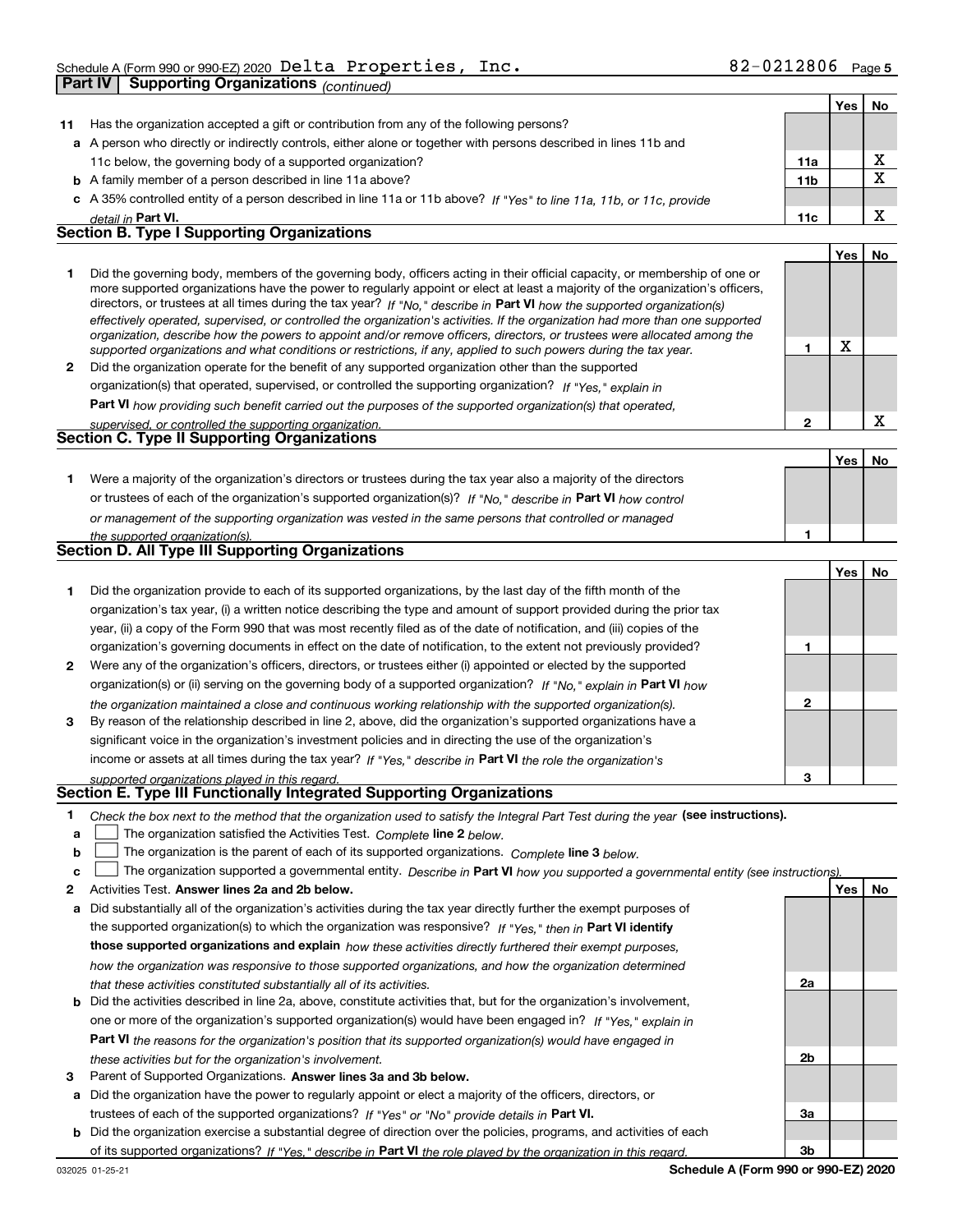|  | <b>Part V</b>   Type III Non-Functionally Integrated 509(a)(3) Supporting Organizations |  |
|--|-----------------------------------------------------------------------------------------|--|
|  |                                                                                         |  |

**1**1 Check here if the organization satisfied the Integral Part Test as a qualifying trust on Nov. 20, 1970 (explain in Part VI). See instructions. All other Type III non-functionally integrated supporting organizations must complete Sections A through E.

|              | Section A - Adjusted Net Income                                             |                | (A) Prior Year | (B) Current Year<br>(optional) |
|--------------|-----------------------------------------------------------------------------|----------------|----------------|--------------------------------|
| 1.           | Net short-term capital gain                                                 | 1              |                |                                |
| 2            | Recoveries of prior-year distributions                                      | $\overline{2}$ |                |                                |
| 3            | Other gross income (see instructions)                                       | 3              |                |                                |
| 4            | Add lines 1 through 3.                                                      | 4              |                |                                |
| 5            | Depreciation and depletion                                                  | 5              |                |                                |
| 6            | Portion of operating expenses paid or incurred for production or            |                |                |                                |
|              | collection of gross income or for management, conservation, or              |                |                |                                |
|              | maintenance of property held for production of income (see instructions)    | 6              |                |                                |
| 7            | Other expenses (see instructions)                                           | $\overline{7}$ |                |                                |
| 8            | Adjusted Net Income (subtract lines 5, 6, and 7 from line 4)                | 8              |                |                                |
|              | <b>Section B - Minimum Asset Amount</b>                                     |                | (A) Prior Year | (B) Current Year<br>(optional) |
| 1.           | Aggregate fair market value of all non-exempt-use assets (see               |                |                |                                |
|              | instructions for short tax year or assets held for part of year):           |                |                |                                |
|              | a Average monthly value of securities                                       | 1a             |                |                                |
|              | <b>b</b> Average monthly cash balances                                      | 1b             |                |                                |
|              | <b>c</b> Fair market value of other non-exempt-use assets                   | 1c             |                |                                |
|              | d Total (add lines 1a, 1b, and 1c)                                          | 1d             |                |                                |
|              | e Discount claimed for blockage or other factors                            |                |                |                                |
|              | (explain in detail in Part VI):                                             |                |                |                                |
| 2            | Acquisition indebtedness applicable to non-exempt-use assets                | $\mathbf{2}$   |                |                                |
| 3            | Subtract line 2 from line 1d.                                               | 3              |                |                                |
| 4            | Cash deemed held for exempt use. Enter 0.015 of line 3 (for greater amount, |                |                |                                |
|              | see instructions).                                                          | 4              |                |                                |
| 5            | Net value of non-exempt-use assets (subtract line 4 from line 3)            | 5              |                |                                |
| 6            | Multiply line 5 by 0.035.                                                   | 6              |                |                                |
| 7            | Recoveries of prior-year distributions                                      | 7              |                |                                |
| 8            | Minimum Asset Amount (add line 7 to line 6)                                 | 8              |                |                                |
|              | <b>Section C - Distributable Amount</b>                                     |                |                | <b>Current Year</b>            |
| 1            | Adjusted net income for prior year (from Section A, line 8, column A)       | 1              |                |                                |
| $\mathbf{2}$ | Enter 0.85 of line 1.                                                       | $\overline{2}$ |                |                                |
| З            | Minimum asset amount for prior year (from Section B, line 8, column A)      | 3              |                |                                |
| 4            | Enter greater of line 2 or line 3.                                          | 4              |                |                                |
| 5            | Income tax imposed in prior year                                            | 5              |                |                                |
| 6            | <b>Distributable Amount.</b> Subtract line 5 from line 4, unless subject to |                |                |                                |
|              | emergency temporary reduction (see instructions).                           | 6              |                |                                |
|              |                                                                             |                |                |                                |

**7**Check here if the current year is the organization's first as a non-functionally integrated Type III supporting organization (see instructions).

**Schedule A (Form 990 or 990-EZ) 2020**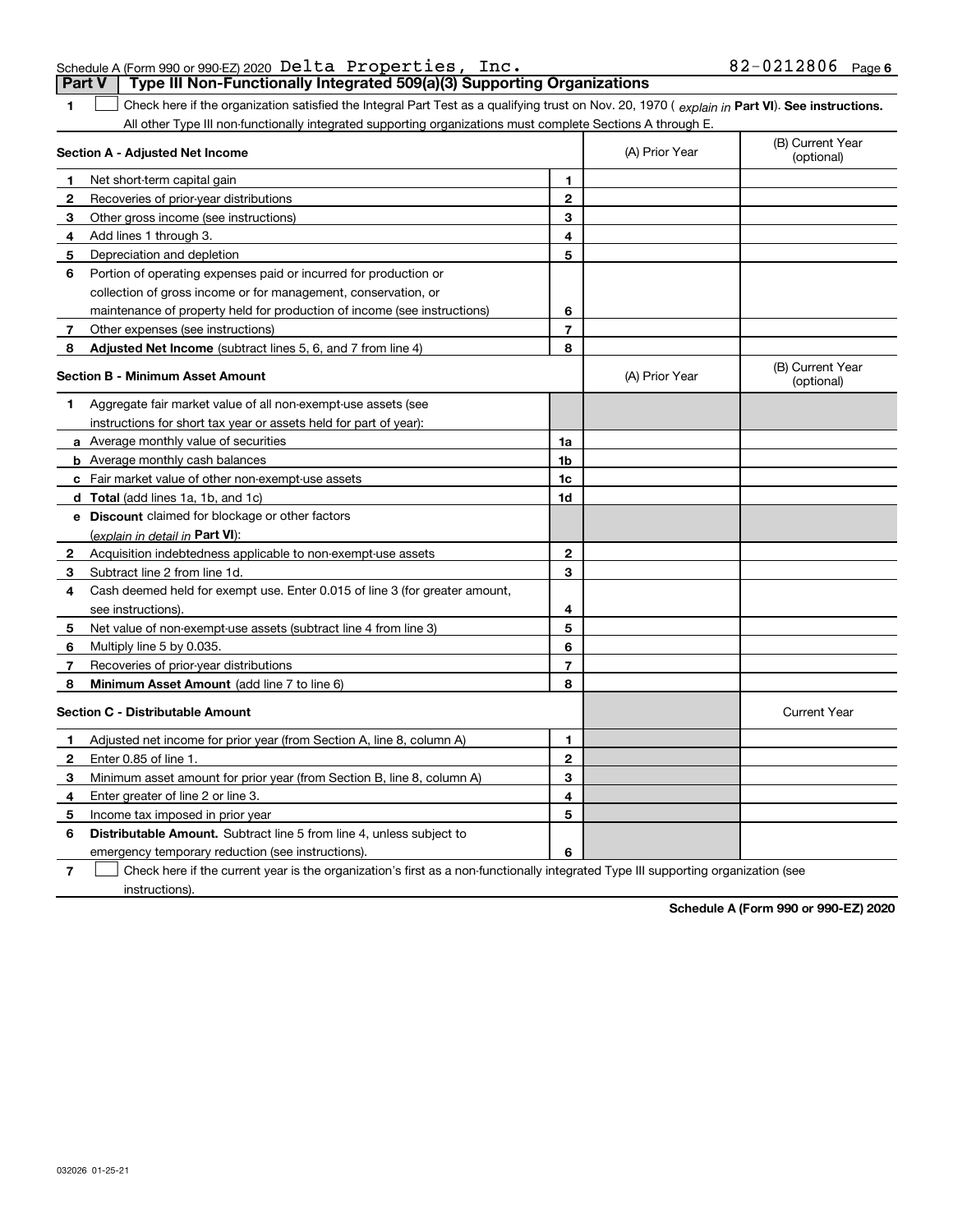| Schedule A (Form 990 or 990-EZ) 2020 $\,$ <code>Delta Properties</code> , |  | Inc. | $82 - 0212806$ Page 7 |  |
|---------------------------------------------------------------------------|--|------|-----------------------|--|
|                                                                           |  |      |                       |  |

| <b>Part V</b> | Type III Non-Functionally Integrated 509(a)(3) Supporting Organizations                    |                             | (continued)                           |                |                                         |
|---------------|--------------------------------------------------------------------------------------------|-----------------------------|---------------------------------------|----------------|-----------------------------------------|
|               | <b>Section D - Distributions</b>                                                           |                             |                                       |                | <b>Current Year</b>                     |
| 1             | Amounts paid to supported organizations to accomplish exempt purposes                      |                             |                                       | 1              |                                         |
| 2             | Amounts paid to perform activity that directly furthers exempt purposes of supported       |                             |                                       |                |                                         |
|               | organizations, in excess of income from activity                                           |                             |                                       | 2              |                                         |
| 3             | Administrative expenses paid to accomplish exempt purposes of supported organizations      |                             |                                       | 3              |                                         |
| 4             | Amounts paid to acquire exempt-use assets                                                  |                             |                                       | 4              |                                         |
| 5             | Qualified set-aside amounts (prior IRS approval required - provide details in Part VI)     |                             |                                       | 5              |                                         |
| 6             | Other distributions ( <i>describe in</i> Part VI). See instructions.                       |                             |                                       | 6              |                                         |
| 7             | Total annual distributions. Add lines 1 through 6.                                         |                             |                                       | $\overline{7}$ |                                         |
| 8             | Distributions to attentive supported organizations to which the organization is responsive |                             |                                       |                |                                         |
|               | (provide details in Part VI). See instructions.                                            |                             |                                       | 8              |                                         |
| 9             | Distributable amount for 2020 from Section C, line 6                                       |                             |                                       | 9              |                                         |
| 10            | Line 8 amount divided by line 9 amount                                                     |                             |                                       | 10             |                                         |
|               |                                                                                            | (i)                         | (ii)                                  |                | (iii)                                   |
|               | <b>Section E - Distribution Allocations</b> (see instructions)                             | <b>Excess Distributions</b> | <b>Underdistributions</b><br>Pre-2020 |                | <b>Distributable</b><br>Amount for 2020 |
| 1             | Distributable amount for 2020 from Section C, line 6                                       |                             |                                       |                |                                         |
| 2             | Underdistributions, if any, for years prior to 2020 (reason-                               |                             |                                       |                |                                         |
|               | able cause required - explain in Part VI). See instructions.                               |                             |                                       |                |                                         |
| 3             | Excess distributions carryover, if any, to 2020                                            |                             |                                       |                |                                         |
|               | <b>a</b> From 2015                                                                         |                             |                                       |                |                                         |
|               | <b>b</b> From 2016                                                                         |                             |                                       |                |                                         |
|               | c From 2017                                                                                |                             |                                       |                |                                         |
|               | <b>d</b> From 2018                                                                         |                             |                                       |                |                                         |
|               | e From 2019                                                                                |                             |                                       |                |                                         |
|               | f Total of lines 3a through 3e                                                             |                             |                                       |                |                                         |
|               | g Applied to underdistributions of prior years                                             |                             |                                       |                |                                         |
|               | <b>h</b> Applied to 2020 distributable amount                                              |                             |                                       |                |                                         |
|               | Carryover from 2015 not applied (see instructions)                                         |                             |                                       |                |                                         |
|               | Remainder. Subtract lines 3g, 3h, and 3i from line 3f.                                     |                             |                                       |                |                                         |
| 4             | Distributions for 2020 from Section D,                                                     |                             |                                       |                |                                         |
|               | line $7:$                                                                                  |                             |                                       |                |                                         |
|               | a Applied to underdistributions of prior years                                             |                             |                                       |                |                                         |
|               | <b>b</b> Applied to 2020 distributable amount                                              |                             |                                       |                |                                         |
|               | c Remainder. Subtract lines 4a and 4b from line 4.                                         |                             |                                       |                |                                         |
| 5             | Remaining underdistributions for years prior to 2020, if                                   |                             |                                       |                |                                         |
|               | any. Subtract lines 3g and 4a from line 2. For result greater                              |                             |                                       |                |                                         |
|               | than zero, explain in Part VI. See instructions.                                           |                             |                                       |                |                                         |
| 6             | Remaining underdistributions for 2020. Subtract lines 3h                                   |                             |                                       |                |                                         |
|               | and 4b from line 1. For result greater than zero, explain in                               |                             |                                       |                |                                         |
|               | Part VI. See instructions.                                                                 |                             |                                       |                |                                         |
| 7             | Excess distributions carryover to 2021. Add lines 3j                                       |                             |                                       |                |                                         |
|               | and 4c.                                                                                    |                             |                                       |                |                                         |
| 8             | Breakdown of line 7:                                                                       |                             |                                       |                |                                         |
|               | a Excess from 2016                                                                         |                             |                                       |                |                                         |
|               | <b>b</b> Excess from 2017                                                                  |                             |                                       |                |                                         |
|               | c Excess from 2018                                                                         |                             |                                       |                |                                         |
|               | d Excess from 2019                                                                         |                             |                                       |                |                                         |
|               | e Excess from 2020                                                                         |                             |                                       |                |                                         |
|               |                                                                                            |                             |                                       |                |                                         |

**Schedule A (Form 990 or 990-EZ) 2020**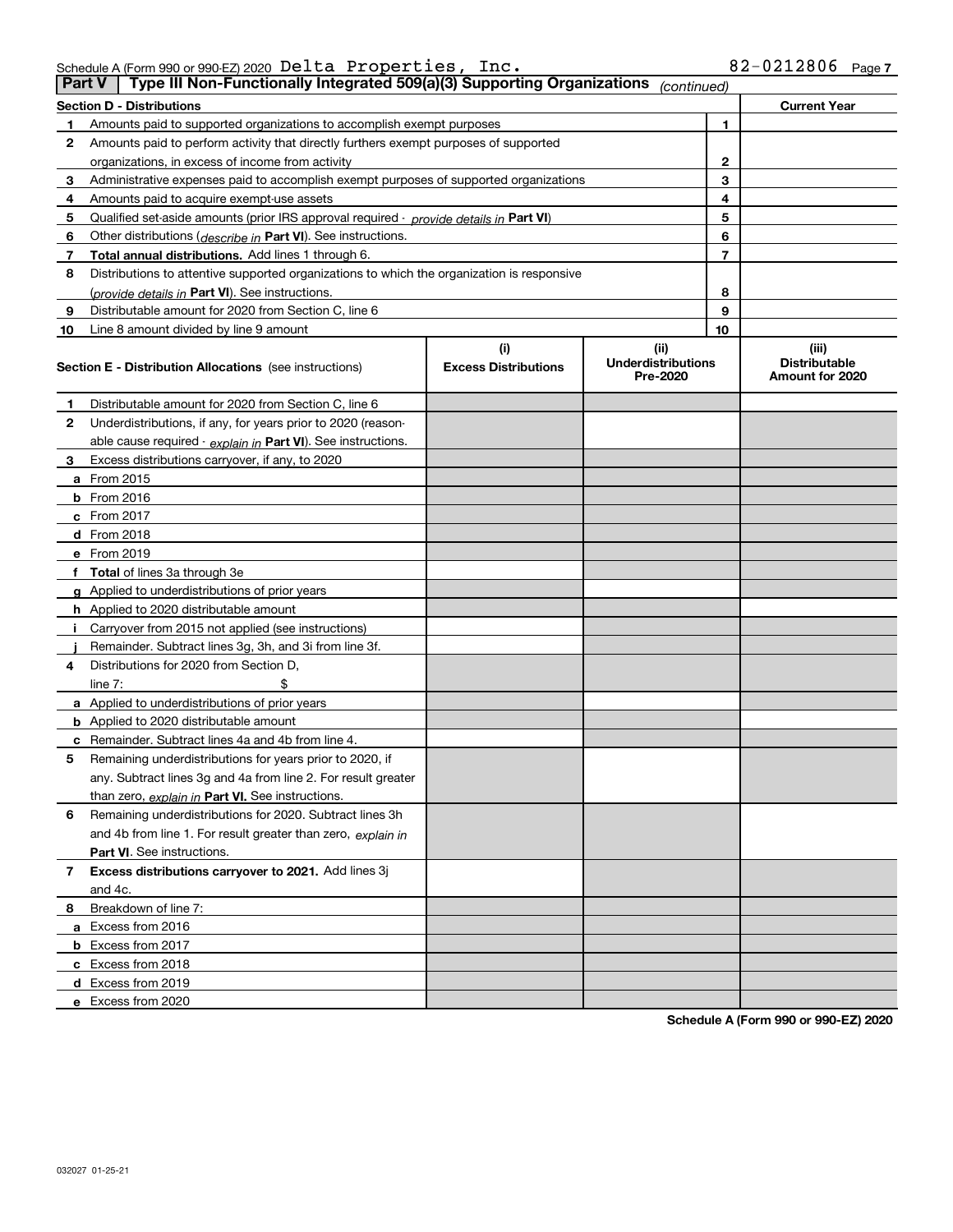| <b>Part VI</b> |                                                                                                                                                                                                                                                                                                                                                                                                                                   |
|----------------|-----------------------------------------------------------------------------------------------------------------------------------------------------------------------------------------------------------------------------------------------------------------------------------------------------------------------------------------------------------------------------------------------------------------------------------|
|                | Supplemental Information. Provide the explanations required by Part II, line 10; Part II, line 17a or 17b; Part III, line 12;<br>Part IV, Section A, lines 1, 2, 3b, 3c, 4b, 4c, 5a, 6, 9a, 9b, 9c, 11a, 11b, and 11c; Part IV, Section B, lines 1 and 2; Part IV, Section C,<br>line 1; Part IV, Section D, lines 2 and 3; Part IV, Section E, lines 1c, 2a, 2b, 3a, and 3b; Part V, line 1; Part V, Section B, line 1e; Part V, |
|                | Section D, lines 5, 6, and 8; and Part V, Section E, lines 2, 5, and 6. Also complete this part for any additional information.<br>(See instructions.)                                                                                                                                                                                                                                                                            |
|                |                                                                                                                                                                                                                                                                                                                                                                                                                                   |
|                |                                                                                                                                                                                                                                                                                                                                                                                                                                   |
|                |                                                                                                                                                                                                                                                                                                                                                                                                                                   |
|                |                                                                                                                                                                                                                                                                                                                                                                                                                                   |
|                |                                                                                                                                                                                                                                                                                                                                                                                                                                   |
|                |                                                                                                                                                                                                                                                                                                                                                                                                                                   |
|                |                                                                                                                                                                                                                                                                                                                                                                                                                                   |
|                |                                                                                                                                                                                                                                                                                                                                                                                                                                   |
|                |                                                                                                                                                                                                                                                                                                                                                                                                                                   |
|                |                                                                                                                                                                                                                                                                                                                                                                                                                                   |
|                |                                                                                                                                                                                                                                                                                                                                                                                                                                   |
|                |                                                                                                                                                                                                                                                                                                                                                                                                                                   |
|                |                                                                                                                                                                                                                                                                                                                                                                                                                                   |
|                |                                                                                                                                                                                                                                                                                                                                                                                                                                   |
|                |                                                                                                                                                                                                                                                                                                                                                                                                                                   |
|                |                                                                                                                                                                                                                                                                                                                                                                                                                                   |
|                |                                                                                                                                                                                                                                                                                                                                                                                                                                   |
|                |                                                                                                                                                                                                                                                                                                                                                                                                                                   |
|                |                                                                                                                                                                                                                                                                                                                                                                                                                                   |
|                |                                                                                                                                                                                                                                                                                                                                                                                                                                   |
|                |                                                                                                                                                                                                                                                                                                                                                                                                                                   |
|                |                                                                                                                                                                                                                                                                                                                                                                                                                                   |
|                |                                                                                                                                                                                                                                                                                                                                                                                                                                   |
|                |                                                                                                                                                                                                                                                                                                                                                                                                                                   |
|                |                                                                                                                                                                                                                                                                                                                                                                                                                                   |
|                |                                                                                                                                                                                                                                                                                                                                                                                                                                   |
|                |                                                                                                                                                                                                                                                                                                                                                                                                                                   |
|                |                                                                                                                                                                                                                                                                                                                                                                                                                                   |
|                |                                                                                                                                                                                                                                                                                                                                                                                                                                   |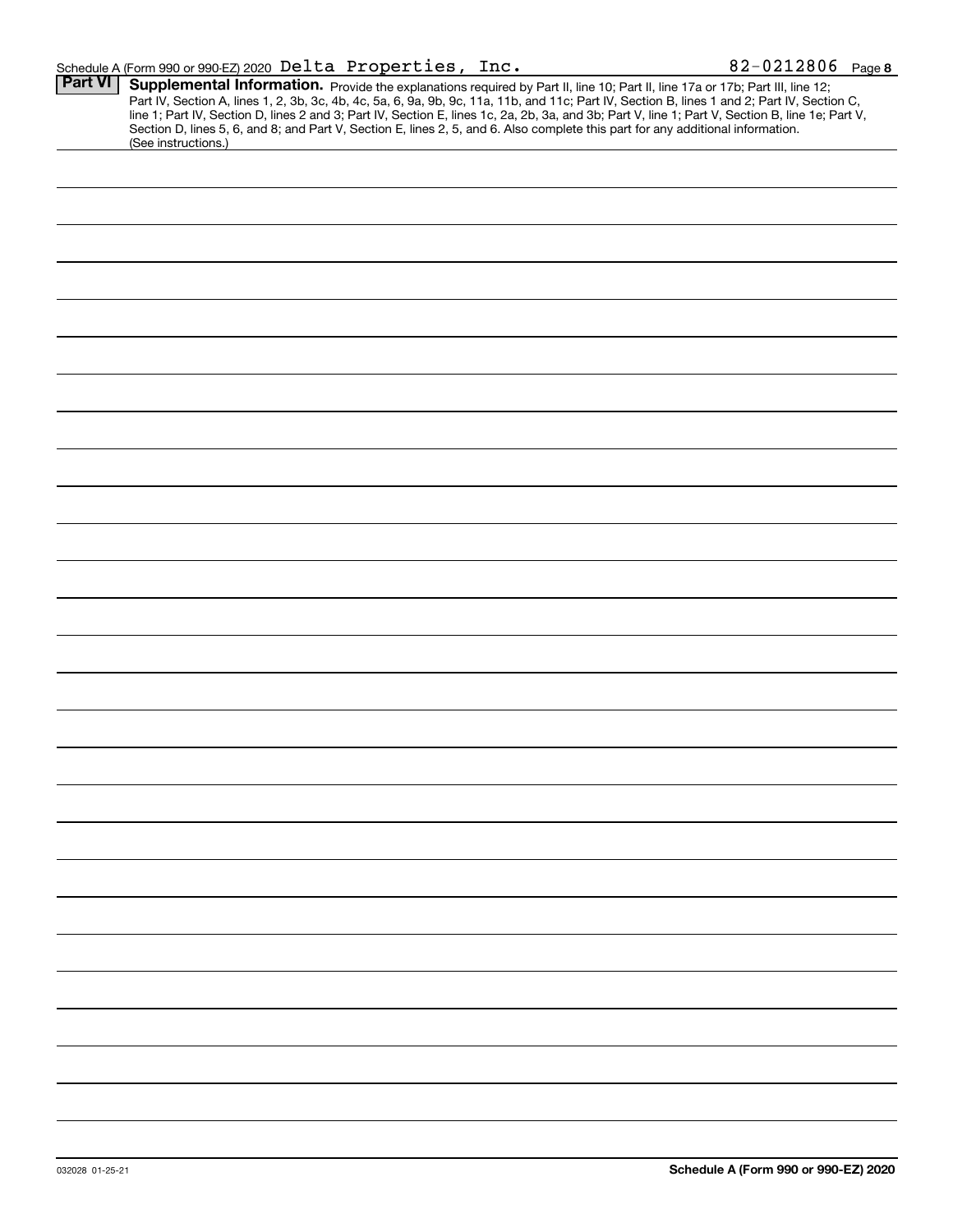|         | <b>SCHEDULE D</b>                                      |                                                                                                                                                                                                                               | <b>Supplemental Financial Statements</b>                                                        |                         | OMB No. 1545-0047                                   |    |
|---------|--------------------------------------------------------|-------------------------------------------------------------------------------------------------------------------------------------------------------------------------------------------------------------------------------|-------------------------------------------------------------------------------------------------|-------------------------|-----------------------------------------------------|----|
|         | (Form 990)                                             |                                                                                                                                                                                                                               | Complete if the organization answered "Yes" on Form 990,                                        |                         |                                                     |    |
|         |                                                        |                                                                                                                                                                                                                               | Part IV, line 6, 7, 8, 9, 10, 11a, 11b, 11c, 11d, 11e, 11f, 12a, or 12b.<br>Attach to Form 990. |                         | <b>Open to Public</b>                               |    |
|         | Department of the Treasury<br>Internal Revenue Service |                                                                                                                                                                                                                               | Go to www.irs.gov/Form990 for instructions and the latest information.                          |                         | Inspection                                          |    |
|         | Name of the organization                               | Delta Properties, Inc.                                                                                                                                                                                                        |                                                                                                 |                         | <b>Employer identification number</b><br>82-0212806 |    |
| Part I  |                                                        | Organizations Maintaining Donor Advised Funds or Other Similar Funds or Accounts. Complete if the                                                                                                                             |                                                                                                 |                         |                                                     |    |
|         |                                                        | organization answered "Yes" on Form 990, Part IV, line 6.                                                                                                                                                                     |                                                                                                 |                         |                                                     |    |
|         |                                                        |                                                                                                                                                                                                                               | (a) Donor advised funds                                                                         |                         | (b) Funds and other accounts                        |    |
| 1.      |                                                        |                                                                                                                                                                                                                               |                                                                                                 |                         |                                                     |    |
| 2       |                                                        | Aggregate value of contributions to (during year)                                                                                                                                                                             |                                                                                                 |                         |                                                     |    |
| З       |                                                        | Aggregate value of grants from (during year)                                                                                                                                                                                  |                                                                                                 |                         |                                                     |    |
| 4       |                                                        |                                                                                                                                                                                                                               |                                                                                                 |                         |                                                     |    |
| 5       |                                                        | Did the organization inform all donors and donor advisors in writing that the assets held in donor advised funds                                                                                                              |                                                                                                 |                         |                                                     |    |
|         |                                                        |                                                                                                                                                                                                                               |                                                                                                 |                         | Yes                                                 | No |
| 6       |                                                        | Did the organization inform all grantees, donors, and donor advisors in writing that grant funds can be used only                                                                                                             |                                                                                                 |                         |                                                     |    |
|         |                                                        | for charitable purposes and not for the benefit of the donor or donor advisor, or for any other purpose conferring                                                                                                            |                                                                                                 |                         |                                                     |    |
| Part II | impermissible private benefit?                         |                                                                                                                                                                                                                               |                                                                                                 |                         | Yes                                                 | No |
|         |                                                        | Conservation Easements. Complete if the organization answered "Yes" on Form 990, Part IV, line 7.                                                                                                                             |                                                                                                 |                         |                                                     |    |
| 1.      |                                                        | Purpose(s) of conservation easements held by the organization (check all that apply).<br>Preservation of land for public use (for example, recreation or education)                                                           |                                                                                                 |                         | Preservation of a historically important land area  |    |
|         |                                                        | Protection of natural habitat                                                                                                                                                                                                 |                                                                                                 |                         | Preservation of a certified historic structure      |    |
|         |                                                        | Preservation of open space                                                                                                                                                                                                    |                                                                                                 |                         |                                                     |    |
| 2       |                                                        | Complete lines 2a through 2d if the organization held a qualified conservation contribution in the form of a conservation easement on the last                                                                                |                                                                                                 |                         |                                                     |    |
|         | day of the tax year.                                   |                                                                                                                                                                                                                               |                                                                                                 |                         | Held at the End of the Tax Year                     |    |
| a       |                                                        | Total number of conservation easements                                                                                                                                                                                        |                                                                                                 | 2a                      |                                                     |    |
| b       |                                                        | Total acreage restricted by conservation easements                                                                                                                                                                            |                                                                                                 | 2b                      |                                                     |    |
| с       |                                                        | Number of conservation easements on a certified historic structure included in (a) manufacture included in (a)                                                                                                                |                                                                                                 | 2 <sub>c</sub>          |                                                     |    |
| d       |                                                        | Number of conservation easements included in (c) acquired after 7/25/06, and not on a historic structure                                                                                                                      |                                                                                                 |                         |                                                     |    |
|         |                                                        | listed in the National Register [11, 1200] [12] The National Register [11, 1200] [12] The National Register [11, 1200] [12] The National Register [11, 1200] [12] The National Register [11, 1200] [12] The National Register |                                                                                                 | 2d                      |                                                     |    |
| 3       |                                                        | Number of conservation easements modified, transferred, released, extinguished, or terminated by the organization during the tax                                                                                              |                                                                                                 |                         |                                                     |    |
|         | $\vee$ ear                                             |                                                                                                                                                                                                                               |                                                                                                 |                         |                                                     |    |
| 4       |                                                        | Number of states where property subject to conservation easement is located $\blacktriangleright$                                                                                                                             |                                                                                                 |                         |                                                     |    |
| 5       |                                                        | Does the organization have a written policy regarding the periodic monitoring, inspection, handling of                                                                                                                        |                                                                                                 |                         |                                                     |    |
|         |                                                        | violations, and enforcement of the conservation easements it holds?                                                                                                                                                           |                                                                                                 |                         | Yes                                                 | No |
| 6       |                                                        | Staff and volunteer hours devoted to monitoring, inspecting, handling of violations, and enforcing conservation easements during the year                                                                                     |                                                                                                 |                         |                                                     |    |
|         |                                                        |                                                                                                                                                                                                                               |                                                                                                 |                         |                                                     |    |
| 7       |                                                        | Amount of expenses incurred in monitoring, inspecting, handling of violations, and enforcing conservation easements during the year                                                                                           |                                                                                                 |                         |                                                     |    |
|         | $\blacktriangleright$ \$                               |                                                                                                                                                                                                                               |                                                                                                 |                         |                                                     |    |
| 8       |                                                        | Does each conservation easement reported on line 2(d) above satisfy the requirements of section 170(h)(4)(B)(i)                                                                                                               |                                                                                                 |                         |                                                     |    |
| 9       |                                                        | In Part XIII, describe how the organization reports conservation easements in its revenue and expense statement and                                                                                                           |                                                                                                 |                         | Yes                                                 | No |
|         |                                                        | balance sheet, and include, if applicable, the text of the footnote to the organization's financial statements that describes the                                                                                             |                                                                                                 |                         |                                                     |    |
|         |                                                        | organization's accounting for conservation easements.                                                                                                                                                                         |                                                                                                 |                         |                                                     |    |
|         | Part III                                               | Organizations Maintaining Collections of Art, Historical Treasures, or Other Similar Assets.                                                                                                                                  |                                                                                                 |                         |                                                     |    |
|         |                                                        | Complete if the organization answered "Yes" on Form 990, Part IV, line 8.                                                                                                                                                     |                                                                                                 |                         |                                                     |    |
|         |                                                        | 1a If the organization elected, as permitted under FASB ASC 958, not to report in its revenue statement and balance sheet works                                                                                               |                                                                                                 |                         |                                                     |    |
|         |                                                        | of art, historical treasures, or other similar assets held for public exhibition, education, or research in furtherance of public                                                                                             |                                                                                                 |                         |                                                     |    |
|         |                                                        | service, provide in Part XIII the text of the footnote to its financial statements that describes these items.                                                                                                                |                                                                                                 |                         |                                                     |    |
|         |                                                        | <b>b</b> If the organization elected, as permitted under FASB ASC 958, to report in its revenue statement and balance sheet works of                                                                                          |                                                                                                 |                         |                                                     |    |
|         |                                                        | art, historical treasures, or other similar assets held for public exhibition, education, or research in furtherance of public service,                                                                                       |                                                                                                 |                         |                                                     |    |
|         |                                                        | provide the following amounts relating to these items:                                                                                                                                                                        |                                                                                                 |                         |                                                     |    |
|         | $\sf^{(1)}$                                            |                                                                                                                                                                                                                               |                                                                                                 |                         |                                                     |    |
|         |                                                        | (ii) Assets included in Form 990, Part X [11] [12] Assets included in Form 990, Part X                                                                                                                                        |                                                                                                 | $\blacktriangleright$ s |                                                     |    |
| 2       |                                                        | If the organization received or held works of art, historical treasures, or other similar assets for financial gain, provide                                                                                                  |                                                                                                 |                         |                                                     |    |
|         |                                                        | the following amounts required to be reported under FASB ASC 958 relating to these items:                                                                                                                                     |                                                                                                 |                         |                                                     |    |
| а       |                                                        |                                                                                                                                                                                                                               |                                                                                                 | - \$                    |                                                     |    |

| Assets included in Form 990. Part X                                        |  |                            |
|----------------------------------------------------------------------------|--|----------------------------|
| LHA For Paperwork Reduction Act Notice, see the Instructions for Form 990. |  | Schedule D (Form 990) 2020 |

032051 12-01-20

 $\blacktriangleright$  \$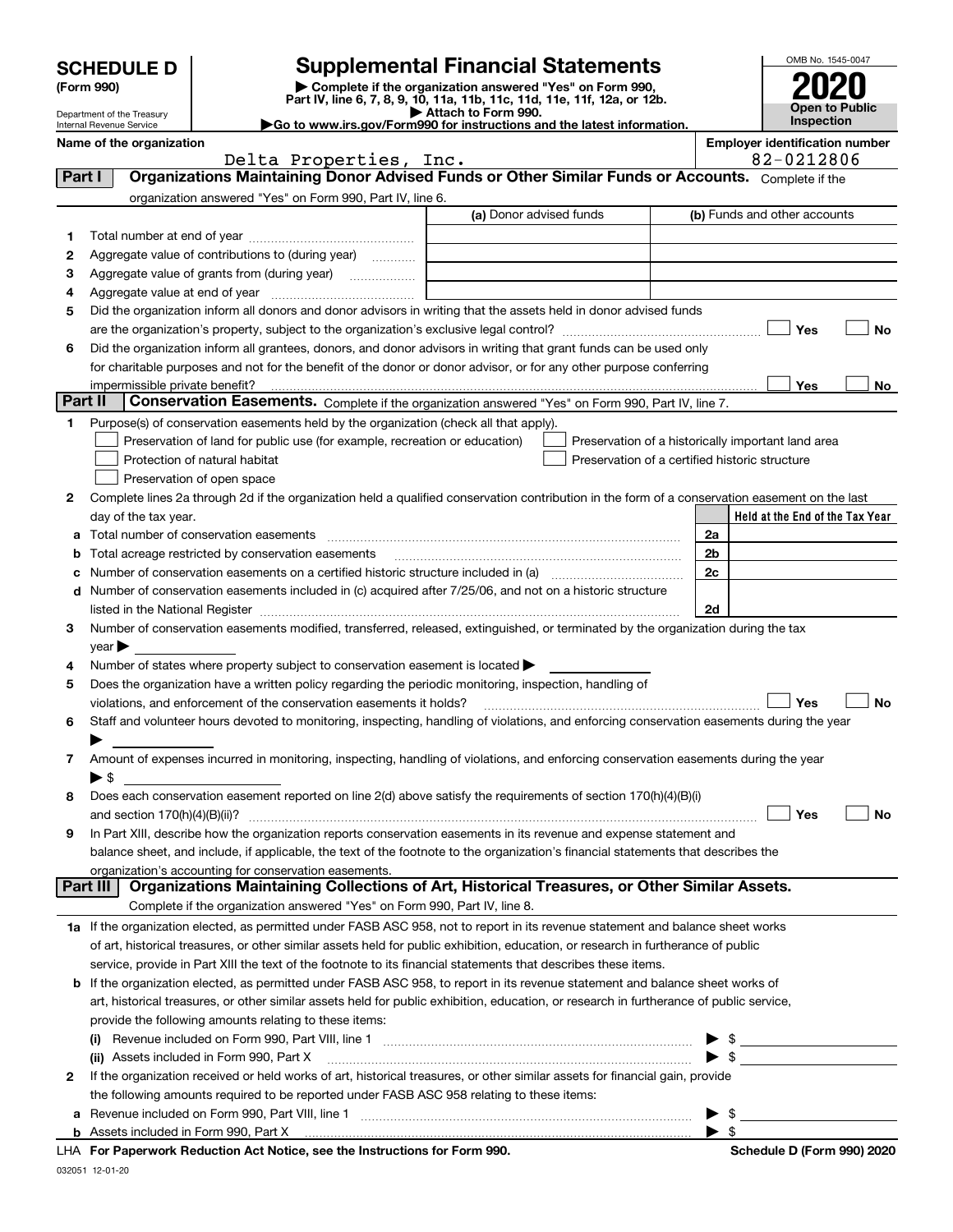|               |                                                                                                                                                                                                                                | 82-0212806 Page 2<br>Delta Properties, Inc.<br>Schedule D (Form 990) 2020<br>Organizations Maintaining Collections of Art, Historical Treasures, or Other Similar Assets (continued)<br>Part III |   |                |                                                                                                                                                                                                                                |                 |  |                |                                            |
|---------------|--------------------------------------------------------------------------------------------------------------------------------------------------------------------------------------------------------------------------------|--------------------------------------------------------------------------------------------------------------------------------------------------------------------------------------------------|---|----------------|--------------------------------------------------------------------------------------------------------------------------------------------------------------------------------------------------------------------------------|-----------------|--|----------------|--------------------------------------------|
|               |                                                                                                                                                                                                                                |                                                                                                                                                                                                  |   |                |                                                                                                                                                                                                                                |                 |  |                |                                            |
| З             | Using the organization's acquisition, accession, and other records, check any of the following that make significant use of its                                                                                                |                                                                                                                                                                                                  |   |                |                                                                                                                                                                                                                                |                 |  |                |                                            |
|               | collection items (check all that apply):                                                                                                                                                                                       |                                                                                                                                                                                                  |   |                |                                                                                                                                                                                                                                |                 |  |                |                                            |
| a             | Public exhibition                                                                                                                                                                                                              |                                                                                                                                                                                                  |   |                | Loan or exchange program                                                                                                                                                                                                       |                 |  |                |                                            |
| b             | Scholarly research                                                                                                                                                                                                             | е                                                                                                                                                                                                |   |                | Other the contract of the contract of the contract of the contract of the contract of the contract of the contract of the contract of the contract of the contract of the contract of the contract of the contract of the cont |                 |  |                |                                            |
| c             | Preservation for future generations                                                                                                                                                                                            |                                                                                                                                                                                                  |   |                |                                                                                                                                                                                                                                |                 |  |                |                                            |
|               | Provide a description of the organization's collections and explain how they further the organization's exempt purpose in Part XIII.                                                                                           |                                                                                                                                                                                                  |   |                |                                                                                                                                                                                                                                |                 |  |                |                                            |
| 5             | During the year, did the organization solicit or receive donations of art, historical treasures, or other similar assets                                                                                                       |                                                                                                                                                                                                  |   |                |                                                                                                                                                                                                                                |                 |  |                |                                            |
|               | to be sold to raise funds rather than to be maintained as part of the organization's collection?                                                                                                                               |                                                                                                                                                                                                  |   |                |                                                                                                                                                                                                                                |                 |  | Yes            | No                                         |
|               | Part IV<br>Escrow and Custodial Arrangements. Complete if the organization answered "Yes" on Form 990, Part IV, line 9, or                                                                                                     |                                                                                                                                                                                                  |   |                |                                                                                                                                                                                                                                |                 |  |                |                                            |
|               | reported an amount on Form 990, Part X, line 21.                                                                                                                                                                               |                                                                                                                                                                                                  |   |                |                                                                                                                                                                                                                                |                 |  |                |                                            |
|               | 1a Is the organization an agent, trustee, custodian or other intermediary for contributions or other assets not included                                                                                                       |                                                                                                                                                                                                  |   |                |                                                                                                                                                                                                                                |                 |  |                |                                            |
|               | on Form 990, Part X? [11] matter contracts and contracts and contracts are contracted as a form 990, Part X?                                                                                                                   |                                                                                                                                                                                                  |   |                |                                                                                                                                                                                                                                |                 |  | Yes            | No                                         |
|               | b If "Yes," explain the arrangement in Part XIII and complete the following table:                                                                                                                                             |                                                                                                                                                                                                  |   |                |                                                                                                                                                                                                                                |                 |  |                |                                            |
|               |                                                                                                                                                                                                                                |                                                                                                                                                                                                  |   |                |                                                                                                                                                                                                                                |                 |  | Amount         |                                            |
| c             |                                                                                                                                                                                                                                |                                                                                                                                                                                                  |   |                |                                                                                                                                                                                                                                | 1c              |  |                |                                            |
|               | Additions during the year manufactured and an account of the year manufactured and account of the year manufactured and account of the year manufactured and account of the year manufactured and account of the year manufact |                                                                                                                                                                                                  |   |                |                                                                                                                                                                                                                                | 1d              |  |                |                                            |
|               | Distributions during the year manufactured and continuum and contract the year manufactured and contract the year                                                                                                              |                                                                                                                                                                                                  |   |                |                                                                                                                                                                                                                                | 1e              |  |                |                                            |
|               |                                                                                                                                                                                                                                |                                                                                                                                                                                                  |   |                |                                                                                                                                                                                                                                | 1f              |  |                |                                            |
|               | 2a Did the organization include an amount on Form 990, Part X, line 21, for escrow or custodial account liability?                                                                                                             |                                                                                                                                                                                                  |   |                |                                                                                                                                                                                                                                |                 |  | Yes            | No                                         |
| <b>Part V</b> | b If "Yes," explain the arrangement in Part XIII. Check here if the explanation has been provided on Part XIII<br>Endowment Funds. Complete if the organization answered "Yes" on Form 990, Part IV, line 10.                  |                                                                                                                                                                                                  |   |                |                                                                                                                                                                                                                                |                 |  |                |                                            |
|               |                                                                                                                                                                                                                                |                                                                                                                                                                                                  |   |                |                                                                                                                                                                                                                                |                 |  |                |                                            |
|               |                                                                                                                                                                                                                                | (a) Current year                                                                                                                                                                                 |   | (b) Prior year | (c) Two years back                                                                                                                                                                                                             |                 |  |                | (d) Three years back   (e) Four years back |
| 1a            | Beginning of year balance                                                                                                                                                                                                      |                                                                                                                                                                                                  |   |                |                                                                                                                                                                                                                                |                 |  |                |                                            |
|               |                                                                                                                                                                                                                                |                                                                                                                                                                                                  |   |                |                                                                                                                                                                                                                                |                 |  |                |                                            |
|               | Net investment earnings, gains, and losses                                                                                                                                                                                     |                                                                                                                                                                                                  |   |                |                                                                                                                                                                                                                                |                 |  |                |                                            |
|               |                                                                                                                                                                                                                                |                                                                                                                                                                                                  |   |                |                                                                                                                                                                                                                                |                 |  |                |                                            |
|               | e Other expenditures for facilities                                                                                                                                                                                            |                                                                                                                                                                                                  |   |                |                                                                                                                                                                                                                                |                 |  |                |                                            |
|               | and programs                                                                                                                                                                                                                   |                                                                                                                                                                                                  |   |                |                                                                                                                                                                                                                                |                 |  |                |                                            |
|               | End of year balance                                                                                                                                                                                                            |                                                                                                                                                                                                  |   |                |                                                                                                                                                                                                                                |                 |  |                |                                            |
| 2             | Provide the estimated percentage of the current year end balance (line 1g, column (a)) held as:                                                                                                                                |                                                                                                                                                                                                  |   |                |                                                                                                                                                                                                                                |                 |  |                |                                            |
|               | Board designated or quasi-endowment                                                                                                                                                                                            |                                                                                                                                                                                                  | % |                |                                                                                                                                                                                                                                |                 |  |                |                                            |
|               | Permanent endowment                                                                                                                                                                                                            | %                                                                                                                                                                                                |   |                |                                                                                                                                                                                                                                |                 |  |                |                                            |
|               | Term endowment $\blacktriangleright$                                                                                                                                                                                           | %                                                                                                                                                                                                |   |                |                                                                                                                                                                                                                                |                 |  |                |                                            |
|               | The percentages on lines 2a, 2b, and 2c should equal 100%.                                                                                                                                                                     |                                                                                                                                                                                                  |   |                |                                                                                                                                                                                                                                |                 |  |                |                                            |
|               | 3a Are there endowment funds not in the possession of the organization that are held and administered for the organization                                                                                                     |                                                                                                                                                                                                  |   |                |                                                                                                                                                                                                                                |                 |  |                |                                            |
|               | by:                                                                                                                                                                                                                            |                                                                                                                                                                                                  |   |                |                                                                                                                                                                                                                                |                 |  |                | Yes<br>No                                  |
|               | (i)                                                                                                                                                                                                                            |                                                                                                                                                                                                  |   |                |                                                                                                                                                                                                                                |                 |  | 3a(i)          |                                            |
|               |                                                                                                                                                                                                                                |                                                                                                                                                                                                  |   |                |                                                                                                                                                                                                                                |                 |  | 3a(ii)         |                                            |
|               |                                                                                                                                                                                                                                |                                                                                                                                                                                                  |   |                |                                                                                                                                                                                                                                |                 |  | 3b             |                                            |
|               | Describe in Part XIII the intended uses of the organization's endowment funds.                                                                                                                                                 |                                                                                                                                                                                                  |   |                |                                                                                                                                                                                                                                |                 |  |                |                                            |
|               | Land, Buildings, and Equipment.<br><b>Part VI</b>                                                                                                                                                                              |                                                                                                                                                                                                  |   |                |                                                                                                                                                                                                                                |                 |  |                |                                            |
|               | Complete if the organization answered "Yes" on Form 990, Part IV, line 11a. See Form 990, Part X, line 10.                                                                                                                     |                                                                                                                                                                                                  |   |                |                                                                                                                                                                                                                                |                 |  |                |                                            |
|               | Description of property                                                                                                                                                                                                        | (a) Cost or other                                                                                                                                                                                |   |                | (b) Cost or other                                                                                                                                                                                                              | (c) Accumulated |  | (d) Book value |                                            |
|               |                                                                                                                                                                                                                                | basis (investment)                                                                                                                                                                               |   |                | basis (other)                                                                                                                                                                                                                  | depreciation    |  |                |                                            |
|               |                                                                                                                                                                                                                                |                                                                                                                                                                                                  |   |                | 28,338,886.                                                                                                                                                                                                                    |                 |  |                | $\overline{28}$ , 338, 886.                |
|               |                                                                                                                                                                                                                                |                                                                                                                                                                                                  |   |                | 82, 288, 217.                                                                                                                                                                                                                  | 17,529,044.     |  |                | 64,759,173.                                |
|               |                                                                                                                                                                                                                                |                                                                                                                                                                                                  |   |                |                                                                                                                                                                                                                                |                 |  |                |                                            |
|               |                                                                                                                                                                                                                                |                                                                                                                                                                                                  |   |                | 436,078.                                                                                                                                                                                                                       | 436,078.        |  |                | 0.                                         |
|               |                                                                                                                                                                                                                                |                                                                                                                                                                                                  |   |                | 993,131.                                                                                                                                                                                                                       |                 |  |                | 993,131.                                   |
|               |                                                                                                                                                                                                                                |                                                                                                                                                                                                  |   |                |                                                                                                                                                                                                                                |                 |  |                | 94,091,190.                                |

**Schedule D (Form 990) 2020**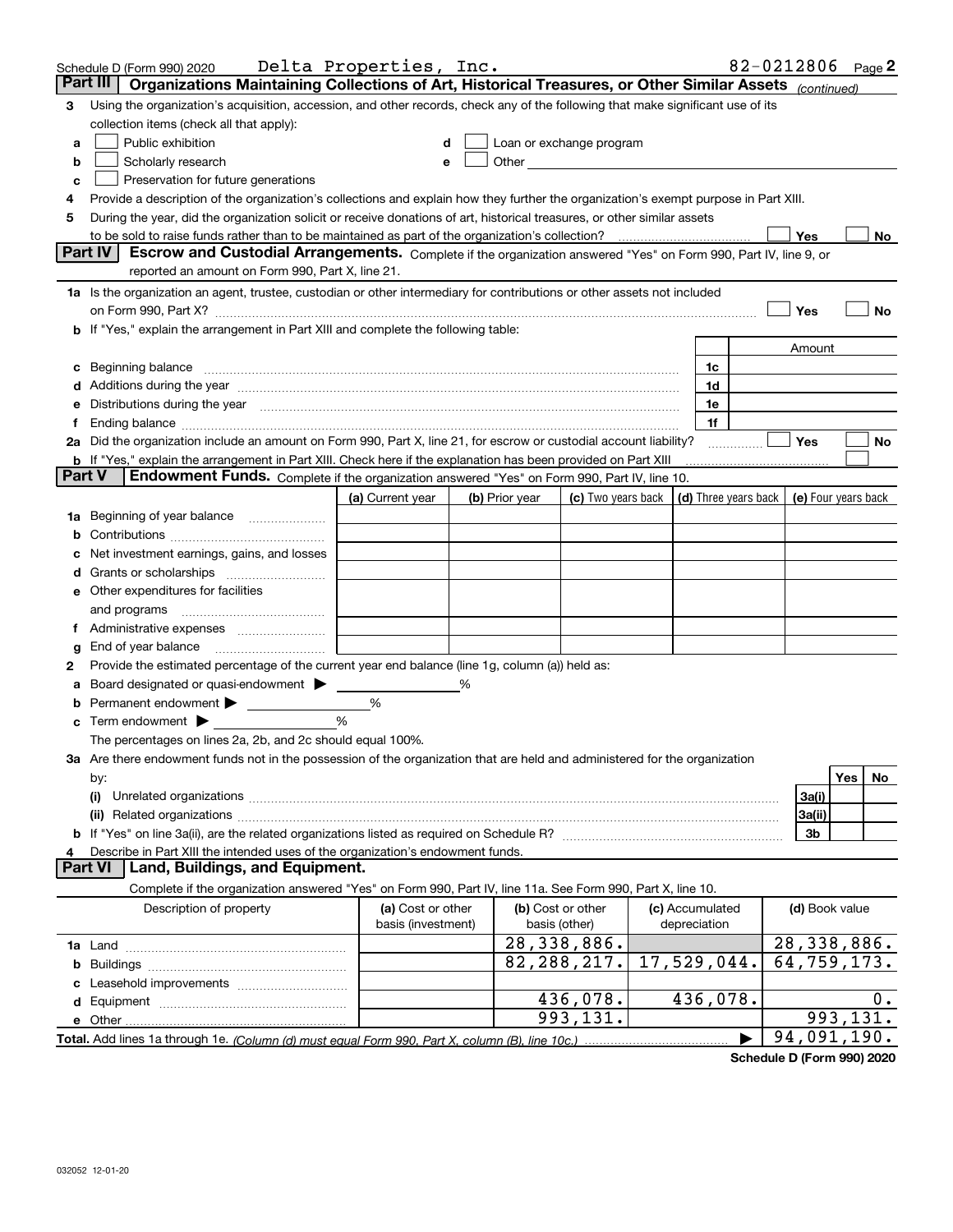| Schedule D (Form 990) 2020                      | Delta Properties, Inc. | $82 - 0212806$ Page |  |
|-------------------------------------------------|------------------------|---------------------|--|
| <b>Part VII</b> Investments - Other Securities. |                        |                     |  |

Complete if the organization answered "Yes" on Form 990, Part IV, line 11b. See Form 990, Part X, line 12.

| (a) Description of security or category (including name of security)                          | (b) Book value | (c) Method of valuation: Cost or end-of-year market value |
|-----------------------------------------------------------------------------------------------|----------------|-----------------------------------------------------------|
| (1) Financial derivatives                                                                     |                |                                                           |
| (2) Closely held equity interests<br>                                                         |                |                                                           |
| $(3)$ Other                                                                                   |                |                                                           |
| (A)                                                                                           |                |                                                           |
| (B)                                                                                           |                |                                                           |
| (C)                                                                                           |                |                                                           |
| (D)                                                                                           |                |                                                           |
| (E)                                                                                           |                |                                                           |
| (F)                                                                                           |                |                                                           |
| (G)                                                                                           |                |                                                           |
| (H)                                                                                           |                |                                                           |
| <b>Total.</b> (Col. (b) must equal Form 990, Part X, col. (B) line 12.) $\blacktriangleright$ |                |                                                           |

## **Part VIII Investments - Program Related.**

Complete if the organization answered "Yes" on Form 990, Part IV, line 11c. See Form 990, Part X, line 13.

| (a) Description of investment                                       | (b) Book value | (c) Method of valuation: Cost or end-of-year market value |
|---------------------------------------------------------------------|----------------|-----------------------------------------------------------|
| (1)                                                                 |                |                                                           |
| (2)                                                                 |                |                                                           |
| $\frac{1}{2}$                                                       |                |                                                           |
| (4)                                                                 |                |                                                           |
| $\frac{1}{2}$                                                       |                |                                                           |
| (6)                                                                 |                |                                                           |
| $\sqrt{(7)}$                                                        |                |                                                           |
| (8)                                                                 |                |                                                           |
| (9)                                                                 |                |                                                           |
| Total. (Col. (b) must equal Form 990, Part X, col. (B) line $13.$ ) |                |                                                           |

#### **Part IX Other Assets.**

Complete if the organization answered "Yes" on Form 990, Part IV, line 11d. See Form 990, Part X, line 15.

| (a) Description                                                                                                   | (b) Book value              |
|-------------------------------------------------------------------------------------------------------------------|-----------------------------|
| Leases Receivable<br>(1)                                                                                          | $\overline{10}$ , 165, 662. |
| (2)                                                                                                               |                             |
| (3)                                                                                                               |                             |
| (4)                                                                                                               |                             |
| (5)                                                                                                               |                             |
| (6)                                                                                                               |                             |
| (7)                                                                                                               |                             |
| (8)                                                                                                               |                             |
| (9)                                                                                                               |                             |
|                                                                                                                   | 10, 165, 662.               |
| <b>Other Liabilities.</b><br><b>Part X</b>                                                                        |                             |
| Complete if the organization answered "Yes" on Form 990, Part IV, line 11e or 11f. See Form 990, Part X, line 25. |                             |
| (a) Description of liability<br>1.                                                                                | (b) Book value              |
| Federal income taxes<br>(1)                                                                                       |                             |
| Accounts Payable - Related<br>(2)                                                                                 |                             |
| Organizations<br>(3)                                                                                              | 78,631.                     |
| Finance Lease Liability<br>(4)                                                                                    | 9,985,529.                  |
| (5)                                                                                                               |                             |
| (6)                                                                                                               |                             |
| (7)                                                                                                               |                             |
| (8)                                                                                                               |                             |
| (9)                                                                                                               |                             |
|                                                                                                                   | 10,064,160.                 |

**2.** Liability for uncertain tax positions. In Part XIII, provide the text of the footnote to the organization's financial statements that reports the organization's liability for uncertain tax positions under FASB ASC 740. Check here if the text of the footnote has been provided in Part XIII  $\vert$  X  $\vert$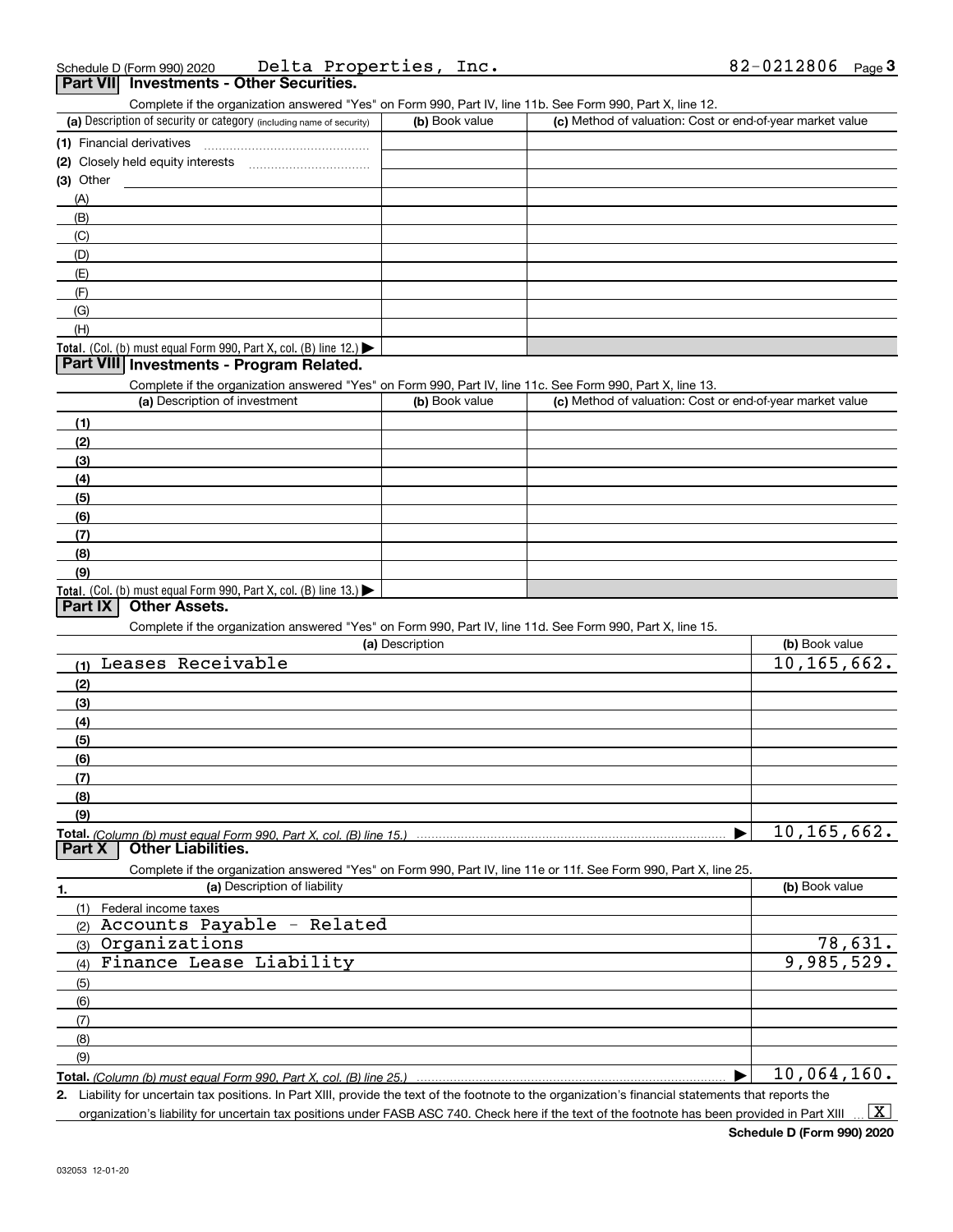|    | Schedule D (Form 990) 2020 Delta Properties, $Inc.$                                                                                                                                                                            |                |                | 82-0212806<br>Page $4$ |
|----|--------------------------------------------------------------------------------------------------------------------------------------------------------------------------------------------------------------------------------|----------------|----------------|------------------------|
|    | Reconciliation of Revenue per Audited Financial Statements With Revenue per Return.<br><b>Part XI</b>                                                                                                                          |                |                |                        |
|    | Complete if the organization answered "Yes" on Form 990, Part IV, line 12a.                                                                                                                                                    |                |                |                        |
| 1. | Total revenue, gains, and other support per audited financial statements                                                                                                                                                       |                | $\mathbf{1}$   | 7,834,187.             |
| 2  | Amounts included on line 1 but not on Form 990, Part VIII, line 12:                                                                                                                                                            |                |                |                        |
| a  |                                                                                                                                                                                                                                | 2a             |                |                        |
|    |                                                                                                                                                                                                                                | 2 <sub>b</sub> |                |                        |
| c  |                                                                                                                                                                                                                                | 2c             |                |                        |
|    |                                                                                                                                                                                                                                | 2d             |                |                        |
| е  | Add lines 2a through 2d                                                                                                                                                                                                        |                | 2e             | 0.                     |
| 3  |                                                                                                                                                                                                                                |                | $\overline{3}$ | 7,834,187.             |
| 4  | Amounts included on Form 990, Part VIII, line 12, but not on line 1:                                                                                                                                                           |                |                |                        |
| a  | Investment expenses not included on Form 990, Part VIII, line 7b [100] [100] [100] [100] [100] [100] [100] [100] [100] [100] [100] [100] [100] [100] [100] [100] [100] [100] [100] [100] [100] [100] [100] [100] [100] [100] [ | 4a             |                |                        |
|    |                                                                                                                                                                                                                                | 4 <sub>b</sub> |                |                        |
|    |                                                                                                                                                                                                                                |                | 4c             | 0.                     |
|    | Add lines 4a and 4b                                                                                                                                                                                                            |                |                |                        |
| 5  |                                                                                                                                                                                                                                |                | $5^{\circ}$    | 7,834,187.             |
|    | Part XII   Reconciliation of Expenses per Audited Financial Statements With Expenses per Return.                                                                                                                               |                |                |                        |
|    | Complete if the organization answered "Yes" on Form 990, Part IV, line 12a.                                                                                                                                                    |                |                |                        |
| 1. | Total expenses and losses per audited financial statements                                                                                                                                                                     |                | $\blacksquare$ | 8,590,337.             |
| 2  | Amounts included on line 1 but not on Form 990, Part IX, line 25:                                                                                                                                                              |                |                |                        |
| a  |                                                                                                                                                                                                                                | 2a             |                |                        |
| b  |                                                                                                                                                                                                                                | 2b             |                |                        |
|    |                                                                                                                                                                                                                                | 2c             |                |                        |
|    |                                                                                                                                                                                                                                | 2d             |                |                        |
|    | e Add lines 2a through 2d <b>[10]</b> Manuscription and the Add lines 2a through 2d <b>[10]</b> Manuscription <b>Add lines</b> 2a through 2d                                                                                   |                | 2e             |                        |
| 3  |                                                                                                                                                                                                                                |                | 3              | 8,590,337.             |
| 4  | Amounts included on Form 990, Part IX, line 25, but not on line 1:                                                                                                                                                             |                |                |                        |
| a  |                                                                                                                                                                                                                                | 4a             |                |                        |
|    |                                                                                                                                                                                                                                | 4 <sub>b</sub> |                |                        |
|    | c Add lines 4a and 4b                                                                                                                                                                                                          |                | 4c             |                        |
|    | Part XIII Supplemental Information.                                                                                                                                                                                            |                | 5              | 8,590,337.             |

Provide the descriptions required for Part II, lines 3, 5, and 9; Part III, lines 1a and 4; Part IV, lines 1b and 2b; Part V, line 4; Part X, line 2; Part XI, lines 2d and 4b; and Part XII, lines 2d and 4b. Also complete this part to provide any additional information.

## Part X, Line 2:

| Management believes that Delta Properties, Inc. ("Delta") has appropriate |
|---------------------------------------------------------------------------|
| support for any tax positions taken affecting its annual filing           |
| requirements, and as such, does not have any uncertain tax positions that |
| are material to the financial statements. Delta would recognize future    |
| accrued interest and penalties related to unrecognized tax benefits and   |
| liabilities in income tax expense if such interest and penalties are      |
| incurred.                                                                 |
|                                                                           |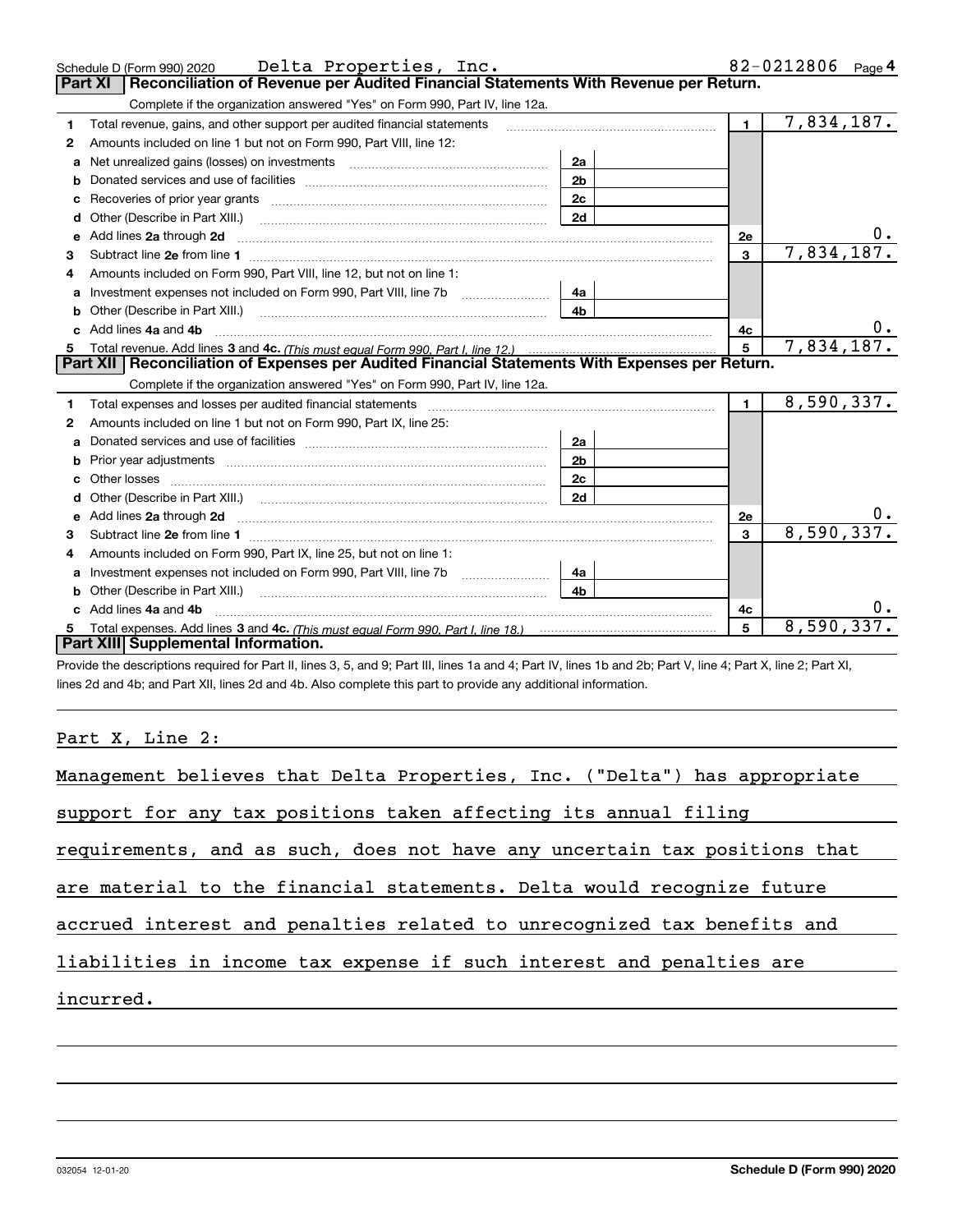| <b>SCHEDULE K</b> |                                                                             |                                                                                                   | <b>Supplemental Information on Tax-Exempt Bonds</b>      |                 |                   |                            |                 |                             |             |              |                                       |             | OMB No. 1545-0047     |              |
|-------------------|-----------------------------------------------------------------------------|---------------------------------------------------------------------------------------------------|----------------------------------------------------------|-----------------|-------------------|----------------------------|-----------------|-----------------------------|-------------|--------------|---------------------------------------|-------------|-----------------------|--------------|
| (Form 990)        |                                                                             | Complete if the organization answered "Yes" on Form 990, Part IV, line 24a. Provide descriptions, |                                                          |                 |                   |                            |                 |                             |             |              |                                       |             | 2020                  |              |
|                   | Department of the Treasury<br>Internal Revenue Service                      | Attach to Form 990. Go to www.irs.gov/Form990 for instructions and the latest information.        | explanations, and any additional information in Part VI. |                 |                   |                            |                 |                             |             |              |                                       | Inspection  | <b>Open to Public</b> |              |
|                   | Name of the organization                                                    |                                                                                                   |                                                          |                 |                   |                            |                 |                             |             |              | <b>Employer identification number</b> |             |                       |              |
|                   |                                                                             | Delta Properties, Inc.                                                                            |                                                          |                 |                   |                            |                 |                             |             |              | 82-0212806                            |             |                       |              |
| Part I            | <b>Bond Issues</b>                                                          | See Part VI for Columns                                                                           |                                                          | (a)<br>and      | (f)               |                            | Continuations   |                             |             |              |                                       |             |                       |              |
|                   | (a) Issuer name                                                             | (b) Issuer EIN                                                                                    | $(c)$ CUSIP $#$                                          | (d) Date issued |                   | (e) Issue price            |                 | (f) Description of purpose  |             |              | (g) Defeased (h) On behalf            |             | (i) Pooled            |              |
|                   |                                                                             |                                                                                                   |                                                          |                 |                   |                            |                 |                             |             |              | of issuer                             |             | financing             |              |
|                   |                                                                             |                                                                                                   |                                                          |                 |                   |                            | Yes             | No                          | Yes         | No           | Yes                                   | No          |                       |              |
|                   | California Statewide                                                        |                                                                                                   |                                                          |                 |                   |                            | Facility        |                             |             |              |                                       |             |                       |              |
|                   | A Communities Development                                                   | 68-0164610130790AN8 07/20/11 7,630,000. Acquisition to Co                                         |                                                          |                 |                   |                            |                 |                             |             | $\mathbf{x}$ |                                       | $\mathbf X$ |                       | X            |
|                   | California School                                                           |                                                                                                   |                                                          |                 |                   |                            | Construction of |                             |             |              |                                       |             |                       |              |
|                   | <b>B Finance Authority</b>                                                  | 68-028091713059TCD9 09/29/15                                                                      |                                                          |                 |                   |                            |                 | 27450882. new facilities an |             | $\mathbf{x}$ |                                       | $\mathbf X$ |                       | $\mathbf{X}$ |
|                   | California School                                                           |                                                                                                   |                                                          |                 |                   |                            | Acquire and     |                             |             |              |                                       |             |                       |              |
|                   | c Finance Authority                                                         | 68-028091713059TFH7 10/11/18                                                                      |                                                          |                 |                   |                            |                 | 59897263. expand educationa |             | X            |                                       | X           |                       | X            |
|                   |                                                                             |                                                                                                   |                                                          |                 |                   |                            |                 |                             |             |              |                                       |             |                       |              |
| D                 |                                                                             |                                                                                                   |                                                          |                 |                   |                            |                 |                             |             |              |                                       |             |                       |              |
| Part II           | <b>Proceeds</b>                                                             |                                                                                                   |                                                          |                 |                   |                            |                 |                             |             |              |                                       |             |                       |              |
|                   |                                                                             |                                                                                                   |                                                          | A               |                   |                            | B               | C.                          |             |              |                                       | D           |                       |              |
| $\mathbf{1}$      | Amount of bonds retired                                                     |                                                                                                   |                                                          |                 |                   |                            |                 |                             |             |              |                                       |             |                       |              |
|                   | <b>2</b> Amount of bonds legally defeased                                   |                                                                                                   |                                                          |                 |                   |                            |                 |                             |             |              |                                       |             |                       |              |
| 3                 | Total proceeds of issue                                                     |                                                                                                   |                                                          |                 | 7,630,000.        | 27,450,882.<br>59,897,263. |                 |                             |             |              |                                       |             |                       |              |
| 4                 | Gross proceeds in reserve funds                                             |                                                                                                   |                                                          |                 | 629,475.          | 1,737,588.                 |                 | 3,672,340.                  |             |              |                                       |             |                       |              |
| 5                 | Capitalized interest from proceeds                                          |                                                                                                   |                                                          |                 |                   |                            |                 |                             |             |              |                                       |             |                       |              |
| 6                 | Proceeds in refunding escrows                                               |                                                                                                   |                                                          |                 |                   |                            |                 |                             |             |              |                                       |             |                       |              |
| $\overline{7}$    | Issuance costs from proceeds                                                |                                                                                                   |                                                          |                 | 152,600.          |                            | 548,018.        | 1,188,882.                  |             |              |                                       |             |                       |              |
| 8                 | Credit enhancement from proceeds                                            |                                                                                                   |                                                          |                 |                   |                            |                 |                             |             |              |                                       |             |                       |              |
| 9                 | Working capital expenditures from proceeds                                  |                                                                                                   |                                                          |                 |                   |                            |                 |                             |             |              |                                       |             |                       |              |
| 10                | Capital expenditures from proceeds                                          |                                                                                                   |                                                          |                 | 1,093,753.        |                            | 4,502,365.      | 31,780,663.                 |             |              |                                       |             |                       |              |
| 11                | Other spent proceeds                                                        |                                                                                                   |                                                          |                 | 5,754,172.        |                            | 20,662,911.     | 23, 255, 378.               |             |              |                                       |             |                       |              |
| 12                | Other unspent proceeds                                                      |                                                                                                   |                                                          |                 |                   |                            |                 |                             |             |              |                                       |             |                       |              |
| 13                | Year of substantial completion                                              |                                                                                                   |                                                          |                 | $\overline{2011}$ |                            | 2016            |                             |             |              |                                       |             |                       |              |
|                   |                                                                             |                                                                                                   |                                                          | <b>Yes</b>      | No                | Yes                        | <b>No</b>       | Yes                         | No          |              | <b>Yes</b>                            |             | <b>No</b>             |              |
| 14                | Were the bonds issued as part of a refunding issue of tax-exempt bonds (or, |                                                                                                   |                                                          |                 |                   |                            |                 |                             |             |              |                                       |             |                       |              |
|                   | if issued prior to 2018, a current refunding issue)?                        |                                                                                                   |                                                          | $\mathbf X$     |                   | х                          |                 |                             | х           |              |                                       |             |                       |              |
| 15                | Were the bonds issued as part of a refunding issue of taxable bonds (or, if |                                                                                                   |                                                          |                 |                   |                            |                 |                             |             |              |                                       |             |                       |              |
|                   | issued prior to 2018, an advance refunding issue)?                          |                                                                                                   |                                                          |                 | $\mathbf X$       | $\mathbf X$                |                 | X                           |             |              |                                       |             |                       |              |
| 16                | Has the final allocation of proceeds been made?                             |                                                                                                   |                                                          | X               |                   |                            | X               |                             | $\mathbf X$ |              |                                       |             |                       |              |
| 17                | Does the organization maintain adequate books and records to support the    |                                                                                                   |                                                          |                 |                   |                            |                 |                             |             |              |                                       |             |                       |              |
|                   | final allocation of proceeds?                                               |                                                                                                   |                                                          | X               |                   | X                          |                 | x                           |             |              |                                       |             |                       |              |

**For Paperwork Reduction Act Notice, see the Instructions for Form 990. Schedule K (Form 990) 2020** LHA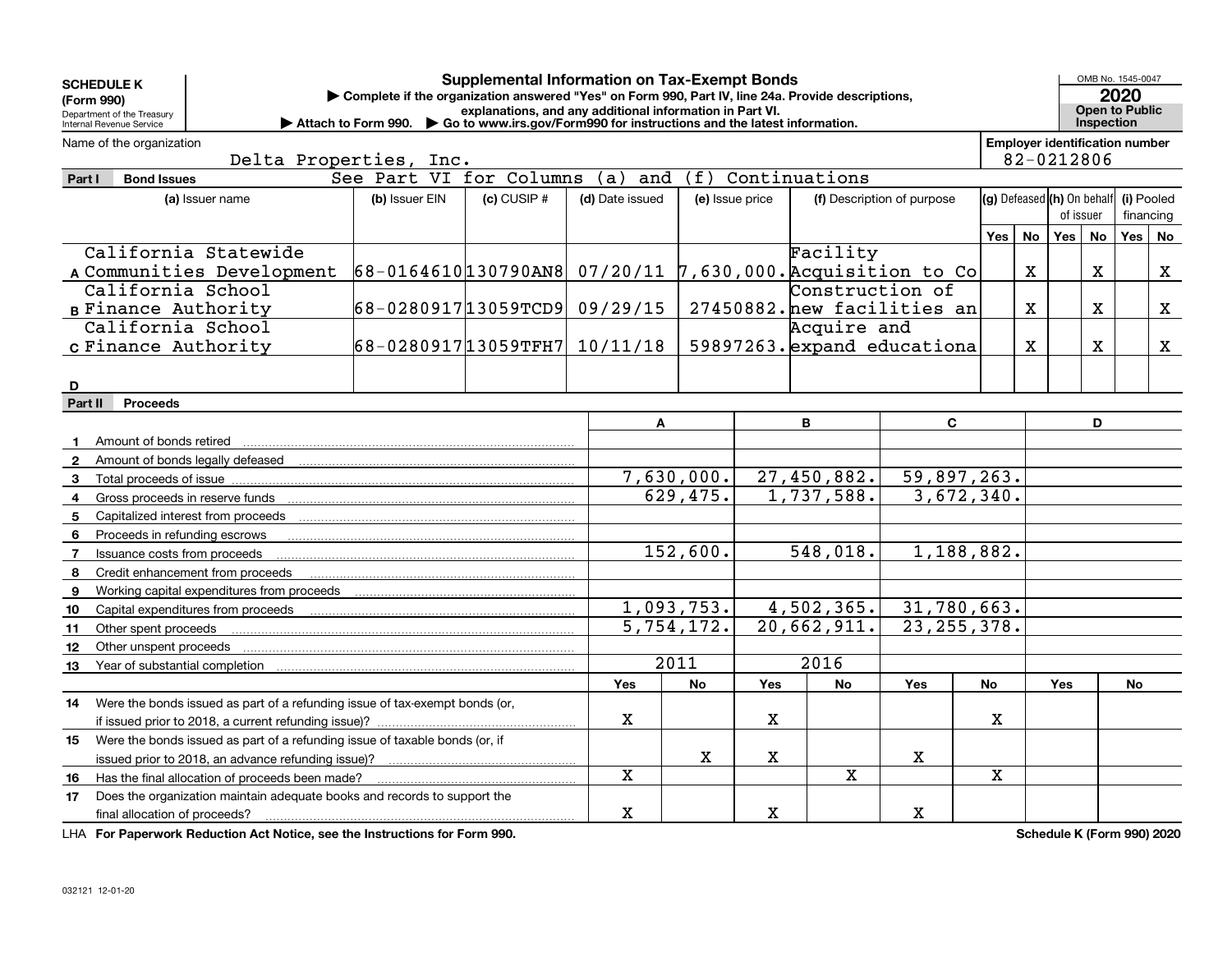#### Schedule K (Form 990) 2020 Page Delta Properties, Inc. 82-0212806

|                | Part III Private Business Use                                                               |     |             |            |             |            |             |            |           |
|----------------|---------------------------------------------------------------------------------------------|-----|-------------|------------|-------------|------------|-------------|------------|-----------|
|                |                                                                                             |     |             |            | B           |            | $\mathbf C$ |            | D         |
| 1              | Was the organization a partner in a partnership, or a member of an LLC,                     | Yes | <b>No</b>   | <b>Yes</b> | <b>No</b>   | Yes        | <b>No</b>   | Yes        | <b>No</b> |
|                | which owned property financed by tax-exempt bonds?                                          |     | $\mathbf X$ |            | $\mathbf X$ |            | $\mathbf X$ |            |           |
|                | 2 Are there any lease arrangements that may result in private business use of               |     |             |            |             |            |             |            |           |
|                |                                                                                             |     | $\mathbf X$ |            | х           |            | $\mathbf X$ |            |           |
|                | 3a Are there any management or service contracts that may result in private                 |     |             |            |             |            |             |            |           |
|                |                                                                                             |     | $\mathbf X$ |            | x           |            | X.          |            |           |
|                | b If "Yes" to line 3a, does the organization routinely engage bond counsel or other outside |     |             |            |             |            |             |            |           |
|                | counsel to review any management or service contracts relating to the financed property?    |     |             |            |             |            |             |            |           |
|                | c Are there any research agreements that may result in private business use of              |     |             |            |             |            |             |            |           |
|                |                                                                                             |     | $\mathbf X$ |            | $\mathbf X$ |            | $\mathbf X$ |            |           |
|                | d If "Yes" to line 3c, does the organization routinely engage bond counsel or other         |     |             |            |             |            |             |            |           |
|                | outside counsel to review any research agreements relating to the financed property?        |     |             |            |             |            |             |            |           |
| 4              | Enter the percentage of financed property used in a private business use by entities        |     |             |            |             |            |             |            |           |
|                | other than a section 501(c)(3) organization or a state or local government<br>▶             |     | .00<br>%    |            | .00<br>$\%$ |            | .00<br>%    |            | %         |
|                | 5 Enter the percentage of financed property used in a private business use as a             |     |             |            |             |            |             |            |           |
|                | result of unrelated trade or business activity carried on by your organization,             |     |             |            |             |            |             |            |           |
|                |                                                                                             |     | .00<br>%    |            | .00<br>%    |            | .00<br>%    |            | %         |
| 6              | Total of lines 4 and 5                                                                      |     | .00<br>$\%$ |            | .00<br>$\%$ |            | .00<br>%    |            | %         |
| $\overline{7}$ |                                                                                             |     | $\mathbf X$ |            | X           |            | $\mathbf X$ |            |           |
|                |                                                                                             |     |             |            |             |            |             |            |           |
|                | 8a Has there been a sale or disposition of any of the bond-financed property to a non-      |     | $\mathbf X$ |            | X           |            | $\mathbf X$ |            |           |
|                | governmental person other than a 501(c)(3) organization since the bonds were issued?        |     |             |            |             |            |             |            |           |
|                | <b>b</b> If "Yes" to line 8a, enter the percentage of bond-financed property sold or        |     |             |            |             |            |             |            |           |
|                | disposed of <u>www.communications.communications.communications.com</u>                     |     | %           |            | %           |            | %           |            |           |
|                | c If "Yes" to line 8a, was any remedial action taken pursuant to Regulations                |     |             |            |             |            |             |            |           |
|                |                                                                                             |     |             |            |             |            |             |            |           |
|                | 9 Has the organization established written procedures to ensure that all                    |     |             |            |             |            |             |            |           |
|                | nonqualified bonds of the issue are remediated in accordance with the                       |     |             |            |             |            |             |            |           |
|                | requirements under Regulations sections 1.141-12 and 1.145-2?                               |     | x           |            | $\mathbf X$ |            | $\mathbf X$ |            |           |
|                | Part IV Arbitrage                                                                           |     |             |            |             |            |             |            |           |
|                |                                                                                             |     | A           |            | B           |            | C           |            | D         |
| 1.             | Has the issuer filed Form 8038-T, Arbitrage Rebate, Yield Reduction and                     | Yes | No          | Yes        | No          | <b>Yes</b> | No          | <b>Yes</b> | No        |
|                | Penalty in Lieu of Arbitrage Rebate?                                                        |     | x           |            | X           |            | x           |            |           |
|                | 2 If "No" to line 1, did the following apply?                                               |     |             |            |             |            |             |            |           |
|                | a Rebate not due yet?                                                                       |     | $\mathbf X$ |            | $\mathbf x$ |            | $\mathbf X$ |            |           |
|                |                                                                                             |     | $\mathbf X$ |            | $\mathbf x$ |            | X           |            |           |
|                | c No rebate due?                                                                            | X   |             |            | X           |            | $\mathbf X$ |            |           |
|                | If "Yes" to line 2c, provide in Part VI the date the rebate computation was                 |     |             |            |             |            |             |            |           |
|                | performed                                                                                   |     |             |            |             |            |             |            |           |
| 3              |                                                                                             |     | $\mathbf X$ |            | $\mathbf x$ |            | X           |            |           |

032122 12-01-20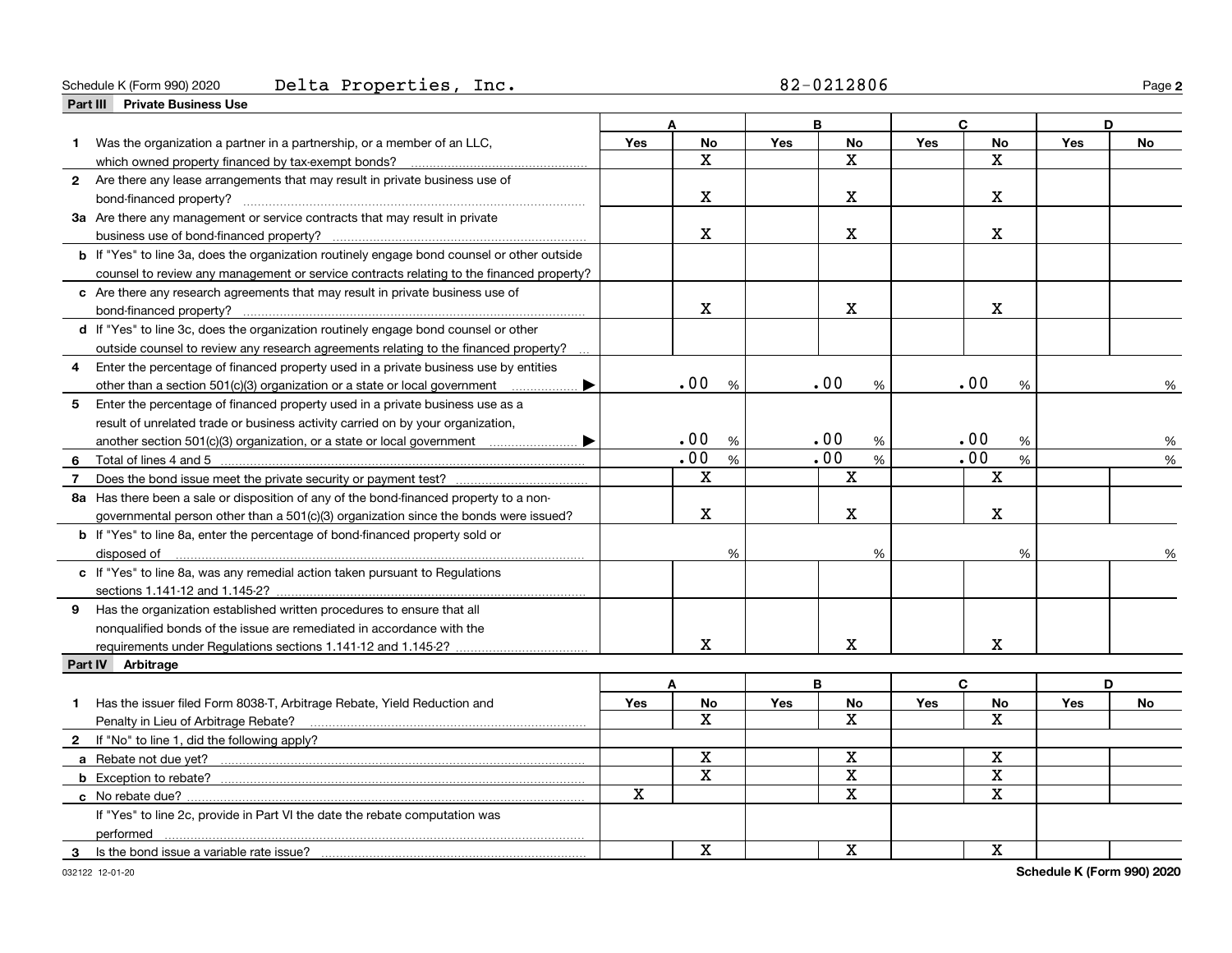#### Schedule K (Form 990) 2020 Page Delta Properties, Inc. 82-0212806

**3**

| Part IV Arbitrage (continued)                                                                                                |            |              |            |             |     |              |            |           |
|------------------------------------------------------------------------------------------------------------------------------|------------|--------------|------------|-------------|-----|--------------|------------|-----------|
|                                                                                                                              |            | A            |            | B           | C   |              | D          |           |
| 4a Has the organization or the governmental issuer entered into a qualified                                                  | Yes        | <b>No</b>    | Yes        | <b>No</b>   | Yes | <b>No</b>    | <b>Yes</b> | <b>No</b> |
|                                                                                                                              |            | $\mathbf X$  |            | X           |     | х            |            |           |
|                                                                                                                              |            |              |            |             |     |              |            |           |
| c Term of hedge                                                                                                              |            |              |            |             |     |              |            |           |
|                                                                                                                              |            |              |            |             |     |              |            |           |
| e Was the hedge terminated?                                                                                                  |            |              |            |             |     |              |            |           |
| 5a Were gross proceeds invested in a guaranteed investment contract (GIC)?                                                   |            | X            |            | X           |     | $\mathbf{x}$ |            |           |
|                                                                                                                              |            |              |            |             |     |              |            |           |
| c Term of GIC                                                                                                                |            |              |            |             |     |              |            |           |
| d Was the regulatory safe harbor for establishing the fair market value of the GIC satisfied?                                |            |              |            |             |     |              |            |           |
| Were any gross proceeds invested beyond an available temporary period?<br>6.                                                 |            | $\mathbf{x}$ |            | X           |     | $\mathbf{x}$ |            |           |
| 7 Has the organization established written procedures to monitor the                                                         |            |              |            |             |     |              |            |           |
| requirements of section 148?                                                                                                 |            | х            |            | $\mathbf X$ |     | х            |            |           |
| Part V<br><b>Procedures To Undertake Corrective Action</b>                                                                   |            |              |            |             |     |              |            |           |
|                                                                                                                              |            | A            |            | B           | C   |              | D          |           |
| Has the organization established written procedures to ensure that violations                                                | <b>Yes</b> | <b>No</b>    | <b>Yes</b> | <b>No</b>   | Yes | <b>No</b>    | <b>Yes</b> | No        |
| of federal tax requirements are timely identified and corrected through the                                                  |            |              |            |             |     |              |            |           |
| voluntary closing agreement program if self-remediation isn't available under                                                |            |              |            |             |     |              |            |           |
| applicable regulations?                                                                                                      |            | X            |            | X           |     | X            |            |           |
| Part VI Supplemental Information. Provide additional information for responses to questions on Schedule K. See instructions. |            |              |            |             |     |              |            |           |
| Schedule K, Part I, Bond Issues:                                                                                             |            |              |            |             |     |              |            |           |
| (a) Issuer Name: California Statewide Communities Development Authority                                                      |            |              |            |             |     |              |            |           |
| (f) Description of Purpose:                                                                                                  |            |              |            |             |     |              |            |           |
| Facility Acquisition to Construct and Equip and refund debt issued 11/22/04                                                  |            |              |            |             |     |              |            |           |
|                                                                                                                              |            |              |            |             |     |              |            |           |
| (a) Issuer Name: California School Finance Authority                                                                         |            |              |            |             |     |              |            |           |
| (f) Description of Purpose:                                                                                                  |            |              |            |             |     |              |            |           |
| Construction of new facilities and refinance NMTC loans issued.                                                              |            |              |            |             |     |              |            |           |
|                                                                                                                              |            |              |            |             |     |              |            |           |
| (a) Issuer Name: California School Finance Authority                                                                         |            |              |            |             |     |              |            |           |
| (f) Description of Purpose:                                                                                                  |            |              |            |             |     |              |            |           |
| Acquire and expand educational facilities and refinance NMTC loans issued.                                                   |            |              |            |             |     |              |            |           |
|                                                                                                                              |            |              |            |             |     |              |            |           |
| Schedule K, Part IV, Arbitrage, Line 2c:                                                                                     |            |              |            |             |     |              |            |           |
| (a) Issuer Name: California Statewide Communities Development Authority                                                      |            |              |            |             |     |              |            |           |
| Date the Rebate Computation was Performed: 06/30/2016                                                                        |            |              |            |             |     |              |            |           |
|                                                                                                                              |            |              |            |             |     |              |            |           |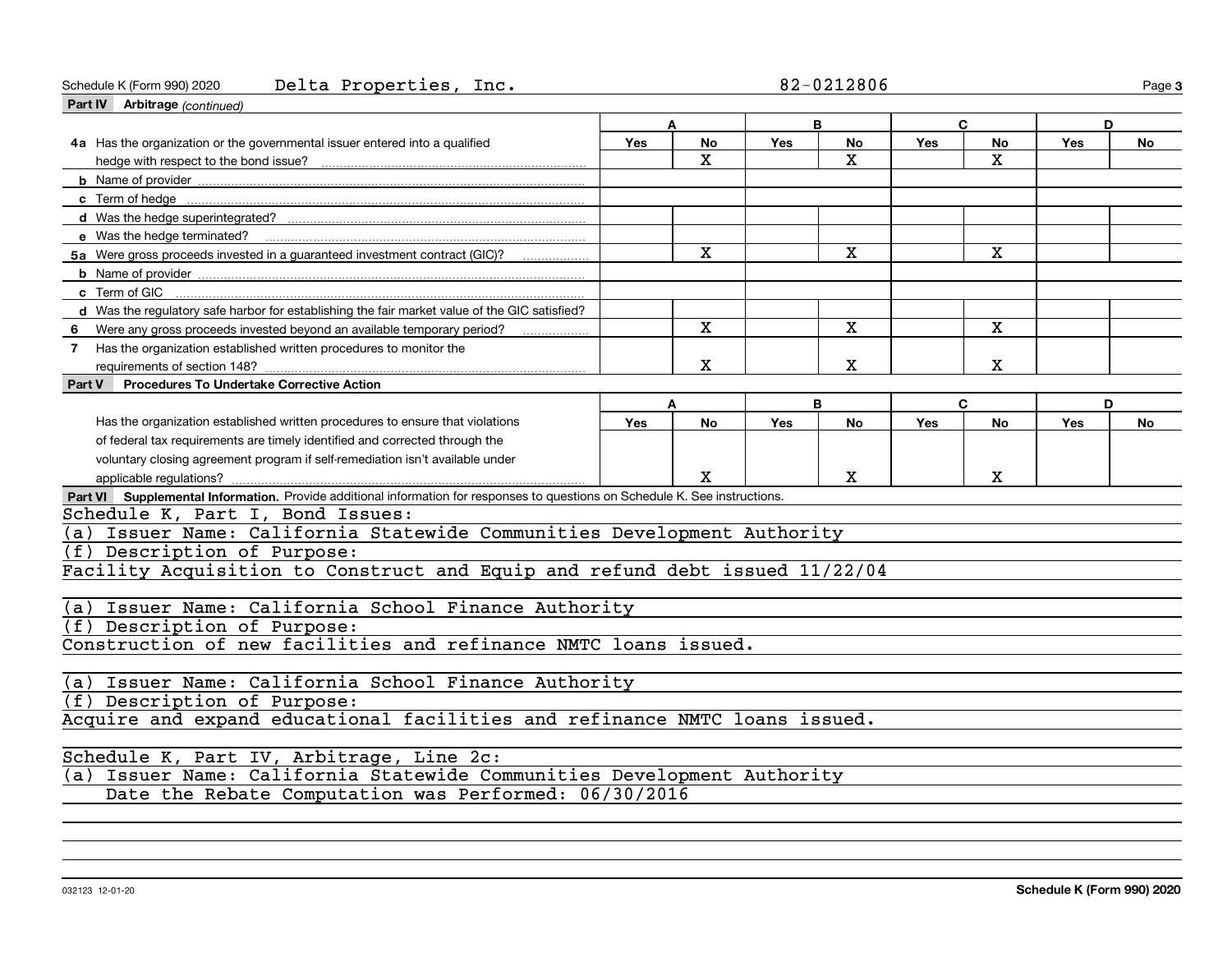**(Form 990 or 990-EZ)**

Department of the Treasury Internal Revenue Service Name of the organization

**Complete to provide information for responses to specific questions on Form 990 or 990-EZ or to provide any additional information. | Attach to Form 990 or 990-EZ. | Go to www.irs.gov/Form990 for the latest information. SCHEDULE O Supplemental Information to Form 990 or 990-EZ**



**Employer identification number** Delta Properties, Inc. 182-0212806

Form 990, Part VI, Section A, line 6:

GDPS CA is the sole corporate member of Delta Properties, Inc.

Form 990, Part VI, Section A, line 7a:

GDPS CA, the sole corporate member of Delta Properties, Inc., appoints all

members of the governing body.

Form 990, Part VI, Section A, line 7b:

The Member has the following voting rights: (1) Election of the directors

of the Board; (2) diposition of all or substantially all of the

Corporation's assets, merger and its principal terms and any amendments to

those terms, and any election to dissolve the Corporation.

Form 990, Part VI, Section A, line 8b:

There are no Committees with broad authority to act on behalf of the governing body.

Form 990, Part VI, Section B, line 11b:

The Audit Committee reviews and approves the Form 990. A copy of the Form

990 is provided to the Board of Directors for review and approval prior to filing.

Form 990, Part VI, Section B, Line 12c:

All officers and directors of the organization are required to disclose

conflicts of interest should they arise. Any officer or director with a

032211 11-20-20 LHA For Paperwork Reduction Act Notice, see the Instructions for Form 990 or 990-EZ. Schedule O (Form 990 or 990-EZ) 2020 conflict of interest is required to recuse himself or herself from voting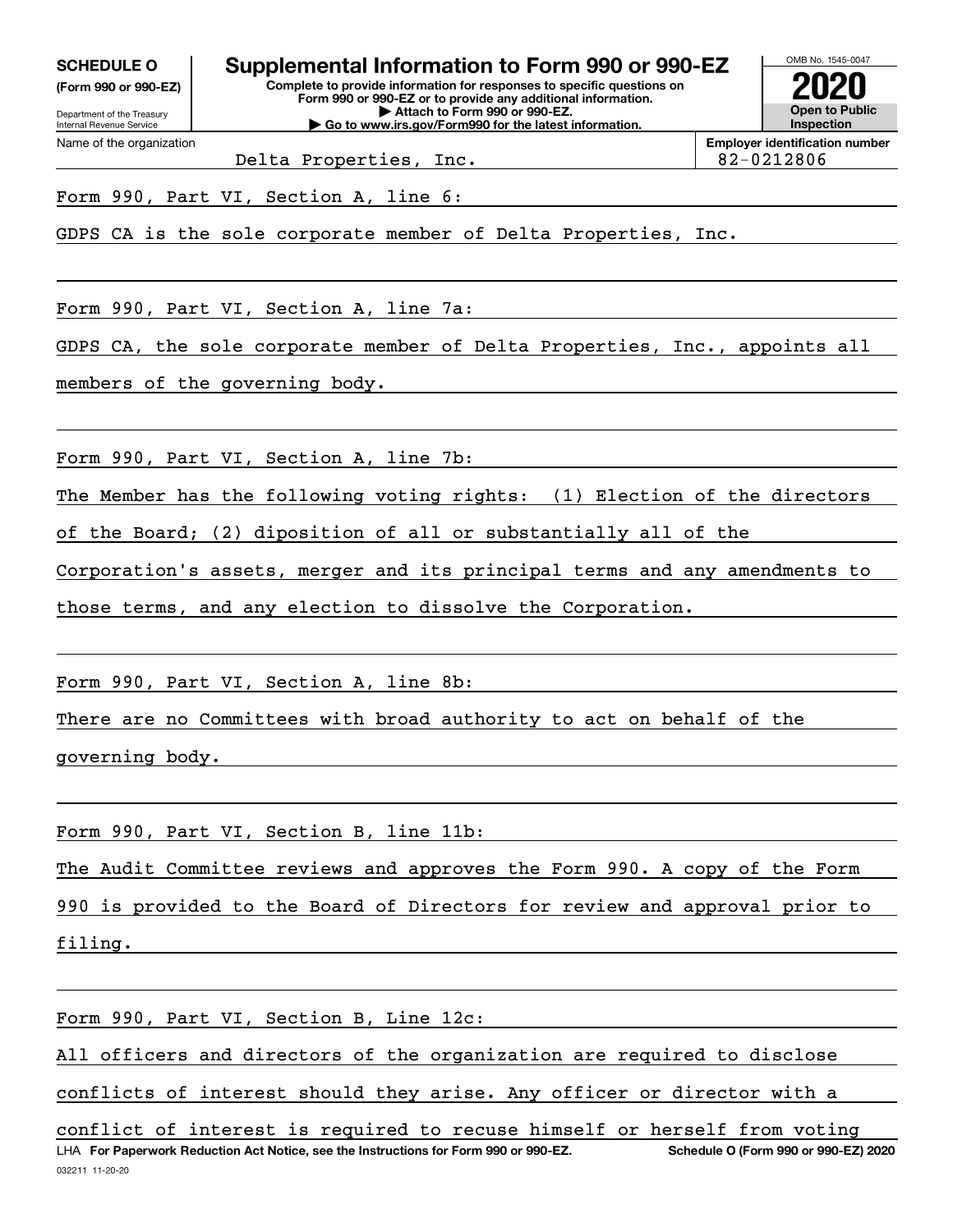| Schedule O (Form 990 or 990-EZ) 2020                                      | Page 2                                              |
|---------------------------------------------------------------------------|-----------------------------------------------------|
| Name of the organization<br>Delta Properties, Inc.                        | <b>Employer identification number</b><br>82-0212806 |
| on issues for which a conflict of interest exists.                        |                                                     |
|                                                                           |                                                     |
|                                                                           |                                                     |
| Form 990, Part VI, Section B, Line 15:                                    |                                                     |
| No officers or employees are compensated by Delta Properties, Inc.        | The                                                 |
| Organization shares employees with Green Dot Public Schools National and  |                                                     |
| reimburses Green Dot Public Schools National for employee services        |                                                     |
| provided.                                                                 |                                                     |
|                                                                           |                                                     |
| Form 990, Part VI, Section C, Line 19:                                    |                                                     |
| Required documents are available on the organization's website and at the |                                                     |
| business address during normal business hours upon request.               |                                                     |
|                                                                           |                                                     |
|                                                                           |                                                     |
|                                                                           |                                                     |
|                                                                           |                                                     |
|                                                                           |                                                     |
|                                                                           |                                                     |
|                                                                           |                                                     |
|                                                                           |                                                     |
|                                                                           |                                                     |
|                                                                           |                                                     |
|                                                                           |                                                     |
|                                                                           |                                                     |
|                                                                           |                                                     |
|                                                                           |                                                     |
|                                                                           |                                                     |
|                                                                           |                                                     |
|                                                                           |                                                     |
|                                                                           |                                                     |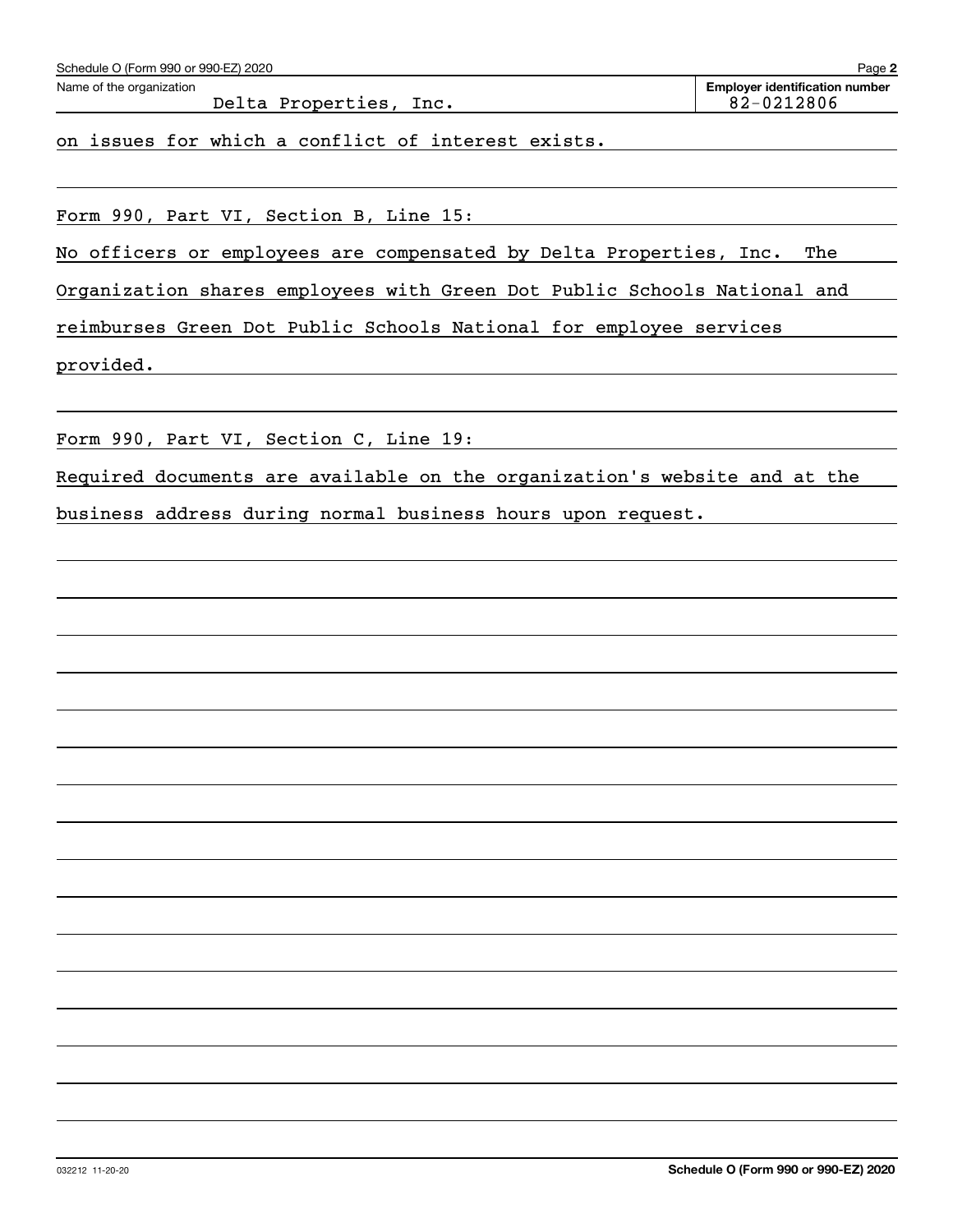| <b>SCHEDULE R</b>         |  |
|---------------------------|--|
| $\sim$ 0.00<br>$\sqrt{2}$ |  |

**(Form 990)**

## **Related Organizations and Unrelated Partnerships**

**Complete if the organization answered "Yes" on Form 990, Part IV, line 33, 34, 35b, 36, or 37.** |

**Attach to Form 990.**  |

OMB No. 1545-0047

**Open to Public | Go to www.irs.gov/Form990 for instructions and the latest information. Inspection 2020**

**Employer identification number**

82-0212806

Department of the Treasury Internal Revenue Service Name of the organization

Delta Properties, Inc.

**Part I Identification of Disregarded Entities.**  Complete if the organization answered "Yes" on Form 990, Part IV, line 33.

| (a)                                                             | (b)                    | (c)                                          | (d)          | (e)                | (f)                                  |
|-----------------------------------------------------------------|------------------------|----------------------------------------------|--------------|--------------------|--------------------------------------|
| Name, address, and EIN (if applicable)<br>of disregarded entity | Primary activity       | Legal domicile (state or<br>foreign country) | Total income | End-of-year assets | Direct controlling<br>entity         |
| 111th Place LLC - 82-0212806                                    |                        |                                              |              |                    |                                      |
| 1149 S. Hill Street, Suite 600                                  |                        |                                              |              |                    |                                      |
| Los Angeles, CA 90015                                           | Educational Facilities | California                                   | $-25,014.$   |                    | 13, 152, 435. Delta Properties, Inc. |
| 8255 Beach LLC - 82-0212806                                     |                        |                                              |              |                    |                                      |
| 1149 S. Hill Street, Suite 600                                  |                        |                                              |              |                    |                                      |
| Los Angeles, CA 90015                                           | Educational Facilities | California                                   | 6.968.       |                    | 9,736,020. Delta Properties, Inc.    |
| 12628 S. Avalon LLC - 82-0212806                                |                        |                                              |              |                    |                                      |
| 1149 S. Hill Street, Suite 600                                  |                        |                                              |              |                    |                                      |
| Los Angeles, CA 90015                                           | Educational Facilities | California                                   | $-47,551.$   |                    | 8,841,777. Delta Properties, Inc.    |
| Manchester & 27th LLC - 82-0212806                              |                        |                                              |              |                    |                                      |
| 1149 S. Hill Street, Suite 600                                  |                        |                                              |              |                    |                                      |
| Los Angeles, CA 90015                                           | Educational Facilities | California                                   | $-15, 200,$  |                    | 5.971.553. Delta Properties. Inc.    |

**Identification of Related Tax-Exempt Organizations.** Complete if the organization answered "Yes" on Form 990, Part IV, line 34, because it had one or more related tax-exempt **Part II** organizations during the tax year.

| (a)<br>Name, address, and EIN<br>of related organization | (b)<br>Primary activity | (c)<br>Legal domicile (state or<br>foreign country) | (d)<br><b>Exempt Code</b><br>section | (e)<br>Public charity<br>status (if section | (f)<br>Direct controlling<br>entity |     | $(g)$<br>Section 512(b)(13)<br>controlled<br>entity? |
|----------------------------------------------------------|-------------------------|-----------------------------------------------------|--------------------------------------|---------------------------------------------|-------------------------------------|-----|------------------------------------------------------|
|                                                          |                         |                                                     |                                      | 501(c)(3))                                  |                                     | Yes | No                                                   |
| Green Dot Public Schools California -                    |                         |                                                     |                                      |                                             |                                     |     |                                                      |
| 95-4679811, 1149 S Hill St Suite 600, Los                |                         |                                                     |                                      |                                             | Green Dot Public                    |     |                                                      |
| Angeles, CA 90015                                        | Educational Services    | California                                          | 501(c)(3)                            | Line 2                                      | Schools National                    |     | х                                                    |
| Green Dot Public Schools National -                      |                         |                                                     |                                      |                                             |                                     |     |                                                      |
| 46-5740783, 1149 S Hill St Suite 600, Los                |                         |                                                     |                                      |                                             |                                     |     |                                                      |
| Angeles, CA 90015                                        | Educational Services    | California                                          | 501(c)(3)                            | Line 10                                     | N/A                                 |     | x                                                    |
|                                                          |                         |                                                     |                                      |                                             |                                     |     |                                                      |
|                                                          |                         |                                                     |                                      |                                             |                                     |     |                                                      |
|                                                          |                         |                                                     |                                      |                                             |                                     |     |                                                      |
|                                                          |                         |                                                     |                                      |                                             |                                     |     |                                                      |

**For Paperwork Reduction Act Notice, see the Instructions for Form 990. Schedule R (Form 990) 2020**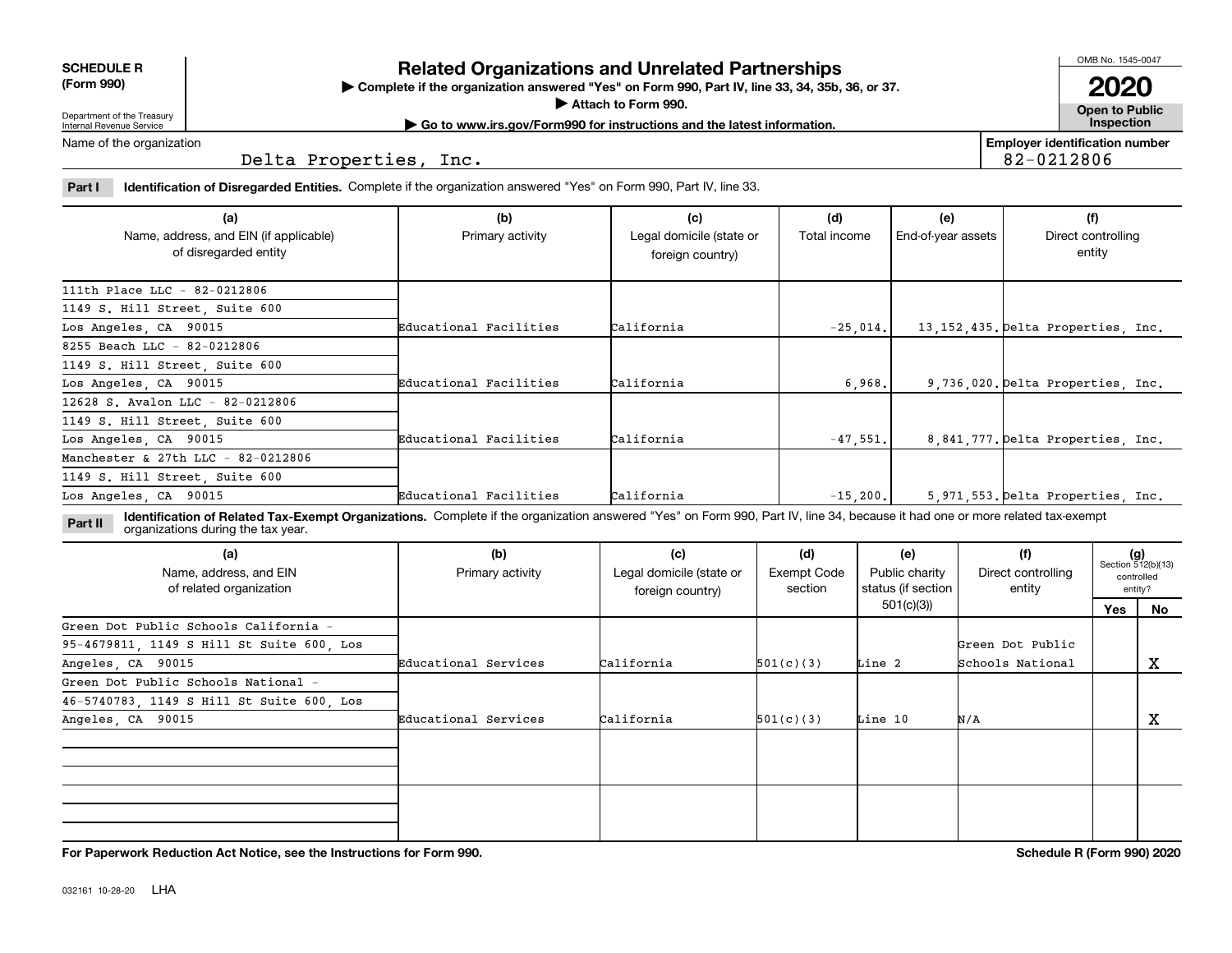**Part I Continuation of Identification of Disregarded Entities**

| (a)<br>Name, address, and EIN<br>of disregarded entity                                       | (b)<br>Primary activity | (c)<br>Legal domicile (state or<br>foreign country) | (d)<br>Total income | (e)<br>End-of-year assets | (f)<br>Direct controlling<br>entity  |
|----------------------------------------------------------------------------------------------|-------------------------|-----------------------------------------------------|---------------------|---------------------------|--------------------------------------|
| 1655 27th Street Facilties LLC - 82-0212806<br>1149 S. Hill Street, Suite 600                |                         |                                                     |                     |                           |                                      |
| Los Angeles, CA 90015<br>810 E. 111th LLC - 82-0212806<br>1149 S. Hill Street, Suite 600     | Educational Facilities  | California                                          | $-265, 704.$        |                           | 20, 225, 945. Delta Properties, Inc. |
| Los Angeles, CA 90015<br>8205 Beach LLC - 82-0212806                                         | Educational Facilities  | California                                          | 22,777.             |                           | 20, 473, 563. Delta Properties, Inc. |
| 1149 S. Hill Street, Suite 600<br>Los Angeles, CA 90015                                      | Educational Facilities  | California                                          | 100, 860.           |                           | 19,816,849. Delta Properties, Inc.   |
| 12700 S Avalon LLC - 82-0212806<br>1149 S. Hill Street, Suite 600<br>Los Angeles, CA 90015   | Educational Facilities  | California                                          | $-66, 127.$         |                           | 9,046,743. Delta Properties, Inc.    |
| 11044 S. Freeman LLC - 82-0212806<br>1149 S. Hill Street, Suite 600<br>Los Angeles, CA 90015 | Educational Facilities  | California                                          | 705.                |                           | 4,804,155. Delta Properties, Inc.    |
| 4360 Dozier LLC - 82-0212806<br>1149 S. Hill Street, Suite 600                               | Educational Facilities  | California                                          |                     |                           | 13, 252, 998. Delta Properties, Inc. |
| Los Angeles, CA 90015                                                                        |                         |                                                     | $-294,390.$         |                           |                                      |
|                                                                                              |                         |                                                     |                     |                           |                                      |
|                                                                                              |                         |                                                     |                     |                           |                                      |
|                                                                                              |                         |                                                     |                     |                           |                                      |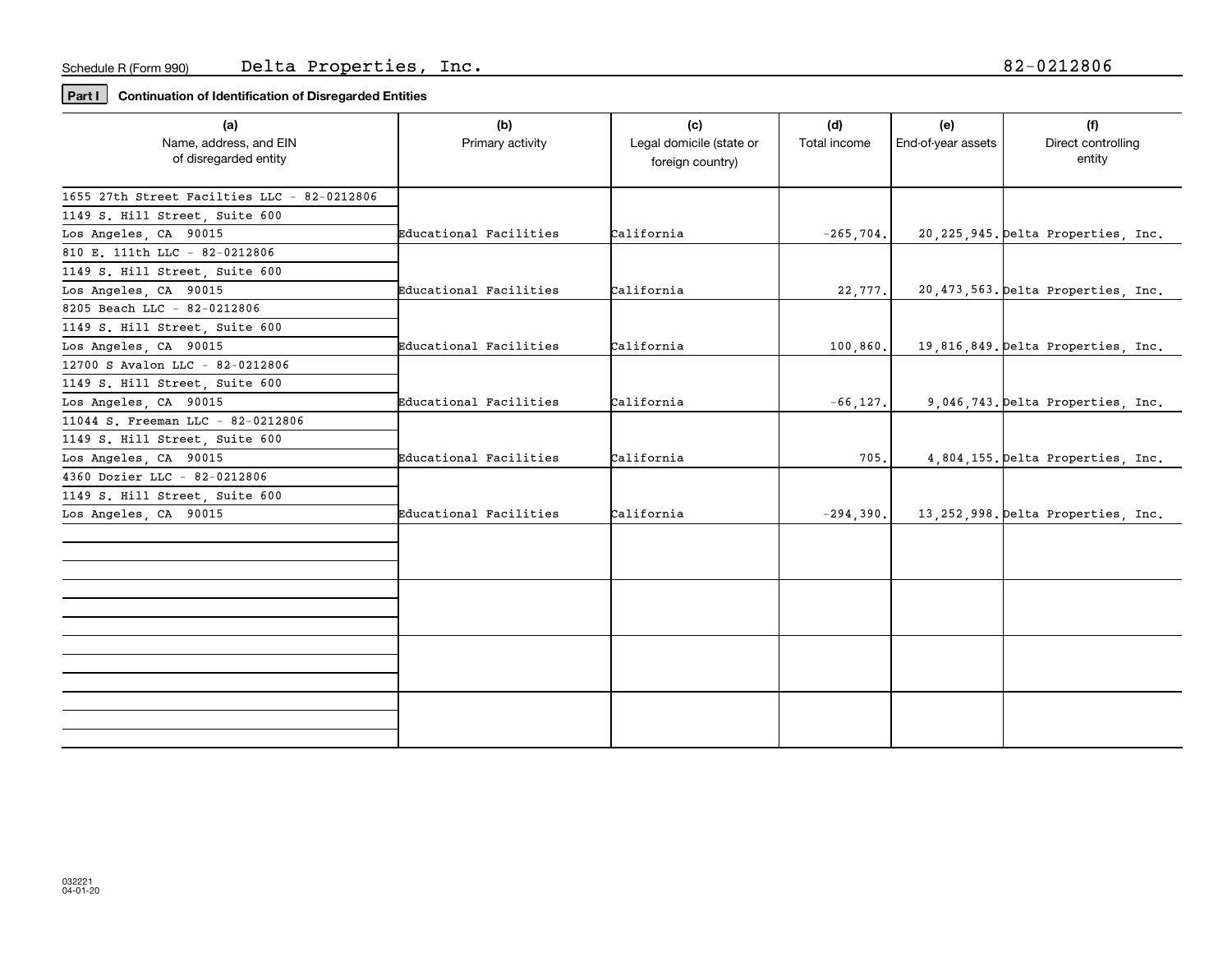**Identification of Related Organizations Taxable as a Partnership.** Complete if the organization answered "Yes" on Form 990, Part IV, line 34, because it had one or more related **Part III** organizations treated as a partnership during the tax year.

| (a)                                               | (b)              | (c)                  | (d)                          | (e)                                                                 | (f)                      | (g)                     |                  | (h)           | (i)                                      | (j) | (k)                   |
|---------------------------------------------------|------------------|----------------------|------------------------------|---------------------------------------------------------------------|--------------------------|-------------------------|------------------|---------------|------------------------------------------|-----|-----------------------|
| Name, address, and EIN<br>of related organization | Primary activity | Legal<br>domicile    | Direct controlling<br>entity | Predominant income                                                  | Share of total<br>income | Share of<br>end-of-year | Disproportionate |               | Code V-UBI<br>amount in box              |     | General or Percentage |
|                                                   |                  | (state or<br>foreign |                              | related, unrelated,<br>excluded from tax under<br>sections 512-514) |                          | assets                  |                  | allocations?  | 20 of Schedule<br>K-1 (Form 1065) Yes No |     | managing ownership    |
|                                                   |                  | country)             |                              |                                                                     |                          |                         |                  | $Yes \mid No$ |                                          |     |                       |
|                                                   |                  |                      |                              |                                                                     |                          |                         |                  |               |                                          |     |                       |
|                                                   |                  |                      |                              |                                                                     |                          |                         |                  |               |                                          |     |                       |
|                                                   |                  |                      |                              |                                                                     |                          |                         |                  |               |                                          |     |                       |
|                                                   |                  |                      |                              |                                                                     |                          |                         |                  |               |                                          |     |                       |
|                                                   |                  |                      |                              |                                                                     |                          |                         |                  |               |                                          |     |                       |
|                                                   |                  |                      |                              |                                                                     |                          |                         |                  |               |                                          |     |                       |
|                                                   |                  |                      |                              |                                                                     |                          |                         |                  |               |                                          |     |                       |
|                                                   |                  |                      |                              |                                                                     |                          |                         |                  |               |                                          |     |                       |
|                                                   |                  |                      |                              |                                                                     |                          |                         |                  |               |                                          |     |                       |
|                                                   |                  |                      |                              |                                                                     |                          |                         |                  |               |                                          |     |                       |
|                                                   |                  |                      |                              |                                                                     |                          |                         |                  |               |                                          |     |                       |
|                                                   |                  |                      |                              |                                                                     |                          |                         |                  |               |                                          |     |                       |
|                                                   |                  |                      |                              |                                                                     |                          |                         |                  |               |                                          |     |                       |
|                                                   |                  |                      |                              |                                                                     |                          |                         |                  |               |                                          |     |                       |
|                                                   |                  |                      |                              |                                                                     |                          |                         |                  |               |                                          |     |                       |
|                                                   |                  |                      |                              |                                                                     |                          |                         |                  |               |                                          |     |                       |
|                                                   |                  |                      |                              |                                                                     |                          |                         |                  |               |                                          |     |                       |

**Identification of Related Organizations Taxable as a Corporation or Trust.** Complete if the organization answered "Yes" on Form 990, Part IV, line 34, because it had one or more related **Part IV** organizations treated as a corporation or trust during the tax year.

| (a)<br>Name, address, and EIN<br>of related organization | (b)<br>Primary activity | (c)<br>Legal domicile<br>state or<br>foreign | (d)<br>Direct controlling<br>entity | (e)<br>Type of entity<br>(C corp, S corp,<br>or trust) | (f)<br>Share of total<br>income | (g)<br>Share of<br>end-of-year<br>assets | (h)<br>Percentage<br>ownership | $(i)$ Section<br>512(b)(13)<br>controlled<br>entity? |  |  |  |  |  |  |  |  |  |
|----------------------------------------------------------|-------------------------|----------------------------------------------|-------------------------------------|--------------------------------------------------------|---------------------------------|------------------------------------------|--------------------------------|------------------------------------------------------|--|--|--|--|--|--|--|--|--|
|                                                          |                         | country)                                     |                                     |                                                        |                                 |                                          |                                | Yes No                                               |  |  |  |  |  |  |  |  |  |
|                                                          |                         |                                              |                                     |                                                        |                                 |                                          |                                |                                                      |  |  |  |  |  |  |  |  |  |
|                                                          |                         |                                              |                                     |                                                        |                                 |                                          |                                |                                                      |  |  |  |  |  |  |  |  |  |
|                                                          |                         |                                              |                                     |                                                        |                                 |                                          |                                |                                                      |  |  |  |  |  |  |  |  |  |
|                                                          |                         |                                              |                                     |                                                        |                                 |                                          |                                |                                                      |  |  |  |  |  |  |  |  |  |
|                                                          |                         |                                              |                                     |                                                        |                                 |                                          |                                |                                                      |  |  |  |  |  |  |  |  |  |
|                                                          |                         |                                              |                                     |                                                        |                                 |                                          |                                |                                                      |  |  |  |  |  |  |  |  |  |
|                                                          |                         |                                              |                                     |                                                        |                                 |                                          |                                |                                                      |  |  |  |  |  |  |  |  |  |
|                                                          |                         |                                              |                                     |                                                        |                                 |                                          |                                |                                                      |  |  |  |  |  |  |  |  |  |
|                                                          |                         |                                              |                                     |                                                        |                                 |                                          |                                |                                                      |  |  |  |  |  |  |  |  |  |
|                                                          |                         |                                              |                                     |                                                        |                                 |                                          |                                |                                                      |  |  |  |  |  |  |  |  |  |
|                                                          |                         |                                              |                                     |                                                        |                                 |                                          |                                |                                                      |  |  |  |  |  |  |  |  |  |
|                                                          |                         |                                              |                                     |                                                        |                                 |                                          |                                |                                                      |  |  |  |  |  |  |  |  |  |
|                                                          |                         |                                              |                                     |                                                        |                                 |                                          |                                |                                                      |  |  |  |  |  |  |  |  |  |
|                                                          |                         |                                              |                                     |                                                        |                                 |                                          |                                |                                                      |  |  |  |  |  |  |  |  |  |
|                                                          |                         |                                              |                                     |                                                        |                                 |                                          |                                |                                                      |  |  |  |  |  |  |  |  |  |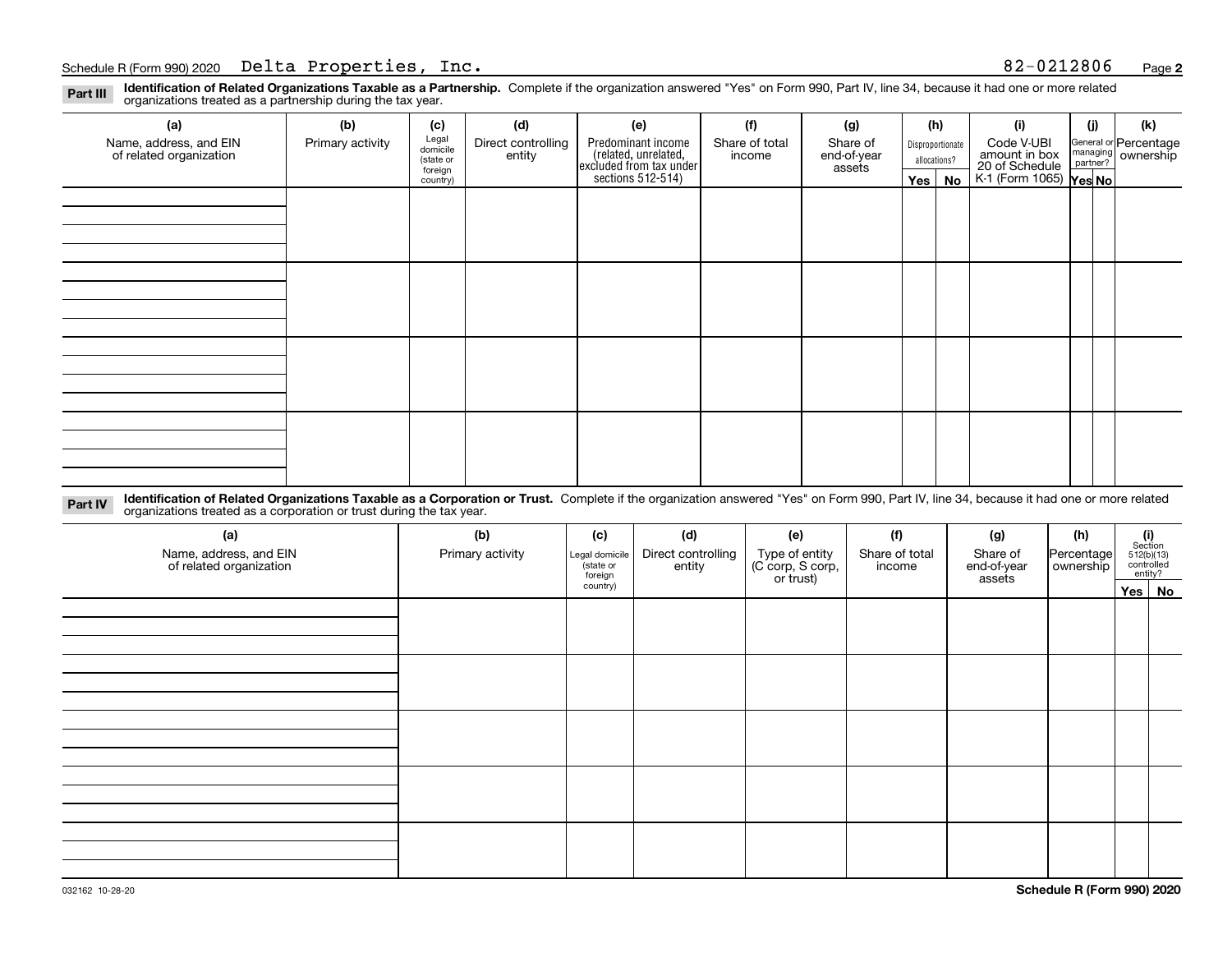**Part V** T**ransactions With Related Organizations.** Complete if the organization answered "Yes" on Form 990, Part IV, line 34, 35b, or 36.

| Note: Complete line 1 if any entity is listed in Parts II, III, or IV of this schedule.                                                                                                                                        |                | Yes | No          |
|--------------------------------------------------------------------------------------------------------------------------------------------------------------------------------------------------------------------------------|----------------|-----|-------------|
| 1 During the tax year, did the organization engage in any of the following transactions with one or more related organizations listed in Parts II-IV?                                                                          |                |     |             |
|                                                                                                                                                                                                                                | 1a             |     | X           |
| b Gift, grant, or capital contribution to related organization(s) material contracts and contribution to related organization(s)                                                                                               | 1b             |     | X           |
| c Gift, grant, or capital contribution from related organization(s) manufaction content to content and contribution from related organization(s) manufaction content and contribution from related organization(s) manufaction | 1c             |     | X           |
|                                                                                                                                                                                                                                | 1 <sub>d</sub> | X   |             |
|                                                                                                                                                                                                                                | 1e             | X   |             |
|                                                                                                                                                                                                                                |                |     |             |
| f Dividends from related organization(s) manufactured contains and contained a series of the contact of the contact of the contact of the contact of the contact of the contact of the contact of the contact of the contact o | 1f             |     | x           |
|                                                                                                                                                                                                                                | 1a             |     | X           |
| h Purchase of assets from related organization(s) material contents and content to content the content of the content of the content of the content of the content of the content of the content of the content of the content | 1 <sub>h</sub> |     | X           |
| Exchange of assets with related organization(s) www.assettion.com/www.assettion.com/www.assettion.com/www.assettion.com/www.assettion.com/www.assettion.com/www.assettion.com/www.assettion.com/www.assettion.com/www.assettio | 1i             |     | $\mathbf X$ |
|                                                                                                                                                                                                                                | 11             | X   |             |
|                                                                                                                                                                                                                                |                |     |             |
|                                                                                                                                                                                                                                | 1k             |     | X           |
|                                                                                                                                                                                                                                | 11             |     | X           |
| m Performance of services or membership or fundraising solicitations by related organization(s)                                                                                                                                | 1 <sub>m</sub> | X   |             |
|                                                                                                                                                                                                                                | 1n             |     | X           |
| <b>o</b> Sharing of paid employees with related organization(s)                                                                                                                                                                | 10             | X   |             |
|                                                                                                                                                                                                                                |                |     |             |
|                                                                                                                                                                                                                                | 1p             | X   |             |
|                                                                                                                                                                                                                                | 1q             | X   |             |
|                                                                                                                                                                                                                                |                |     |             |
| r Other transfer of cash or property to related organization(s)                                                                                                                                                                | 1r             |     | X           |
|                                                                                                                                                                                                                                | 1s             |     | X           |
| 2 If the answer to any of the above is "Yes," see the instructions for information on who must complete this line, including covered relationships and transaction thresholds.                                                 |                |     |             |

| (a)<br>Name of related organization | (b)<br>Transaction<br>type (a-s) | (c)<br>Amount involved | (d)<br>Method of determining amount involved |
|-------------------------------------|----------------------------------|------------------------|----------------------------------------------|
| (1)                                 |                                  |                        |                                              |
| (2)                                 |                                  |                        |                                              |
| (3)                                 |                                  |                        |                                              |
| (4)                                 |                                  |                        |                                              |
| (5)                                 |                                  |                        |                                              |
| (6)                                 |                                  |                        |                                              |

 $\overline{\phantom{a}}$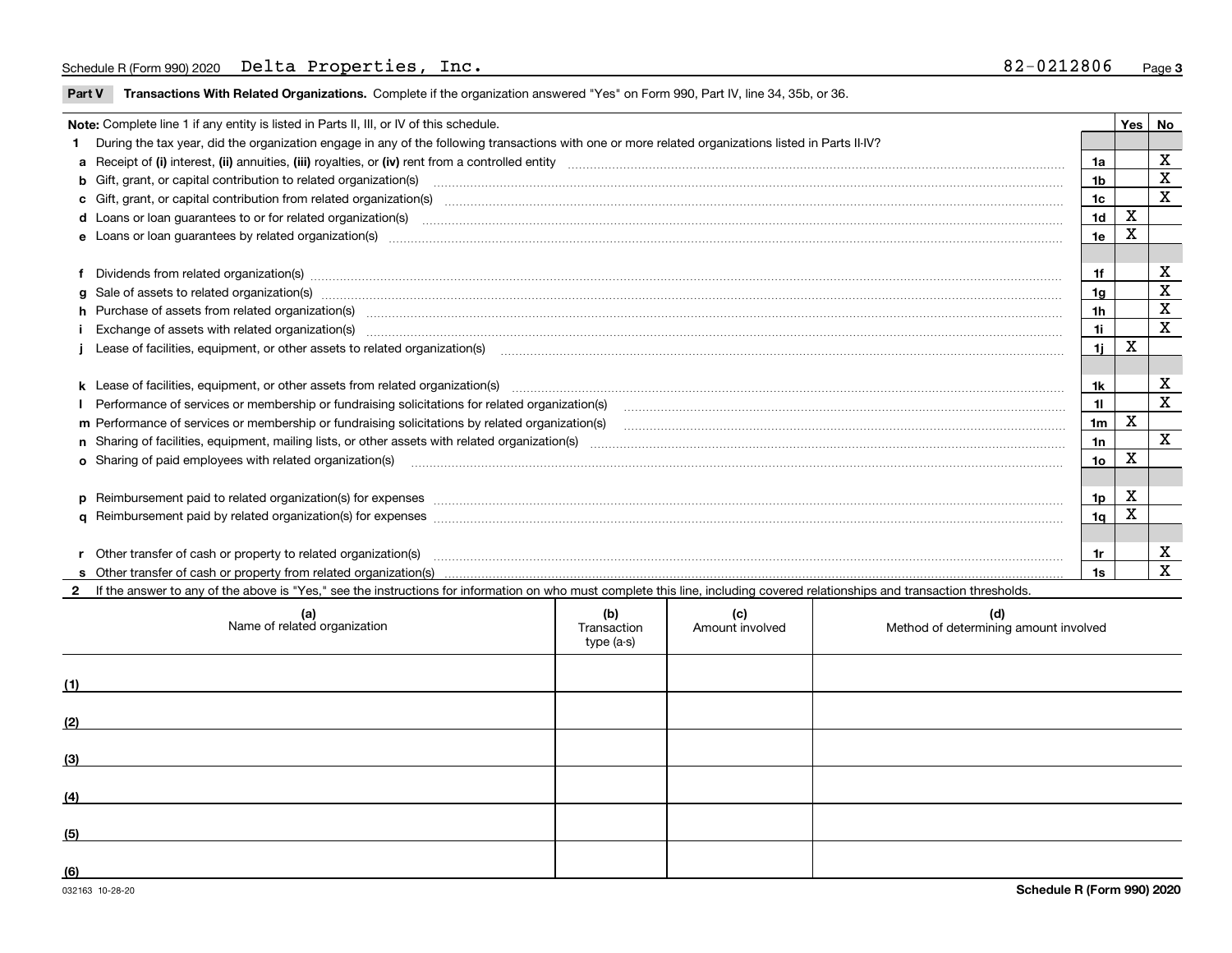#### Schedule R (Form 990) 2020 Page Delta Properties, Inc. 82-0212806

**Part VI Unrelated Organizations Taxable as a Partnership. Complete if the organization answered "Yes" on Form 990, Part IV, line 37.** 

Provide the following information for each entity taxed as a partnership through which the organization conducted more than five percent of its activities (measured by total assets or gross revenue) that was not a related organization. See instructions regarding exclusion for certain investment partnerships.

| (a)<br>Name, address, and EIN<br>of entity | ----- <del>-</del> --------<br>(b)<br>Primary activity | (c)<br>Legal domicile<br>(state or foreign<br>country) | (d)<br>Predominant income<br>(related, unrelated,<br>excluded from tax under<br>sections 512-514) | (e)<br>Are all<br>partners sec.<br>$501(c)(3)$<br>orgs.?<br>Yes No | (f)<br>Share of<br>total<br>income | (g)<br>Share of<br>end-of-year<br>assets | (h)<br>Dispropor-<br>tionate<br>allocations?<br>Yes No | (i)<br>Code V-UBI<br>  amount in box 20 managing<br>  of Schedule K-1 partner? ownership<br>  of Schedule K-1 partner? ownership<br>  Yes No | (i)<br>Yes No | (k) |
|--------------------------------------------|--------------------------------------------------------|--------------------------------------------------------|---------------------------------------------------------------------------------------------------|--------------------------------------------------------------------|------------------------------------|------------------------------------------|--------------------------------------------------------|----------------------------------------------------------------------------------------------------------------------------------------------|---------------|-----|
|                                            |                                                        |                                                        |                                                                                                   |                                                                    |                                    |                                          |                                                        |                                                                                                                                              |               |     |
|                                            |                                                        |                                                        |                                                                                                   |                                                                    |                                    |                                          |                                                        |                                                                                                                                              |               |     |
|                                            |                                                        |                                                        |                                                                                                   |                                                                    |                                    |                                          |                                                        |                                                                                                                                              |               |     |
|                                            |                                                        |                                                        |                                                                                                   |                                                                    |                                    |                                          |                                                        |                                                                                                                                              |               |     |
|                                            |                                                        |                                                        |                                                                                                   |                                                                    |                                    |                                          |                                                        |                                                                                                                                              |               |     |
|                                            |                                                        |                                                        |                                                                                                   |                                                                    |                                    |                                          |                                                        |                                                                                                                                              |               |     |
|                                            |                                                        |                                                        |                                                                                                   |                                                                    |                                    |                                          |                                                        |                                                                                                                                              |               |     |
|                                            |                                                        |                                                        |                                                                                                   |                                                                    |                                    |                                          |                                                        |                                                                                                                                              |               |     |

**Schedule R (Form 990) 2020**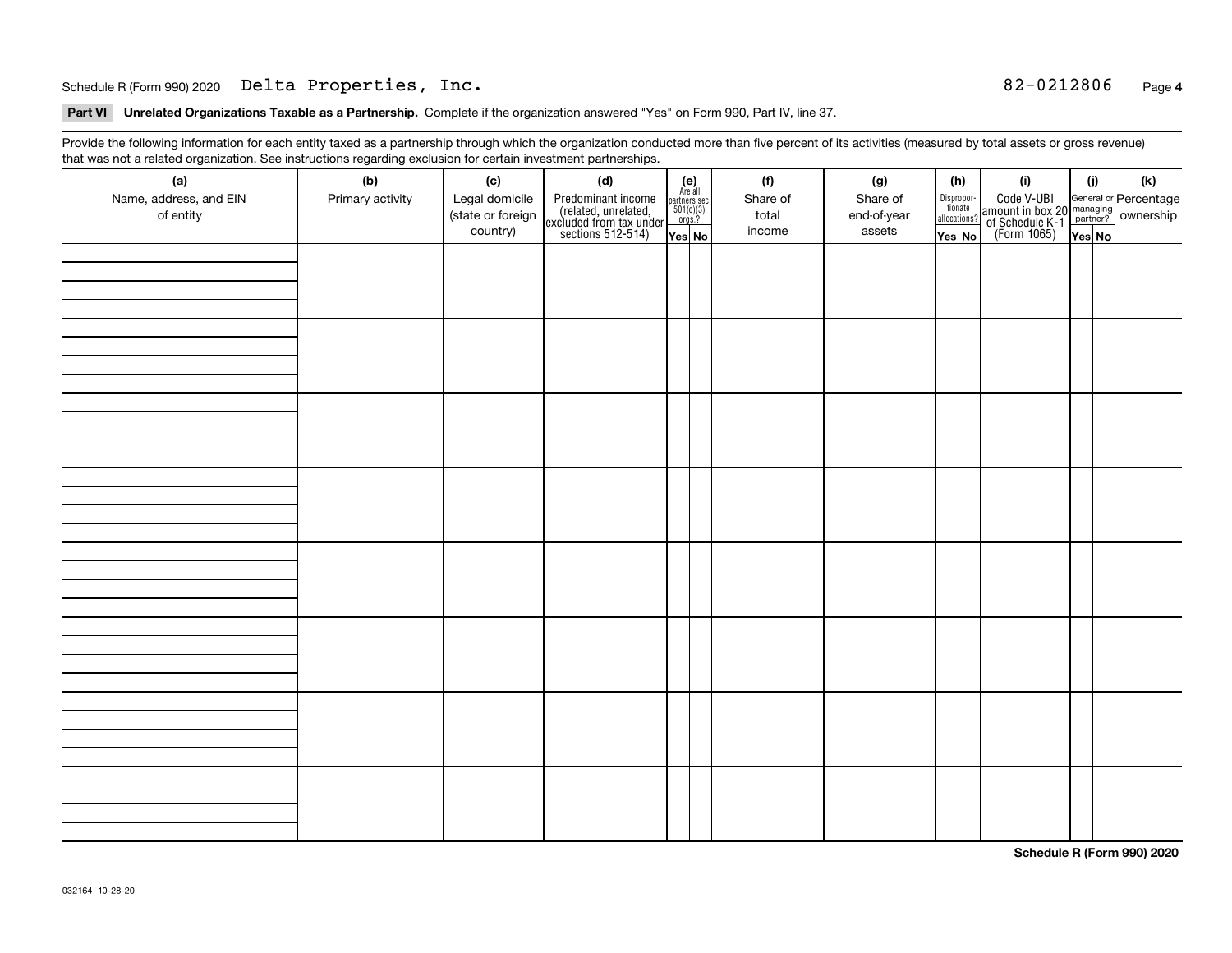| Part VII   Supplemental Information |
|-------------------------------------|
|                                     |

Provide additional information for responses to questions on Schedule R. See instructions.